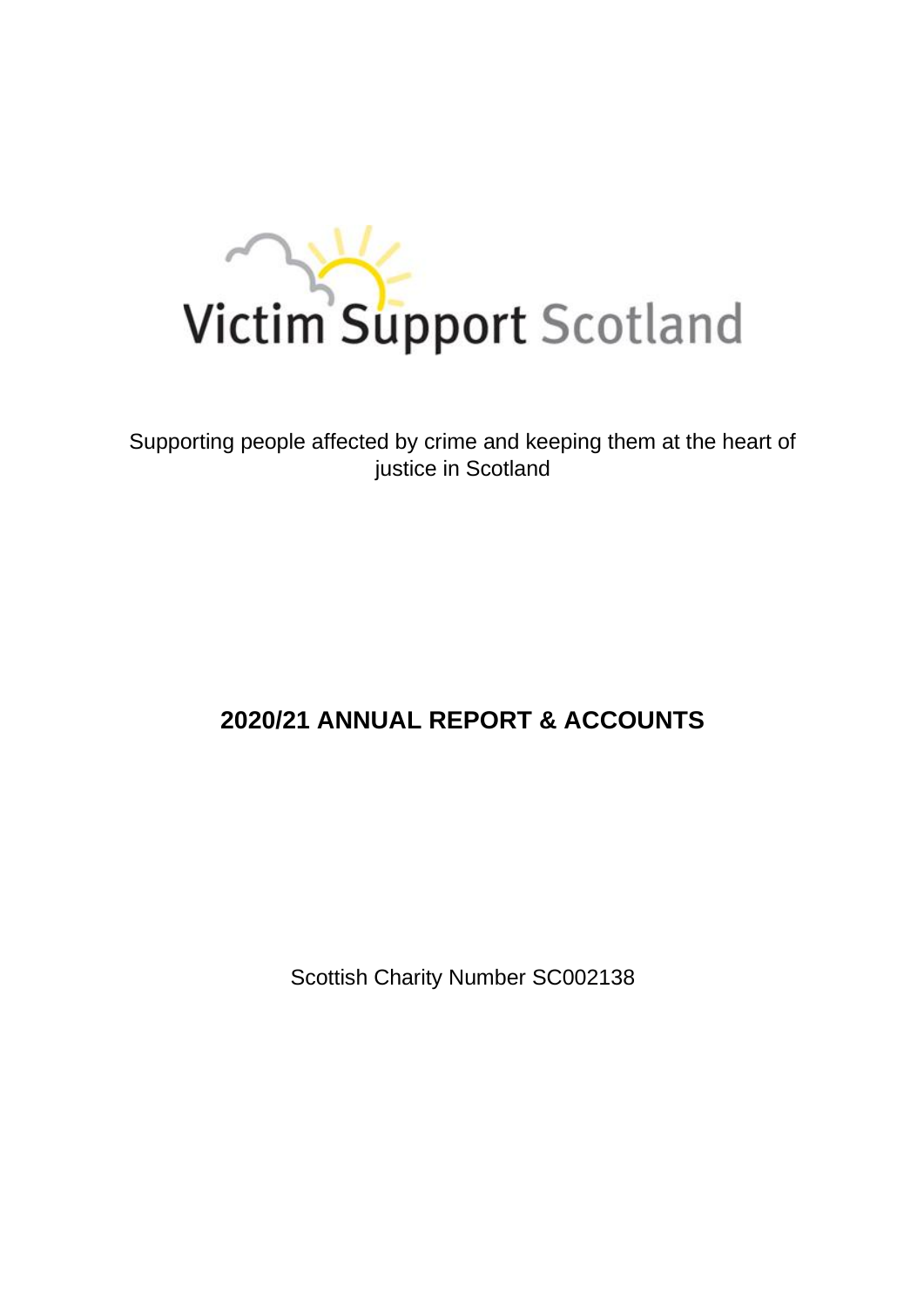# **Contents**

|   | <b>CEO Foreword</b>                     | 1  |
|---|-----------------------------------------|----|
| ٠ | <b>Statement from our President</b>     | 2  |
| ٠ | Who we are                              | 3  |
| ٠ | Looking ahead                           | 3  |
| ■ | 2020/21 Outcomes                        | 4  |
| ٠ | Achievements and performance            | 4  |
| ٠ | Impact of COVID-19                      | 12 |
| ■ | Structure, governance and management    | 13 |
| ٠ | Reference and administrative details    | 14 |
| ٠ | <b>Financial review</b>                 | 15 |
| ٠ | Risk management                         | 17 |
| ٠ | Statement of trustees' responsibilities | 19 |
| ٠ | Independent auditor's report            | 20 |
| ٠ | <b>Financial statements</b>             | 23 |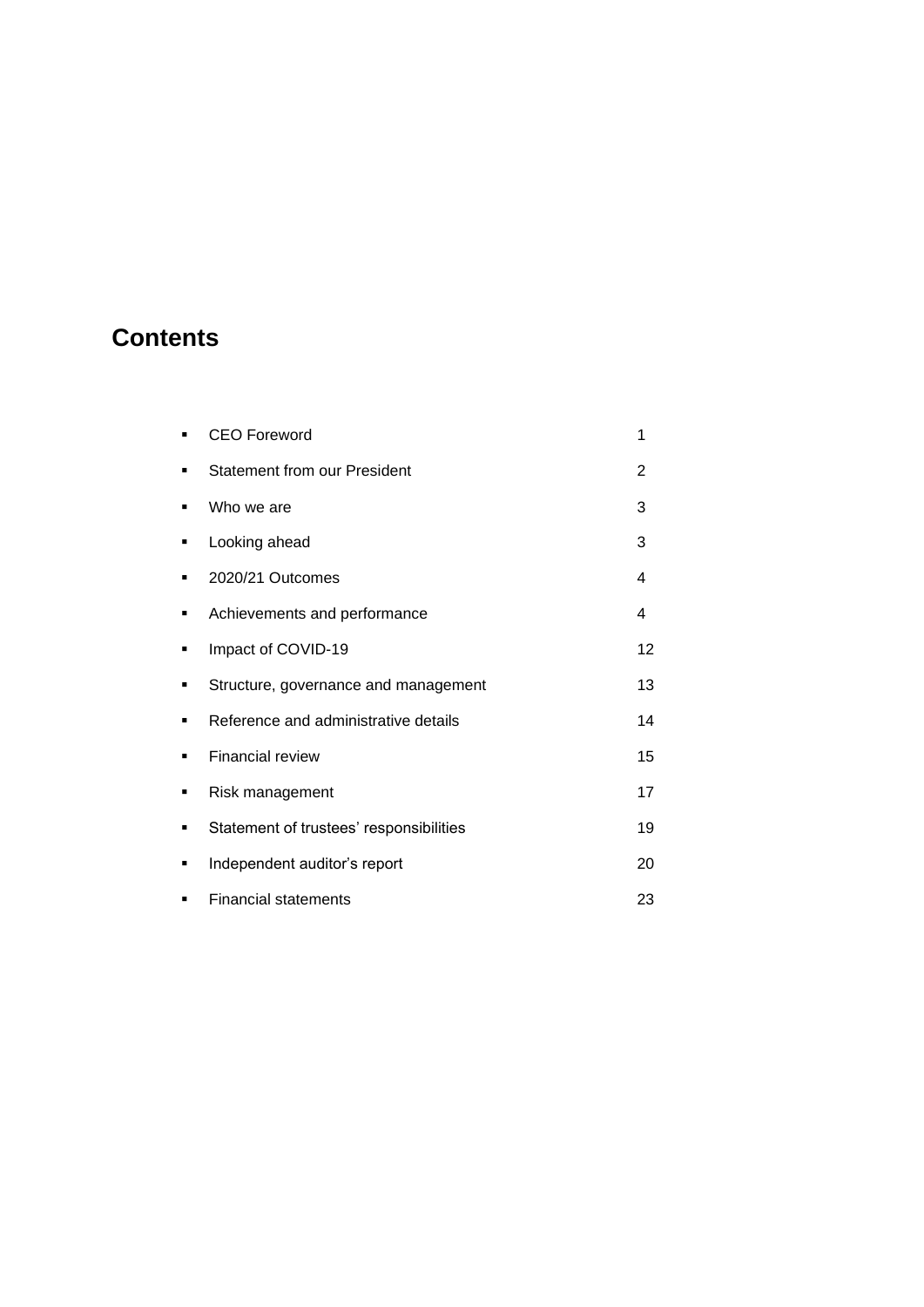# **Trustees' Annual Report 2020/21**

# **CEO Foreword**

The last year has undoubtedly been challenging for many of us. During this pandemic year, Victim Support Scotland has continued to provide consistent services for everyone in the aftermath of crime, as well as progressing our ambitions of advocating for rights and legislation that puts victims, witnesses and families affected by crime at their centre.

We have had to adapt how we deliver our services, and we have all embraced the switch to digital in order to remain connected.

Victim Support Scotland continues to grow as an organisation allowing our services to be fit-forpurpose and able to support everyone impacted by crime. Highlights from this year include:

- A significant increase in investment to our **Victims' Fund** allowing us to provide **£285,000,** reaching more than **741** people and their families affected by crime. The impact of the fund has been felt by recipients who have reported finding it both lifechanging and lifesaving.
- Our Support for Families Bereaved by Crime (SFBC) service helped **118** family members who had been affected by murder or culpable homicide.
- Due to the backlog in court delays, we continually expressed our concerns about the **wellbeing of people affected by crime** in this situation, working closely with our partners in the justice sector to ensure people in this situation were prioritised.
- Joint collaboration with Police Scotland's Strategy, Innovation and Insight Team. At a national level, we have co-designed contact and referral process solutions that put victims and witnesses at the forefront.
- We marked our 35<sup>th</sup> anniversary in August 2020 and received a special message of thanks from our President, HRH Princess Anne, as well as been given recognition in the Scottish Parliament.

Despite the challenges, there has been much innovation within Scotland's justice sector at this time, which we have also had to embrace. I would urge you to read on and find out more about our work.

Kate Wallace Chief Executive officer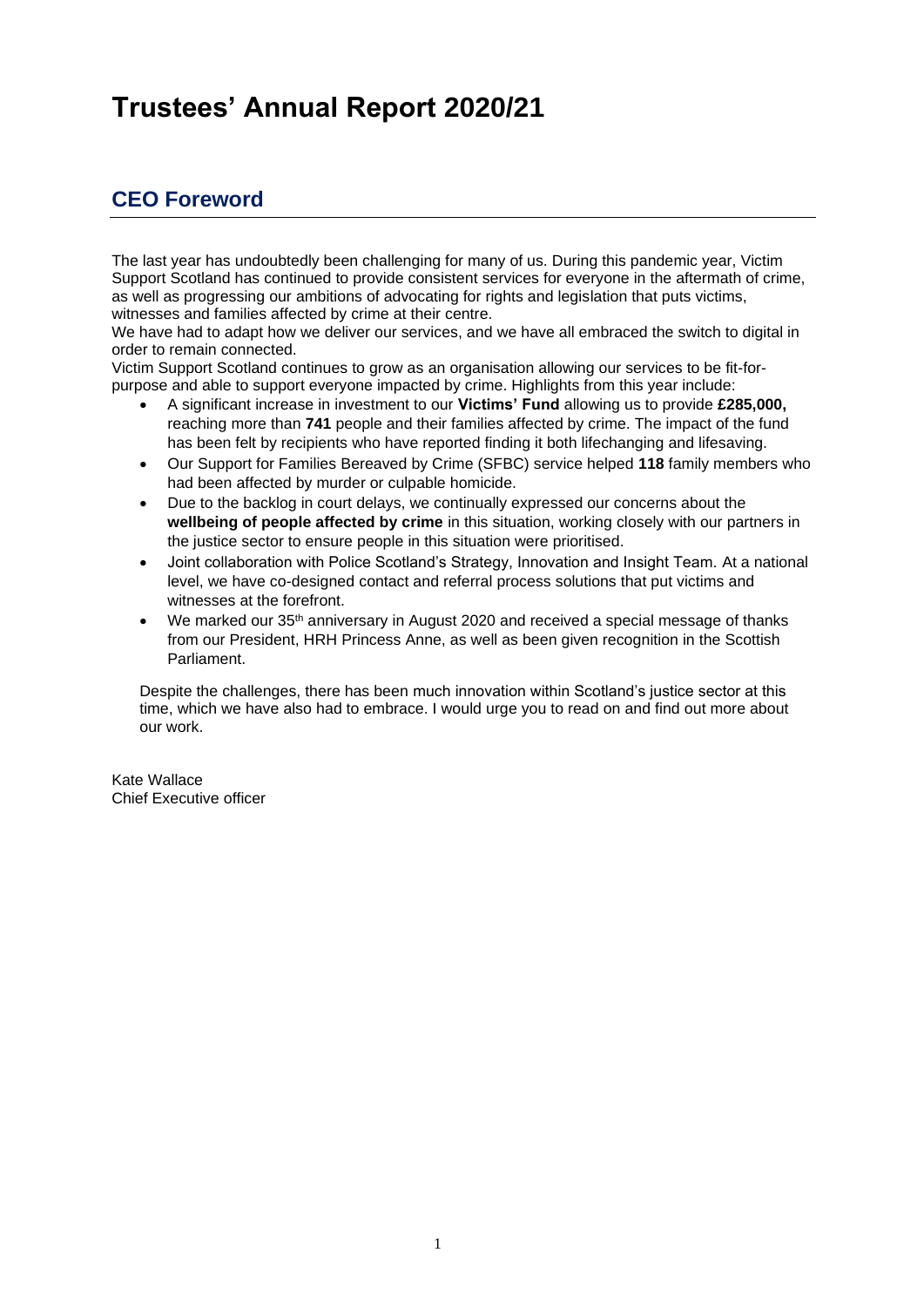The last year has been a year like no other. The impact of the pandemic has been felt in all aspects of our lives.

I am continually humbled to hear about the hard work and dedication of Victim Support Scotland volunteers and employees who, throughout the Covid-19 outbreak, have risen to the challenge of continuing to provide services to some of the most vulnerable victims, witnesses and families throughout Scotland.

I gave thanks to colleagues at Victim Support Scotland in August last year as the charity celebrated its 35<sup>th</sup> Anniversary. As an organisation that started at a grassroots level back in the 1980s, volunteers remain the backbone of Victim Support Scotland to this day.

It has been tremendous to hear about the hard work that colleagues are doing to support victims in new and innovative ways. Embracing new technology through video conferencing and webchat; extending the National Helpline opening hours; and supporting those in financial hardship through the Victims' Fund - these are just some of the ways Victim Support Scotland has made a huge difference to the lives of many.

Dealing with the aftermath of crime is hard, during a pandemic or otherwise. The Support for Families Bereaved by Crime service within Victim Support Scotland has been fully operational for over two years now and provides specialist support in some of the most harrowing of circumstances.

As a society, we are just beginning to understand more about the importance of looking after our mental health. The emotional support that Victim Support Scotland provides is therefore providing a critical lifeline for many going through turmoil after a crime.

As President, I am proud of the number of achievements that have been made by Victim Support Scotland over the last year. I look forward to a time when I can visit the organisation again to see firsthand the impact it is having.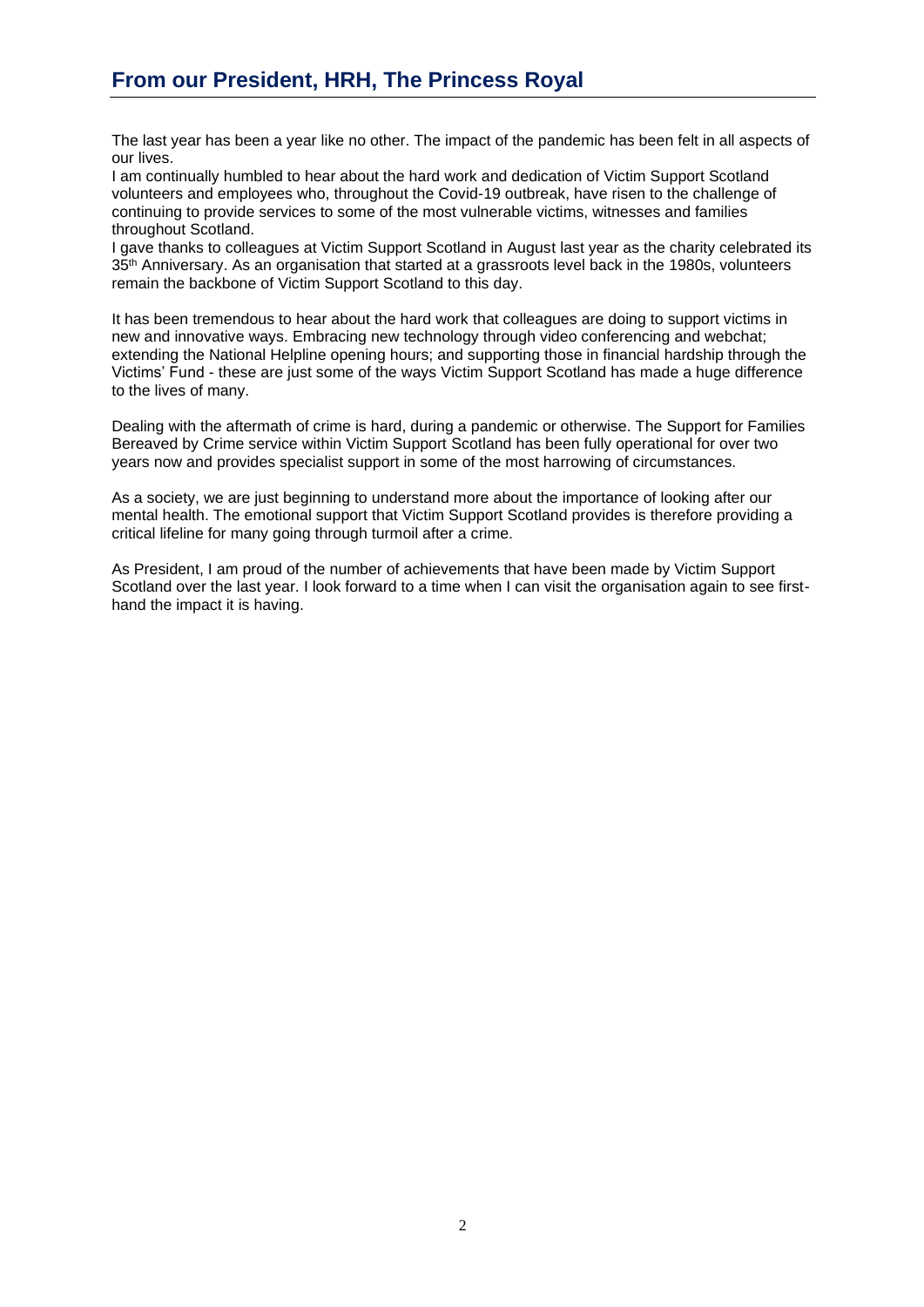# **Who we are**

Victim Support Scotland (VSS) continues to be at the forefront of providing emotional, practical and financial support for anyone affected by crime. What sets us apart from other support organisations is that we are available to everyone after crime, regardless of the type of crime or if you have decided to report to the police or not and regardless of the amount of time that has passed since it happened.

Our vision is that people affected by crime – victims, witnesses and their families – are treated with dignity and respect and are at the heart of justice in Scotland.

Our mission is that all those affected by crime receive the high-quality support and care they need to move forward in their lives.

VSS prides itself in offering free and confidential services at the point of need for people affected by crime. Our services are available throughout all of Scotland, both in local communities and in the courts. We balance our consistent approach with personalised packages of support specific to the needs of people whose lives have been disrupted through crime.

VSS works alongside our partners to listen to the views and experiences of victims and witnesses. Our strength is our ability to take these views and experiences and to positively influence national policy decision making, advocating for a better justice system for all.

# **Looking Ahead**

We have now completed the final year of our three-year strategy, which focussed on the following aims:

- **DELIVER** high quality support for anyone affected by crime that needs it.
- **BUILD** partnerships and alliances with other organisations so that we can work together on putting victims and witnesses first.
- **CHAMPION** the rights of victims and witnesses.
- **DEVELOP** VSS so that we provide excellent services that meet the needs of victims and witnesses.

Based on the solid foundations we have built for our organisation in the previous years, 2021 is the first step in our new strategy – [VSS Strategy 2021-2026: Empowering people affected by crime](https://victimsupport.scot/about-us/news-list/five-year-plan-to-transform-victims-experience-of-justice-in-scotland/) – which will last for the duration of the next Scottish Parliament until 2026.

As Scotland recovers from the Coronavirus pandemic, we have a tremendous opportunity to think innovatively about how justice and support services are delivered.

**Our new strategy** therefore focusses on the four strategic priorities:

- **EMPOWER** people affected by crime by providing high quality, outcome-focused support and care to all who need it.
- **TRANSFORM** victims' and witnesses' experiences of the criminal justice system.
- **BUILD** productive partnerships aimed at improving the experiences of those affected by crime.
- **SUSTAIN** our impact by focusing all we do, in every area of the organisation, on making a lasting difference for people affected by crime.

Our relationships with our partners and colleagues in the justice and third sectors remain central to us delivering on our aims, as does our relationships with victims, witnesses and families across Scotland who have been affected by crime. By listening to their experiences and views, we will be able to positively influence policy and legislation and better shape support services based on their needs.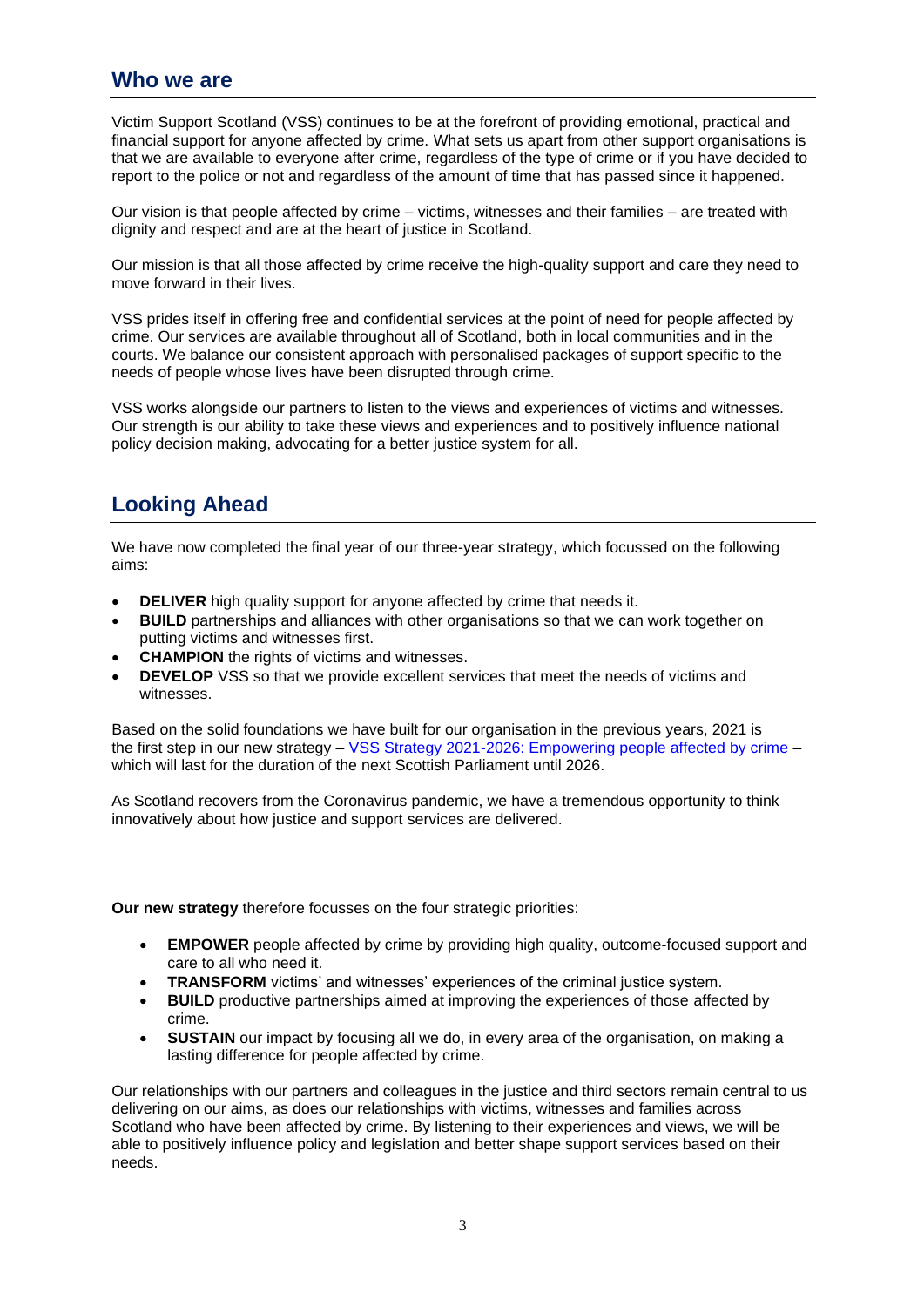# **Outcomes in 2020/21**

VSS' work is guided by four key outcomes that all staff and volunteers work towards in all that they do:

- 1. People affected by crime feel they have improved health and well-being
- 2. Those affected by crime feel safer and more secure
- 3. Victims and witnesses are more informed
- 4. VSS is a more effective organisation that makes a lasting difference

VSS' work contributed directly to the Scottish Government's Justice Strategy for Scotland (2017- 2020), a plan for a just, safe and resilient Scotland.

# **Achievements and Performance**

# **1. Deliver: Supporting victims and witnesses**

### **Providing support during the Covid-19 pandemic**

Due to the Covid-19 pandemic, VSS had to quickly adapt how we deliver our services in response to new safety regulations imposed by the Scottish Government.

For us, this meant moving from primarily face-to-face appointments to offering our services on a number of platforms, ensuring we were able to deliver for victims, witnesses and families during the pandemic.

Our delivery methods expanded to include video conferencing, phone, email and text. We continued to offer face-to-face consultations, when it was safe to do so, but during the early stages of lockdown most people affected by crime were less comfortable with this option. Our webchat service was invaluable in keeping in contact with people feeling isolated after their experiences of crime and deprived of their usual support networks.

We saw a spike in the number of people expressing suicidal thoughts and an increase in people visiting GPs for depression, anxiety, problems sleeping, and substance abuse.

People appreciated our work to provide continued access to support, despite the lockdown restrictions, and responded to the personalised approach they still could receive on a regular basis.

The lockdown meant that certain crimes increased. We saw a rise in support requests from people affected by domestic abuse, fraud, stalking, revenge porn and antisocial behaviour. Many people felt unsafe at home, especially in domestic abuse and antisocial behaviour situations. As a result, we distributed a large number of personal alarms and assisted people with applications to the Victims' Fund for security systems, rental costs, and items such as clothes, furniture and food, many of them for victims escaping domestic abuse situations.

In the summer of 2020, after the first lockdown period, we worked quickly to initiate safety processes to allow us to open our offices to those who would most benefit from face-to-face support.

### **Covid-19 and court delays**

The impact of the pandemic was also felt in the court system, with court business reduced to only solemn and domestic abuse trials in the first lockdown period. This created a trial backlog that could take until 2025 to clear, according to the Scottish Courts and Tribunal Service (SCTS).

For victims and witnesses awaiting trials, the impact of the pandemic was severe. The delays to court business caused many people to feel anxious, angry, and unsafe in instances where the accused was not remanded in custody. For many of the people VSS supports, this has caused re-traumatisation, preventing them from moving forward with their lives.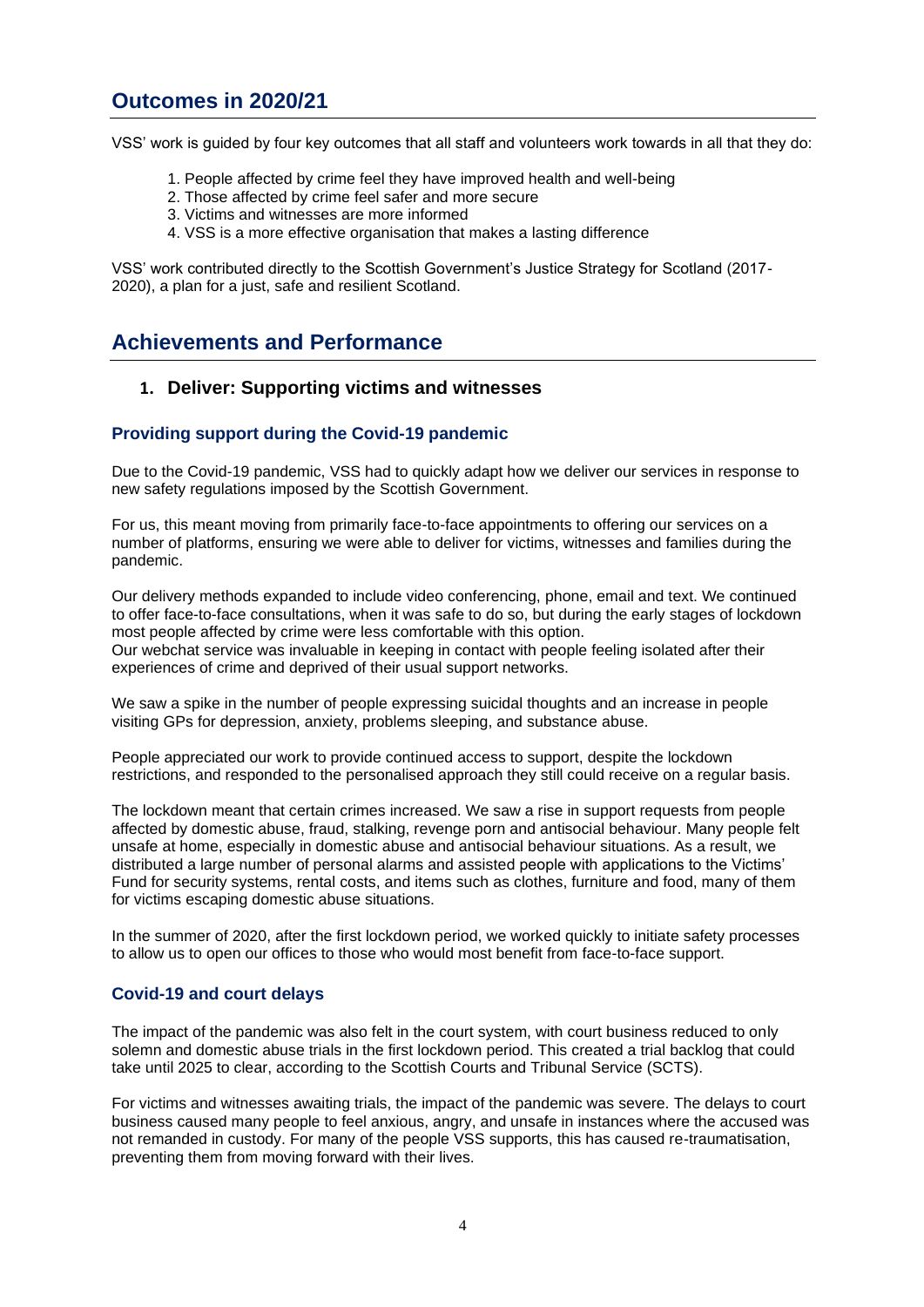We worked closely with the Crown Office and Procurator Fiscal Service (COPFS) and the SCTS to ensure timely and appropriate updates were shared with anyone affected by the court delays – both the people we support and the general public – through our online channels.

After the first lockdown, VSS was in place to ensure in-person support for vulnerable witnesses before, during and after giving evidence. Where appropriate, people were signposted to community support services for ongoing emotional and practical support following the trial. There was a greater engagement for this support than prior to the pandemic.

Throughout the Coronavirus pandemic, our employees and volunteers have shown commitment, flexibility and resilience when it comes to supporting people affected by crime; this has been evidenced in our ability to continue to provide high-quality services during the challenges of the last year.

# **Our local support**

VSS has supported over **16,900** new and existing victims and witnesses throughout Scotland in 2020/21.

We provided support to people affected by all types of crime including domestic abuse, rape and sexual assault, violent crime, hate crime and antisocial behaviour as well as specialist support to families bereaved by murder.

We have helped people affected by crime to access information, feel safer, navigate through the criminal justice system and cope better in the aftermath of a crime. Throughout the year we made personal contact with victims and witnesses to provide support services on over **42,500** occasions.

This year we contacted victims of serious crime an average of **1.33** days after receiving a referral from Police Scotland, which is within the two-day target we have set ourselves.

### **Our support in the court**

Giving evidence in court can be a stressful experience. VSS employees manage volunteers to deliver emotional and practical support and provide information to people affected by crime. This includes supporting victims and witnesses who are due to go to trial and creating support packages specific to their needs.

The Covid-19 pandemic had a significant impact on the Scottish court system, with delays to trials affecting victims and witnesses across the country. Where trials did proceed, we supported over 2,300 vulnerable witnesses through the court process, including children and victims of sexual assault, domestic abuse, and stalking.

We delivered 165 court familiarisation visits, putting people at ease before a trial. This figure is less than previous years, due to reduced court business caused by the pandemic.

Many people affected by the court delays felt anxious, disappointed, traumatised and unsafe. We provided telephone support to over 5,100 people impacted by delays to their trials, in a total of over 8,100 support sessions.

### **Accessing our services and information**

VSS provides many ways to access our services and information regarding the criminal justice process. During the pandemic, our National Helpline, webchat facility and website were the main sources of contact into our services.

#### **Helpline**

We operate a free National Helpline service which is available to support anyone affected by crime and is open Monday to Friday. During the year our helpline received over **10,900** calls, and we made over **3,000** proactive telephone calls offering further support from our local services. Webchat

Our webchat service provides an invaluable lifeline to people in unsafe situations or facing other challenges where phone or face-to-face methods would provide a barrier to obtaining support.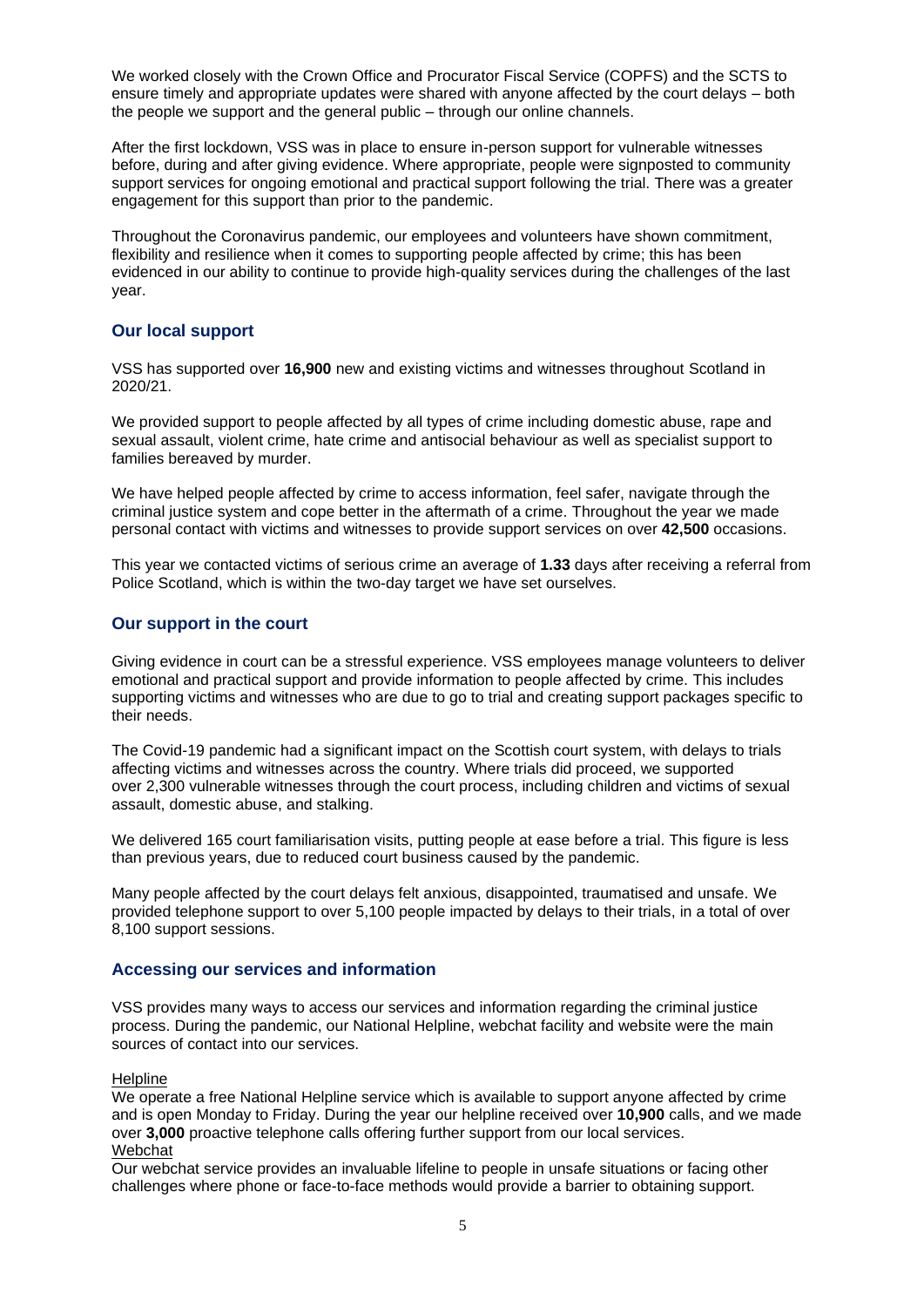Webchat conversations are untraceable, offering people affected by crime a discreet, secure, and intuitive way to access instant support, information, and practical guidance. Last year, we supported over **1,000** victims and witnesses across Scotland who may not have reached out to us previously.

#### **Website**

Our website continues to provide accessible information and support to those in need after a crime. With up-to-date information on court delays, legislation changes and victim and witness rights, it has been a key communication channel for people affected by crime during the Covid-19 pandemic. The site not only includes a range of contact methods but also hosts a range of personal stories so people affected by crime can see the impact of VSS support and feel less isolated. Throughout the year, there were over **93,000** visits to the website from over **65,000** visitors, with over **220,000** pageviews.

# **Victims' Fund**

Throughout the pandemic, VSS provided **£285,000** in financial assistance through our Victims' Fund, reaching more than **741** people and their families affected by crime. The fund has paid for security systems, rent for people fleeing domestic abuse situations, funeral costs and food vouchers for some of Scotland's most vulnerable victims and witnesses. Many of the people we support have reported that this assistance can be life-changing and lifesaving.

We have been able to substantially increase the amount of support we have provided to people through the Victims' Fund through additional funding of £100,000 from the Scottish Government and £120,000 from the Victims' Surcharge Fund (drawn from financial levies on all offenders who receive a court fine).

The additional resources to the Victims' Fund have enabled us to reach and support even more vulnerable people financially affected by crime.

# **Support for Families Bereaved by Crime**

During its second year, the Support for Families Bereaved by Crime (SFBC) service helped **118** family members who had been affected by murder or culpable homicide.

The SFBC service continued to develop strong partnerships, particularly with Police Scotland, to improve their depth of knowledge and understanding of our support services, acknowledging the benefits of collaborative partnership working for all family members impacted by murder. We received a steady number of referrals into this specialist service, including **61** Family Liaison Officer referrals and a further **27** referrals from Police Scotland.

Due to the Covid-19 pandemic, the SFBC service adapted its offering to ensure families were able to access our support when they needed it. We provided over **1,000** telephone support sessions and **31** face-to-face appointments. We offered **16** online support sessions for people looking for support via digital channels. We identified **23** families who did not have equipment to receive digital support, and provided them with Chromebooks so that they could access our services via digital means, conduct schoolwork and reduce feelings of isolation by speaking to friends online.

The Victims' Fund provided much needed financial support to families bereaved by crime. The SFBC service made applications on behalf of families, amounting to **£21,131** in clothes, food vouchers, security equipment, and funeral expenses, including repatriation to Poland and Latvia.

# **Victim-centred approach**

Embedding a victim-centred approach across justice and support services in Scotland is core to the work of VSS. Through our partnership working, we champion the need for trauma-informed services, which are ways of supporting people that recognise specific needs they may have due to past or ongoing trauma.

Within a victim-centred approach, it is vital that the voices of people affected by crime are heard and used to inform meaningful change. VSS has continued to develop our Reference Group originally formed via the Victims Taskforce. This virtual co-production panel now consists of over fifty people affected by crime across Scotland, who have been central to shaping our ongoing work, as laid out in the [VSS Strategy 2021-2026: Empowering people affected by crime](https://victimsupport.scot/about-us/news-list/five-year-plan-to-transform-victims-experience-of-justice-in-scotland/) and our 2021 Manifesto ahead of the Scottish Election.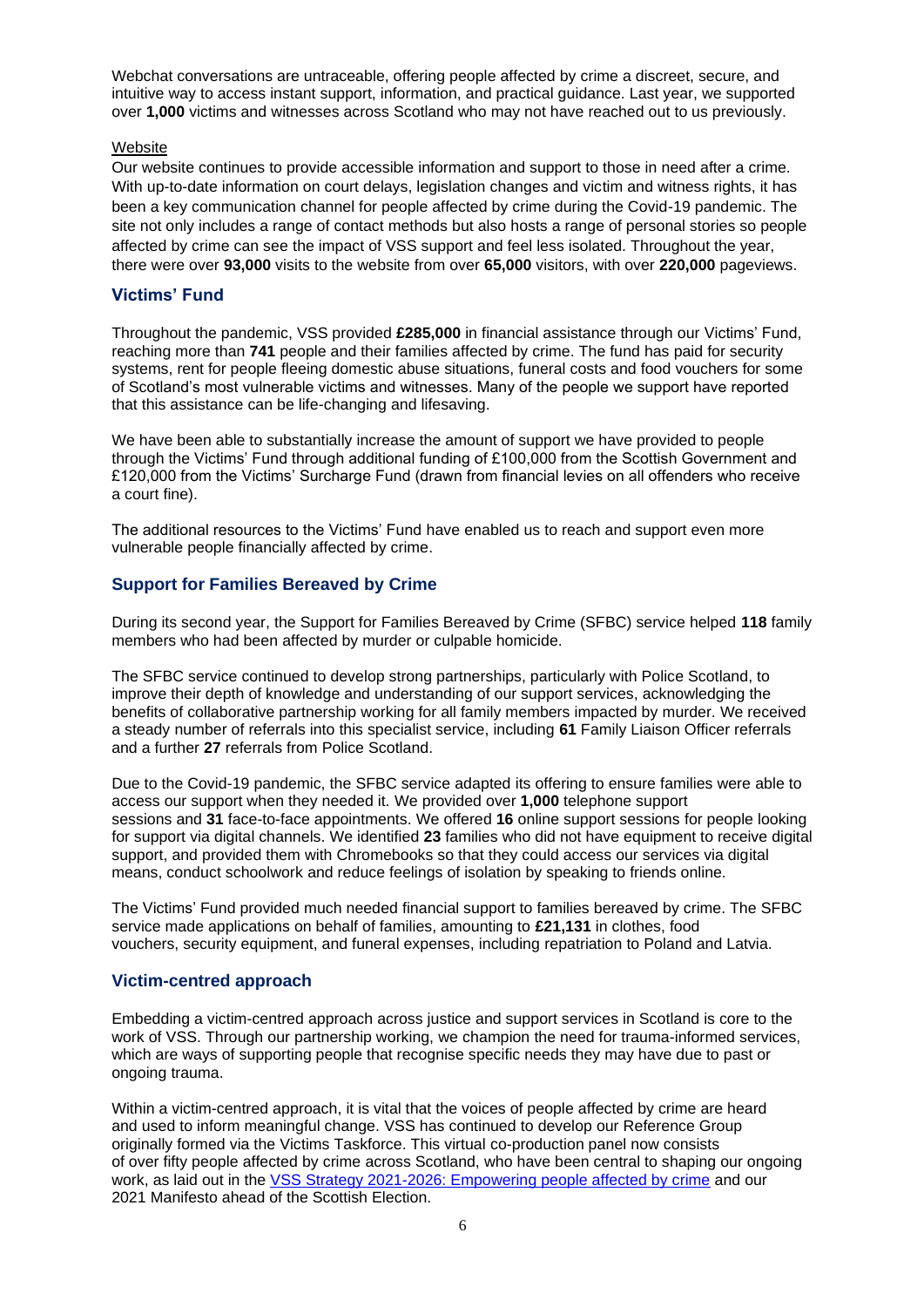### **Monitoring and evaluation**

In June 2020, we implemented a new Customer Relationship Management (CRM) system, Microsoft Dynamics 365. This new CRM allows us to better manage data, leading to a higher quality of support and reducing the need for a victim or witness to retell their story. As a continuous improvement platform, our new CRM provides a flexible and responsive approach to the organisation's changing needs and that of our partners. It also supports a more efficient exchange of referral data, which allows us to respond more effectively to victim and witness requests.

Monitoring and evaluation have informed the development of new partnerships with external organisations through highlighting crime trends, identifying key victim and witness needs, and evidencing emerging issues encountered by victims and witnesses. We will continue to strengthen these relationships and interactions with service partners to make referrals as smooth and accurate as possible.

# **2. Build: Strategic and partnership working**

# **Police Scotland**

Over the last year, VSS has continued to build on and strengthen its relationship with Police Scotland at both a national and local level. Our contacts at Police Scotland are critical to our work and act as a route to reaching out to all victims in the aftermath of crime.

Throughout 2020, VSS was involved in a joint collaboration with Police Scotland's Strategy, Innovation and Insight Team. At a national level, we have co-designed contact and referral process solutions that put victims and witnesses at the forefront. This includes using community and social media channels to promote safety messaging, increase awareness of VSS services and build productive working relationships that benefit victims and witnesses.

We have also worked collaboratively with Police Scotland to streamline non-crime-based referral processes at a local level. For example, incidents of antisocial behaviour do not always meet the threshold for recorded crime, yet a referral from Police Scotland means people can still receive support with their situation from VSS and other partners.

### **Child's House for Healing**

As part of our work to keep victims' needs at the heart of justice in Scotland, VSS has been working with partners to improve the experience of children affected by crime. Often justice procedures require children to repeatedly tell their story to many different professionals as well as deal with complex, confusing procedures and long delays, which compounds their trauma and distress.

In April 2020, the People's Postcode Lottery Dream Fund awarded VSS, lead partner - Children 1<sup>st</sup>, Children England and University of Edinburgh £1.5m in funding to create Britain's first 'Child's House for Healing'. Based on the Scandinavian 'Barnahus' model, the Child's House for Healing will be a child-friendly, safe and welcoming place for children to go to, as an alternative to courts, social work offices and police stations.

This new initiative will bring health, justice, social work and recovery services under one roof, ensuring children are not further traumatised by the impact of crime and helping them to move forward.

With our partners, VSS has been working hard to develop the project and will be opening the Child's House for Healing in East Renfrewshire at the end of 2021.

### **Victims' Taskforce**

The [Scottish Government Victims Taskforce 2018-2021](https://www.gov.scot/groups/victims-taskforce/) was established with the goal of improving support, advice and information for victims of crime.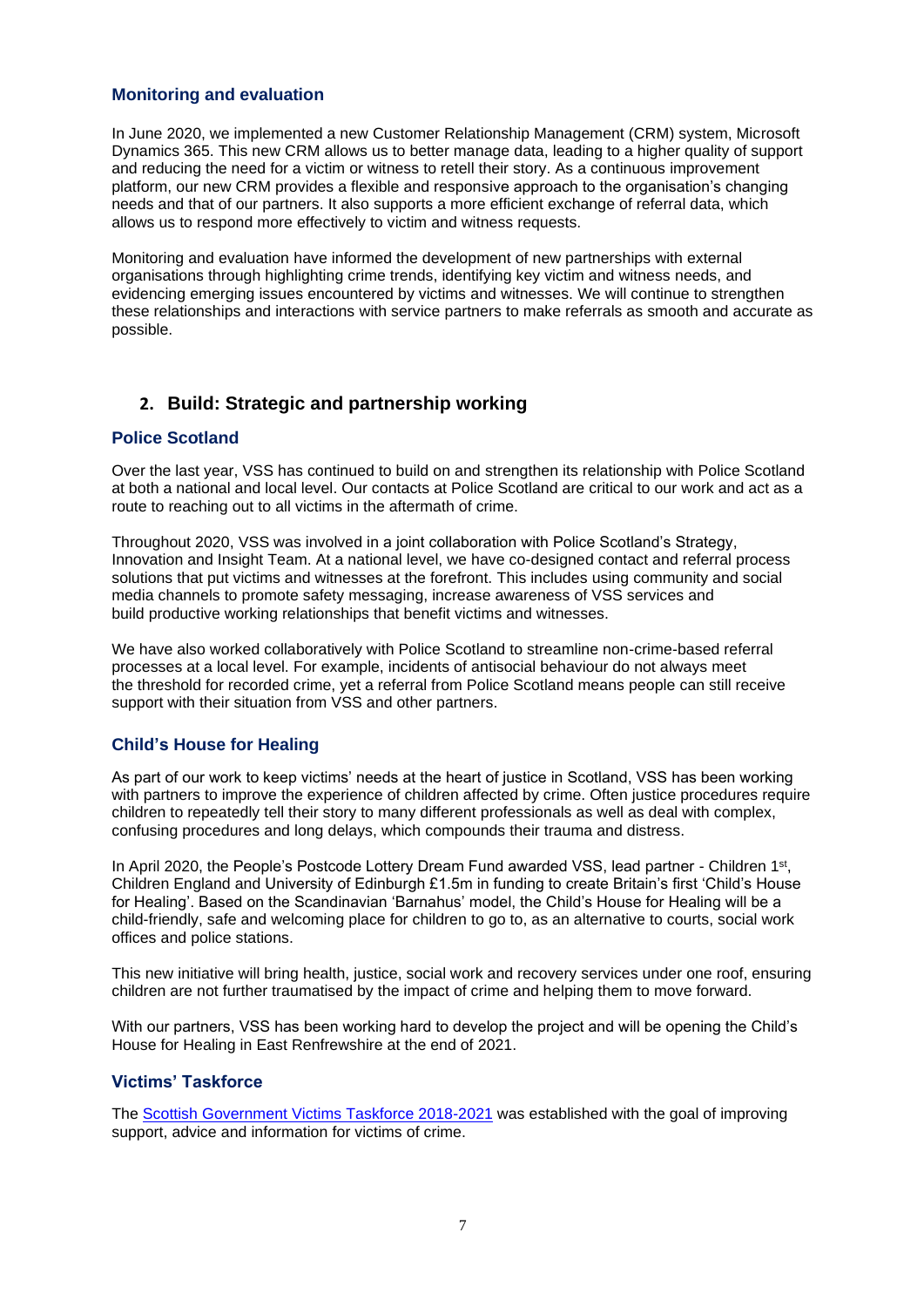VSS is a member on the Victims Taskforce and, working alongside other support organisations and individual victim representatives, has championed the voices of people affected by crime in Scotland with a number of achievements throughout the year.

#### Victim-Centred Reference Group

VSS has facilitated a reference group of people affected by crime who wish to shape key developments in justice through sharing their views and experiences. Group feedback about the impact of Covid-19 directly informed the sector's response to justice system recovery.

#### Victim-Centred Approach Workstream Governance Group

VSS has led this governance group, which commissioned a systemic review of justice sector publications to ensure they are victim-centred, consistent, up-to-date, and use plain English and compassionate language.

#### 'Transforming the Criminal Justice System' report

In partnership with the Scottish Government and COPFS, VSS commissioned 'Transforming the Criminal Justice System' report. It recommended greater use of the 'Tell Us Once' digital platforms, investment in leadership and collaborative systems, targeted funding, and the establishment of trauma-informed processes as standard practice. Recommendations aim to reduce re-traumatisation for victims and witnesses and improve their experiences of the criminal justice system. The Scottish Government established the Victims' Taskforce with the goal to improve support, advice and information for victims of crime.

VSS has a pivotal role in the Victims' Taskforce as a lead of the 'Victim-Centred Approach' workstream. This workstream oversees an ambitious programme of systemic improvement that has already begun to shape the experiences of victims and witnesses in Scotland. It addresses topics as diverse as: the role of victims and witnesses within the criminal justice process, the quality of information produced by agencies, the drive for collaboration between parts of the system, advocacy support requirements, and agency standards of service.

VSS is strongly involved in the 'Victim Engagement' element of the Taskforce, including the feedback from the Victims' Reference Group, which consists of victims and families affected by some of the most serious crimes.

Within one-to-one and group meetings, these individuals have generously contributed a wealth of information and feedback drawing on their direct experience with the criminal justice system. The group provides the Cabinet Secretary and Lord Advocate with valuable insight into the issues faced by victims of crime. VSS has ensured that personal accounts of victims' experiences are a standing item of the Victims' Taskforce agenda.

### **Victims Organisations Collaboration Forum Scotland**

The Victims Organisations Collaboration Forum Scotland (VOCFS) is one of the cornerstones of our partnership working with other third sector organisations. The Forum is a collective of key victims' groups who advocate for change within Scotland's justice system by engaging with criminal justice agencies.

VSS has been instrumental in the development of this group to address challenges for victims of crime across different areas of the criminal justice system and where members have a common interest to respond jointly.

The Forum's achievements include:

- providing a response to consultations on sentencing guidelines for children and young people
- contributing to the Victims Taskforce
- feeding into the Recover, Renew, and Transform Programme to inform how the justice system in Scotland can provide better information and support for people affected by crime following the Covid-19 pandemic.

### **Local Partnerships**

Throughout the pandemic, strong partnerships with local support agencies were essential to deliver continuous, high quality services to people affected by crime. VSS and partner agencies had to work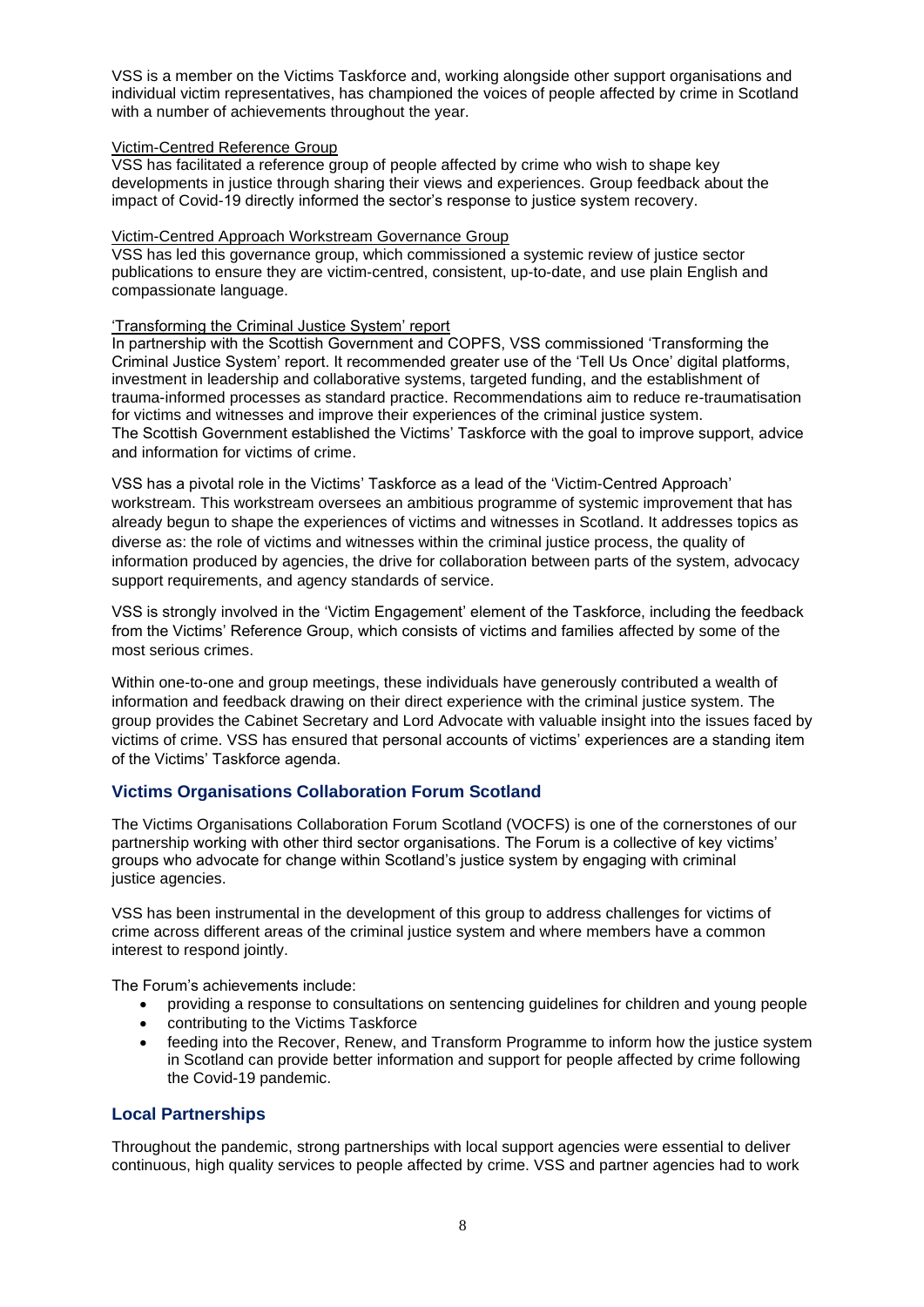more closely than ever to overcome the challenges of both Covid-19 and the lockdown restrictions, ensuring people affected by crime received the specialised support they needed.

We worked closely with 'Hear Me', based in Tayside, to provide the best support possible for people affected by sexual abuse. Together, we developed a clear and effective referral pathway resulting in increased access to specialised support. Greater information sharing has ensured people affected by sexual abuse have access to the most effective trauma-informed support and information for each stage in their journey.

Additionally, VSS' Victims' Fund has facilitated the growth of stronger local partnerships across the country. The Covid-19 pandemic led to a rise in victims and witnesses struggling to fulfil their basic and urgent needs following a crime. By working with local agencies to provide financial assistance to the people they support, we initiated collaborative relationships and increased understanding of VSS services. For example, VSS has developed local partnerships with 'Trussell Trust' foodbanks across Scotland to create efficient referral pathways to their services, quickly meeting the basic food needs of many people affected by crime who apply to the Victims' Fund for assistance.

#### **Accessible community partnerships**

VSS strives to ensure our services are accessible to people from all communities, and part of this work is evidenced in our partnerships with many specialist organisations who support people affected by crime from a range of backgrounds.

One of the strongest partnerships we developed in 2020 was with 'Shakti Women's Aid' centres across the country, which support women, children and young people from Black, Asian and minority ethnic (BAME) backgrounds affected by honour-based violence and domestic and sexual abuse. Shakti Women's Aid provides culturally informed support in a range of languages. By working with them, VSS has increased engagement with refugees and BAME women, children, and young people.

People supported by Shakti Women's Aid can now apply for financial assistance from the Victims' Fund, providing them with the essentials they need to move forward with their lives, feel safer and set up new or temporary accommodation.

# **3. Champion: Victim & witness rights**

### **Improving rights**

Improving the rights of victims and witnesses is the central aim of VSS' policy and engagement work. Through consultation responses, working in collaboration with stakeholders and representing victims' voices at the Scottish Parliament, we work hard to make sure victim and witness rights are a priority for decision makers.

Throughout the Covid-19 pandemic, we advocated for people affected by crime to have access to justice and support services while courts were closed. We have worked with partners to ensure victims' rights are a priority as courts have reopened and measures such as the use of remote video evidence are put in place.

We provided evidence submissions on a variety of topics, including the incorporation into Scots law of the United Nations Charter for the Rights of the Child (UNCRC) to call for increased protections for victims of crime perpetrated by children.

We have also called for the establishment of a Victims Commissioner in Scotland to champion the voices of people affected by crime. Additionally, we have supported proposals for the Domestic Abuse (Protection) Bill to allow social landlords to transfer a tenancy to the victim of abuse, reducing the need for families to move out of their homes to escape a perpetrator, which often results in homelessness.

# **Forensic Medical Services Bill**

In January 2020, VSS submitted a response to the Forensic Medical Services Bill consultation, allowing people affected by rape or sexual assault to self-refer for forensic medical examination. By collecting forensic evidence soon after the crime, victims of rape or sexual abuse get the medical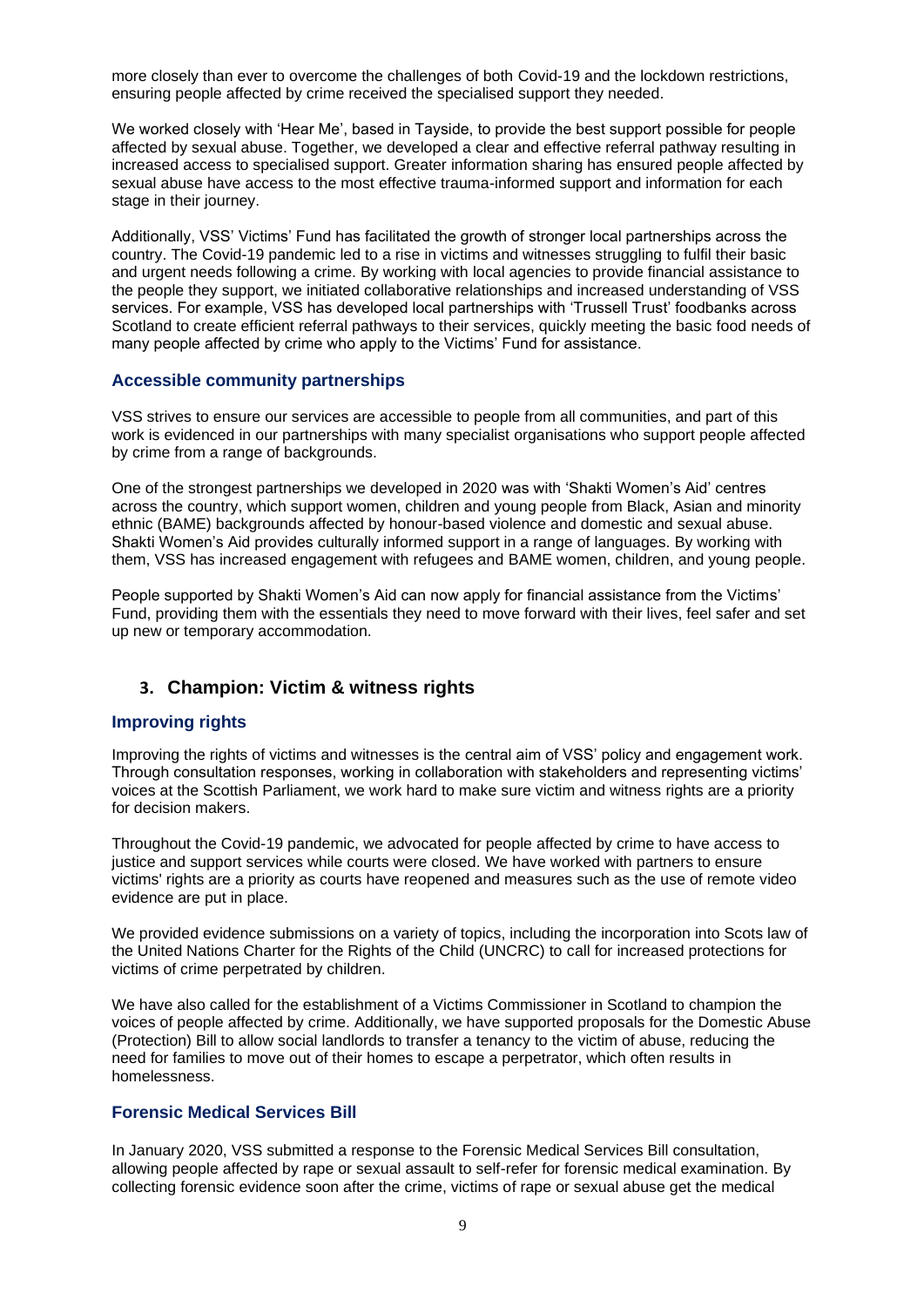attention they need but have the freedom to wait until they are ready to report the crime, should they wish to.

The Victim and Witnesses (Scotland) Act clearly places a duty on police to inform and refer victims to support services such as VSS. We called for a similar duty to be placed upon health boards to signpost support services for people affected by rape or sexual abuse, regardless of whether they decide to pursue prosecution.

In the follow-up consultation in March 2021, we welcomed the proposed evidence retention period of 26 months, along with a trauma-informed communication process for victims of rape and sexual abuse. We also supported the Scottish Government by promoting the evidence retention consultation on our website and social channels during the pre-election purdah period.

# **Hate Crime & Public Order Bill**

Throughout the debate and scrutiny process of the Hate Crime & Public Order Bill, VSS provided numerous evidence submissions and briefings to the Justice Committee and MSPs.

We highlighted that the impact of hate crime is frequently more devastating and longer lasting than that of other types of crime because it attacks an aspect of an individual's core identity and that of the marginalised community of which they are part.

VSS argued that vulnerable marginalised groups such as homeless people, members of the Gypsy, Roma and Traveller communities, asylum seekers, refugees and people with mental health conditions should be considered for protection by future hate crime legislation.

We called for investment in better communications to improve hate crime reporting as well as the active promotion of community-based third-party reporting centres, such as VSS. When various parties called for the Bill to be thrown out of Parliament, VSS campaigned publicly to let the Parliamentary scrutiny process continue, reiterating the need for hate crime legislation to evolve if Scotland is to live up to its global reputation as a tolerant and welcoming nation.

### **Victims Awareness Week**

Victims Awareness Week is VSS' foremost campaign of the year, coinciding with the European Day for Victims of Crime on 22 February. It provides the opportunity to promote messages in support of people affected by crime by championing their voices, experiences and rights.

This year, our 'Your Space' campaign focused on everyone's right to support following a crime, under the Victims' Code for Scotland.

The Your Space campaign highlighted seven themes found in the support we provide to people affected by crime and attending court as a witness. These themes explained the emotional and practical help, criminal justice system guidance, rights information and witness support that people can expect from VSS.

Due to the limitations of the Covid-19 pandemic, we were unable to hold our usual series of local and national events for the week. As a result, we created a vibrant social media campaign which provided insight into the depth of emotional support we provide, as well as describing what people affected by crime can expect when they visit us for support.

The impact of the week was felt across the sector, with key local and national partners such as Police Scotland, Community Justice Scotland and the Risk Management Authority Scotland substantially increasing the reach of our messaging. We experienced a significant rise in visits to our campaign and support webpages, as well as engagement on our social media channels throughout the week.

# **4. Develop**

### **Responding to the pandemic**

At the early stages of the pandemic, we created the Coronavirus Action Team (CAT), involving a cross-section of VSS employees working closely together with the aim of taking forward decisions and actions to handle the emerging situation.

Initially meeting twice per week, the CAT took responsibility for a number of areas, for example: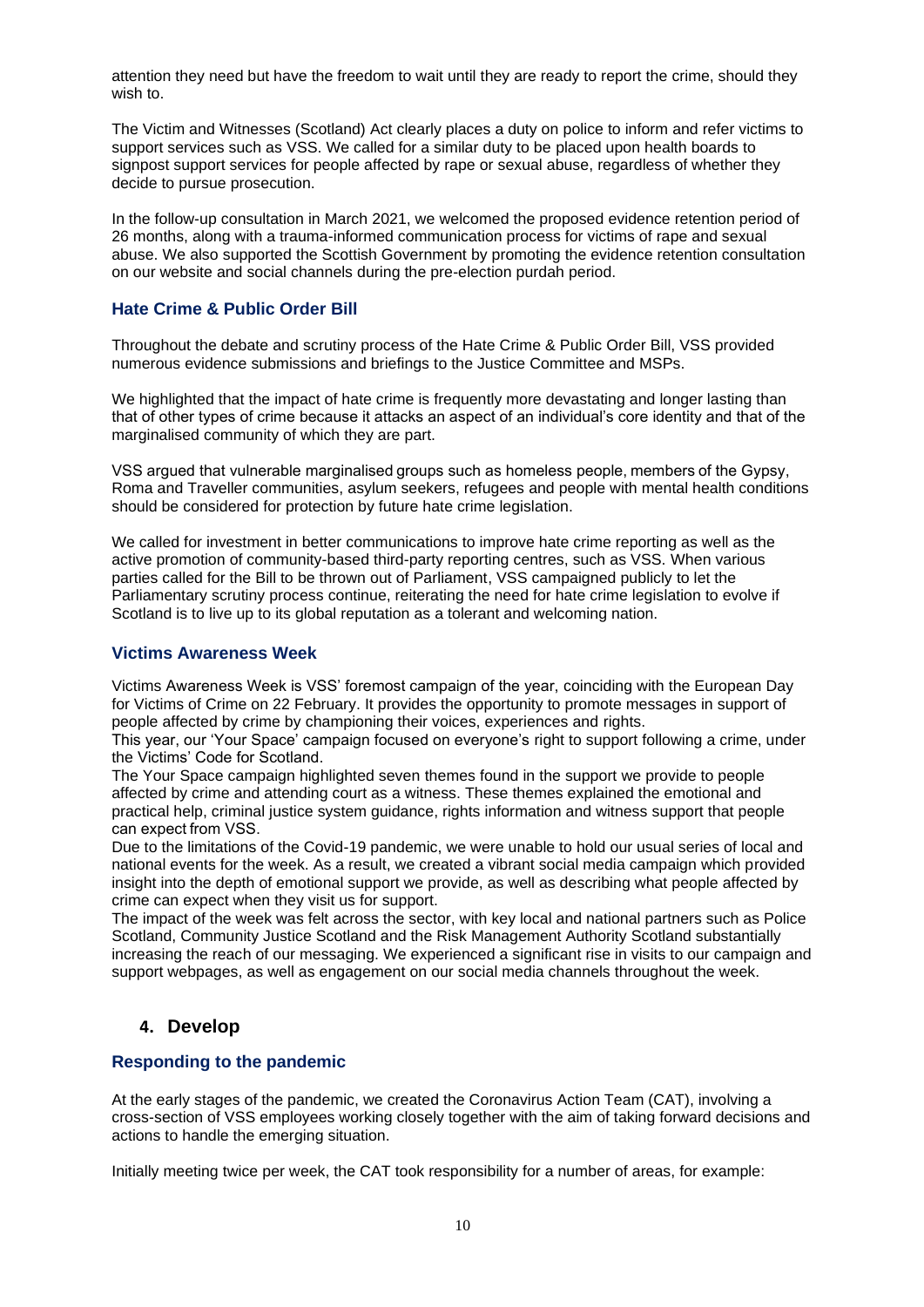- assessing decisions regarding our operational delivery model (in line with Scottish Government guidance)
- developing and rolling-out new processes to enable safety within our premises
- managing a risk register
- and agreeing key internal and external communications to keep our workforce and stakeholders informed about developments both within our own services and externally.

The positive impact of the CAT has been felt throughout VSS, keeping the workforce informed with updates and ensuring safety in our workplace.

# **Investing in our volunteers**

Our workforce is predominantly volunteers, from our Board of Trustees to the support volunteers who directly help people affected by crime. From practical assistance for witnesses attending court, to emotional support for vulnerable people impacted by crime, our volunteers are on our front line.

During the Covid-19 pandemic, many people understandably chose to take a break, and our list of active volunteers fell to 110 during the first lockdown. As the courts and our community offices reopened, we were able to increase our active volunteers to 250, still below levels for the previous year.

Despite this, our volunteers dedicated a total of 29,000 hours towards VSS, which shows an absolute commitment to supporting victims, witnesses and their families.

We helped our volunteers to work from home, providing extra IT equipment, and sometimes office furniture, and conducted health and safety assessments to ensure their homes were suitable places to conduct their volunteering. As lockdown restrictions eased, we encouraged volunteers back to Covid-19 safe spaces in the courts and all our offices, providing personal protective equipment, and a range of working protocols.

### **Learning and Development**

Learning and development became more challenging due to homeworking and remote access. Nevertheless, VSS provided more learning and development for our workforce during 2020/21 than ever before, with new online self-study modules and virtual workshops.

We drew on the services of specialist suppliers like the Development Company, augmented our learning and development team, trained more of our employees to become in-house trainers for our workforce, and partnered with external organisations like Children 1st to extend our capabilities. The result was a significant uplift in the skills and knowledge of our workforce.

# **Equality and Diversity**

VSS is committed to supporting everyone after a crime, regardless of their background or their identity. We know that marginalised groups are often affected disproportionately when it comes to crime (especially hate crime), and therefore we have consistently put out messages to remind people we are here for them when they need us.

Throughout the last year, we began to roll-out equalities training with external consultant Jamie Spurway, looking at Five Mottos for Equality, Diversity and Inclusion. The impact of this training was that colleagues were able to use a framework for understanding equalities better and consider how this could be applied to making VSS and our services even more accessible.

The VSS Equalities Forum meets every month and involves a cross section of the organisation. The Forum has driven some of our work forward in this area including: updating our policies and procedures to ensure they are equalities compliant; developing a calendar of religious and faith-based dates of recognition; and working towards LGBT Chartership. The LGBT Charter programme supports organisations to proactively include LGBTI people in every aspect of their work, protecting staff and volunteers and providing high quality services.

# **Safeguarding**

VSS continues to be committed to ensuring the safety and wellbeing of our workforce and the people who use our services. Through the Covid-19 pandemic, we saw an increase in the number of people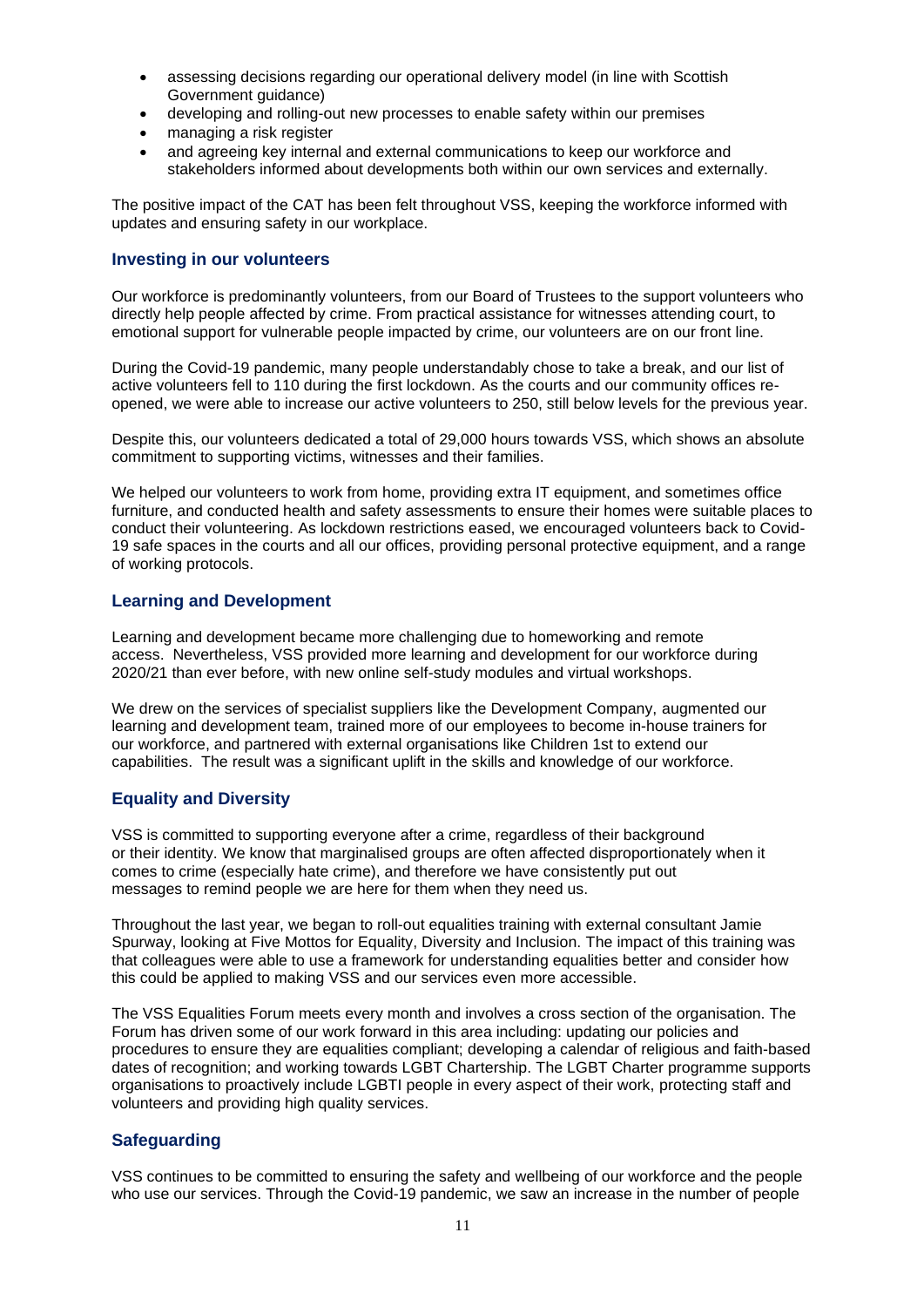we support telling us they felt suicidal. We therefore took the necessary steps to retrain all of our staff and volunteers in how to support and respond to those disclosing this area of risk. We have continued to use this message, both in public and the media, to apply pressure to the justice sector to prioritise the needs of people affected by crime during the pandemic. Our processes are continually reviewed to ensure we are responding to those at risk of harm or abuse.

# **Health and Wellbeing**

We fully recognise the impact that crime has on victims, witnesses and their families. It is also important to recognise the impact the nature of our work can have on both our staff members and volunteers. In 2020, this has been more of a concern as many of us have been working from home.

Recognising that stressed and traumatised colleagues might not be in a position to make the best support decisions for people affected by crime, VSS formed a Health and Wellbeing Forum.

To address some of these issues, the Forum rolled out a programme of activities, and resources, to help the workforce during this challenging time, including virtual coffee breaks, mindfulness sessions, and mental health first aid.

# **Impact of COVID-19 on VSS**

COVID-19 and the public health control measures put in place have had a significant impact on VSS and the service it delivers to people affected by crime.

# **Need for VSS services**

During the movement restrictions, the profile of crime types changed with a rise in domestic abuse, breaches of non-harassment orders, antisocial behaviour, theft and cybercrime, including an increase in young people being coerced with sexual images. The closure of all the courts means witnesses, many of whom are victims, must wait to give potentially traumatic evidence, hear about sentencing decisions, or gain closure following a crime. We are communicating with service users by phone and digital methods, ensuring they have a caring person to talk to who can provide constructive support.

VSS had to move quickly to expand the digital services we provide and to transfer from face-to-face support to telephone and online support during the movement restrictions.

The COVID-19 outbreak and resulting lockdown has negatively impacted the financial situation of many victims of crime during the restrictions. VSS applied and received additional funds to increase its Victims' Fund to meet the greater demand. VSS dispersed more funds in April 2020 alone than in all of 2019/20 and during 2020/21 distributed £285k to 741 victims and their families in total.

For a variety of reasons, around three quarters of our volunteers chose not to volunteer with VSS once lockdown was introduced. This fluctuated during 2020/21, and there are now over 200 active and accredited volunteers. VSS had to adapt our delivery model with employees as well as volunteers providing direct support to people affected by crime for most of 2020/21.

Providing telephone support from homes rather than VSS bases has been difficult, as people are bringing trauma into their place of safety. VSS has developed and rolled out a programme of health and well-being for employees and volunteers to minimise the impact of vicarious trauma. This has included resilience training for all teams across VSS, as well as the introduction of psychological first aid and vicarious trauma training.

### **Governance**

All trustee meetings are now being delivered via Microsoft Teams or conference calls. These capabilities were in place before but only the conference call facility was previously used. The trustees can conduct their governance duties remotely. It is anticipated that trustee meetings via Teams will continue for some future meetings after restrictions are completely lifted.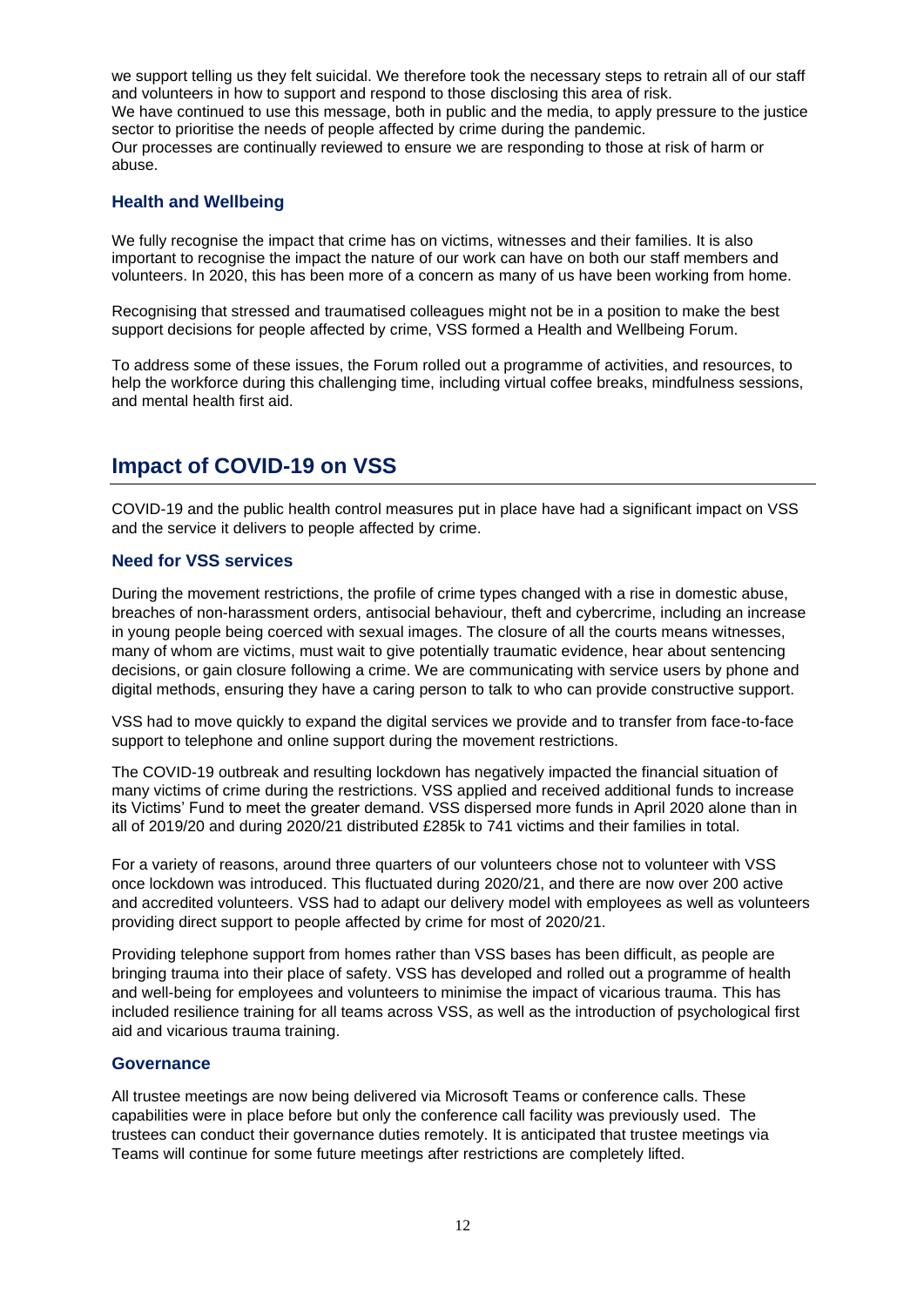# **Finances**

VSS is in the fortunate position that our main funder, the Scottish Government, confirmed continued funding for 2021/22 at an increased level of £4.936m in March 2021. As a result, the trustees consider it appropriate to prepare the financial statements on a going concern basis.

There was a negative impact on our unfunded pension liability due to the deterioration of financial markets. The impact is not material to the accounts.

#### **Wider network**

VSS was invited to join the Justice Board COVID-19 sub-group, a collaboration forum comprised of Scottish Government representatives, third sector support organisations and criminal justice agencies. The group discusses challenges and responses to the COVID-19 pandemic.

VSS has been linking in more closely with other victims' organisations during the coronavirus pandemic. It has sourced additional funding for the financial needs of victims during this time and rolled out a programme, the Victims' Fund, allowing other victim support organisations to also access these funds.

# **Structure, governance and management**

On 1st April 2019 Victim Support Scotland became a Scottish Charitable Incorporated Organisation (SCIO) and is registered with the Office of the Scottish Charity Regulator (OSCR). The SCIO is governed by its constitution that was revised as part of the transition to a SCIO. The charitable purposes were updated in this new constitution. Our trustees are no longer directors of the company, but members of the organisation.

### **Appointment of trustees**

Trustees are appointed for an initial term of three years and may thereafter be re-elected for an additional three-year period. The constitution states that the maximum number of trustees is 12. VSS currently has 8 trustees. Details of changes to trustees during the year are listed on page 14.

#### **Trustees' recruitment, induction, training and development**

Throughout 2020/21, trustees committed to personal and collective development opportunities achieved through self-learning and attendance at professional seminars, these were held using Microsoft Teams.

#### **Key management personnel remuneration**

The board of trustees, the CEO and senior management team comprise the key management personnel of the charity in charge of managing the charity on a day-to-day basis. The trustees are volunteers and do not receive remuneration. Details of trustees' reimbursed expenses are disclosed in Note 7 in the accounts.

All staff roles (including senior roles) are evaluated using a bespoke job evaluation tool and set within job and pay grades. During 2020/21 a benchmarking exercise was carried out for all roles in VSS using a variety of sources including Croner and benchmarking surveys to ensure that salary scales were set in line with market rates. Salary scales requiring adjustment were amended in line with the benchmarking.

### **Committee structure**

The board of trustees provides strategic leadership, governance, direction and overall accountability. The board decides the organisation's strategic direction, mission and priorities. It ensures that VSS complies with its governing documents, charity law and other relevant legislation. In addition, the board scrutinises, evaluates and accounts for the organisation's performance, ensuring that there is an effective risk management system in operation to safeguard sustainability, finances and otherwise to protect its assets and reputation and always act in the interests of the organisation. During 2020/21 the board met every three months in line with its constitution.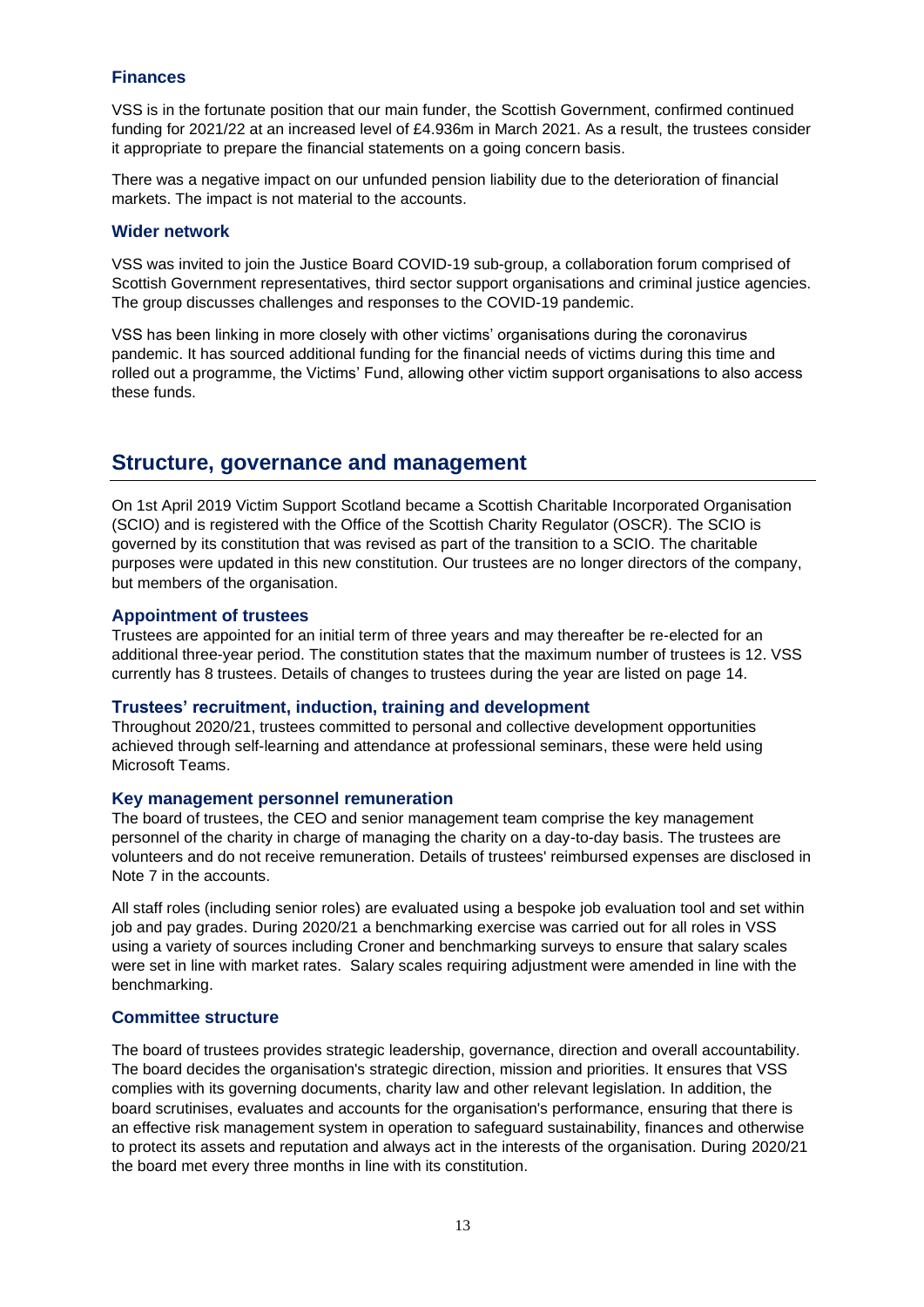The finance and audit committee provides a strategic overview of VSS' financial and fiscal position to ensure that all the financial resources necessary are secured and managed effectively to deliver the objectives in the organisation's corporate plan, to ensure the long-term sustainability and viability of the organisation, and to ensure the effective management of the financial risks which may threaten the organisation. This committee met quarterly in 2020/21.

The governance committee provides an overview of VSS' governance to ensure that the board fulfils its legal, ethical, and functional responsibilities, and ensures that adequate governance policy development, recruitment strategies, training programmes, board activity monitoring, and evaluation of board members' performance is in place. This committee met twice during the 2020/21 financial year.

The nominations committee which periodically seeks applications from a range of appropriate sources and has regard for the general principles of equality and diversity in considering applicants for appointment, makes recommendations to the board of appropriate individuals for appointment as trustees, considers all expressions of interest and maintains a register of suitable candidates for future reference ensuring GDPR compliance. This committee met three times during the 2020/21 financial year.

# **Reference and administrative details**

# **President**

HRH, The Princess Royal

# **Trustees**

The trustees of the charity are also the members of the SCIO. The directors serving during the period are as follows:

David Alexander – resigned 10.6.21 Flora Henderson Ashok Khindra Paul Main Helen Roxburgh Lynne Staples-Scott – resigned 21.9.20 Jon Turner – resigned 29.1.21 Laura Watkins (nee Battles) George Welsh – resigned 29.6.20 James Wilson Fiona Young – resigned 4.3.21 Paul McGuigan – appointed 29.1.21 Josie Saunders – appointed 29.1.21

### **Key management personnel**

Kate Wallace, Chief Executive Alison Love, Director of Operations & New Business Jane Sturgeon, Director of Finance & Business Planning

### **Scottish Charity Number**

SC002138

### **Our advisors**

Auditors **Henderson Loggie LLP, 11-15 Thistle Street, Edinburgh, EH2 1DF** Bankers The Royal Bank of Scotland plc., 2 Blenheim Place, Edinburgh, EH7 5JH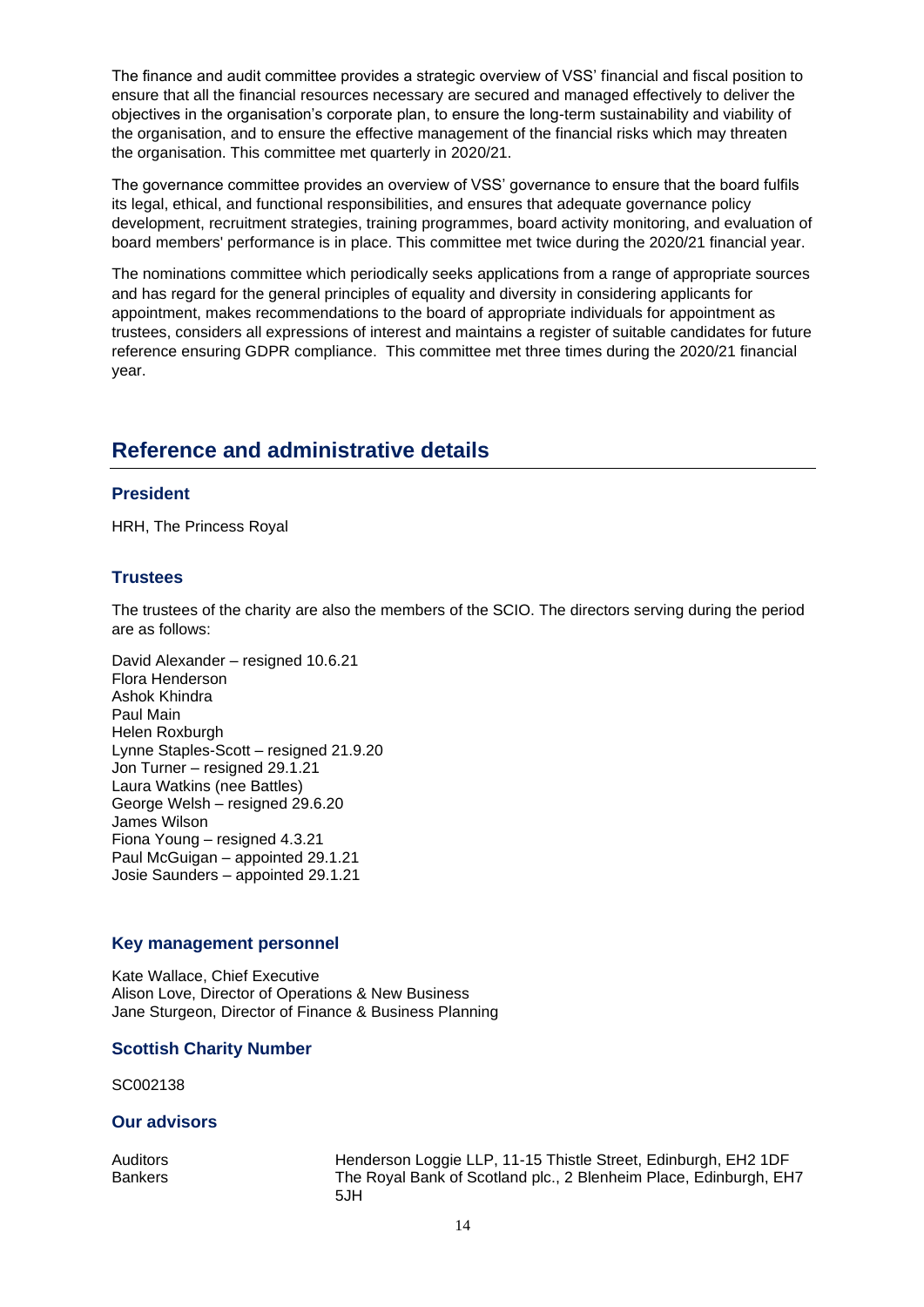Solicitors **Burness Paull, 50 Lothian Road, Edinburgh, EH3 9WJ** MacRoberts, Capella, 60 York street, Glasgow, G2 8JX Insurance advisor Keegan & Pennykidd, 50 Queen Street, Edinburgh, EH2 3NS Capacity Building Wren & Greyhound Ltd, 10 Milburn Road, Westfield, EH48 3BT Organisational Design Dorothy McKinney Ltd, Scott House,10 South St Andrews Square, Edinburgh EH2 2AZ

# **Financial review**

# **Income**

Our total income for the year was £5M (2020: £4.9M) an increase of £89k from the previous year. Income from Local Authorities continues to drop with a £49k decrease in income from this source in this year. VSS received £70k of additional funding for the Victims' Fund in this year.

# **Expenditure**

Our total expenditure for the year was £4.9M (2020: £4.8M) an increase of £65k from the previous year. Our net income for the year was £136k (2020: £112k). Overall, there was a negative movement of £13k with respect to movement on the pension reserves. This led to a positive net movement in funds for the year of £123k (2020: £103k).

# **Principal Funding Sources**

The principal funding sources for the organisation are grants from the Scottish Government and local authorities and VSS appreciates their continuing support. In 2018/19 we secured a three-year funding agreement with Scottish Government for 2018-2021. For the year 2021-22, we have secured funding of £4.9M.



# **Lothian Pension Fund**

In 2017/18 VSS successfully negotiated an exit from Lothian Pension Fund (LPF) with an agreed repayment schedule over a 20-year period. VSS have now made three annual repayments to LPF. The actuarial valuation of VSS' liability was determined as £1.463m at 31 August 2018 and the agreed total level of repayments was settled at £676k. Under certain conditions, LPF may claim additional repayments but these conditions were not met in 2020/21. VSS pay compensatory additional years for two ex-employees. These unfunded pension liabilities are recorded separately on the balance sheet.

# **Principal Financial Risks**

The principal financial risks facing us are: the fact that 96% of our funding is from one source, the Scottish Government; continuing reductions in funding from local authorities; the level of unrestricted reserves; and the LPF withdrawal debt that is repayable over 20 years.

# **Balance Sheet**

The pension liability continued to have a significant impact on the balance sheet. However, the agreed exit debt from LPF brings more stability to the balance sheet as this element will not vary with actuarial fluctuations.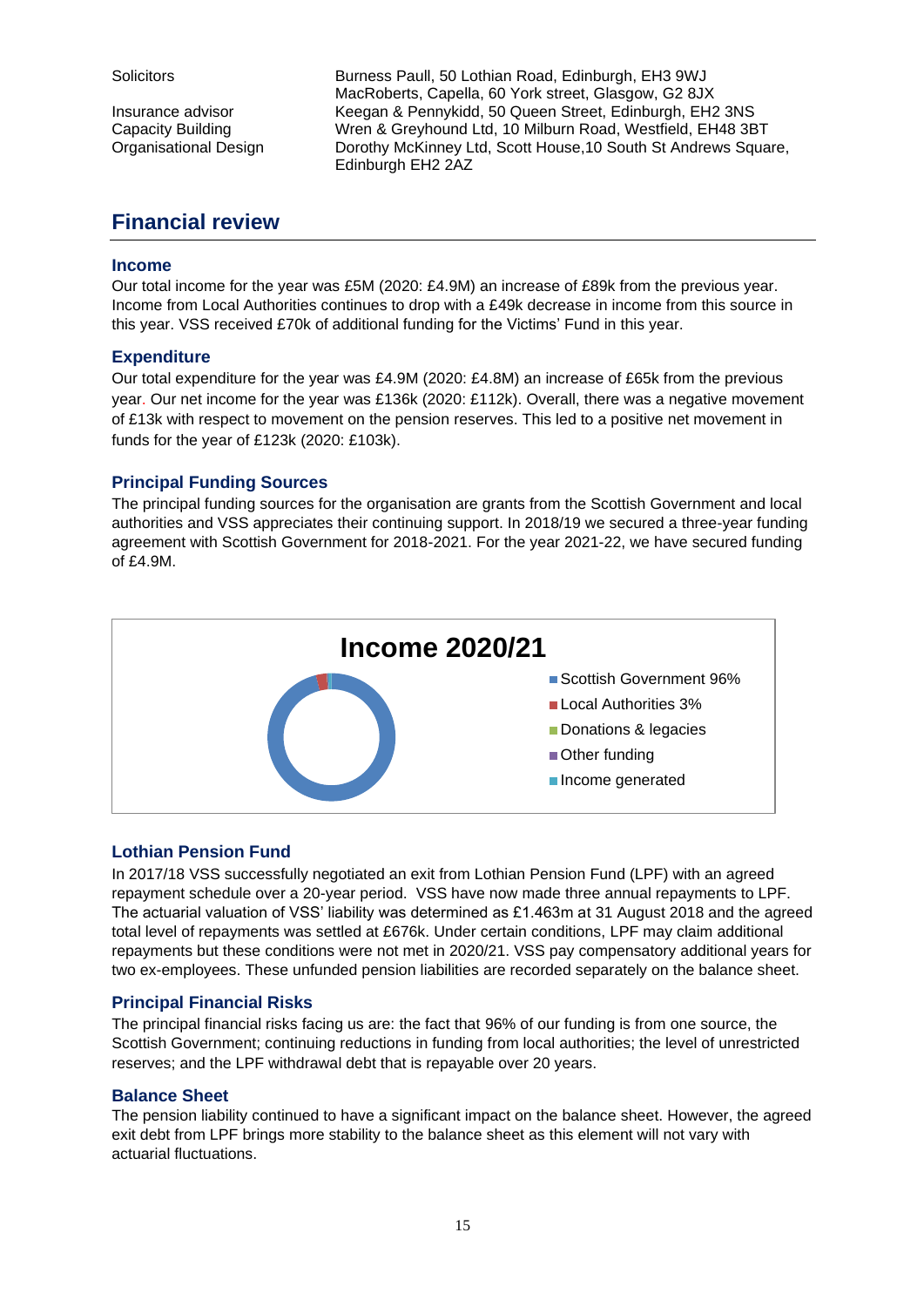# **Reserves Policy**

The trustees recognise the need for unrestricted reserves to be maintained at an appropriate level. Our reserves policy is to maintain a sufficient level of reserves to enable operating activities to be maintained, taking account of potential risks and contingencies that may arise from time to time. The policy is reviewed annually by the trustees.

The policy identifies the estimated amounts required to meet financial risk associated with potential contingencies and uncertainties relating to the charity's operating activities. These include:

- the provision for an orderly winding-down of operations in the event of a significant adverse event that is outside the control of the charity
- the funding of unforeseen major projects that have not been provided for in the normal financial planning process

Elements of the target figure will include the costs for redundancy and contractual liabilities for such items as rent of offices. The trustees are working towards having three months' running costs in reserves.

#### **Reserves Position at 31 March 2021**

The total balance of unrestricted reserves held as at 31 March 2021 is £95k (2020: (£29k)). The balance held on restricted reserves as at 31 March 2021 is £351k (2020: £352k). Total funds have increased by £123k to £446k in the financial year.

The pension liability continues to have a significant impact on reserves. There are two components to the pension liability; negotiated exit debt from LPF of (£365k) at 31 March 2021 (2020: (£428k)); and unfunded pension debt of (£161k) at 31 March 2021 (2020: (£148k)). The overall pension reserves at 31 March 2021 are (£526k) (2020: (£576k)). The unfunded pension debt was affected negatively by market fluctuations at the year-end due to COVID-19. Overall, the unfunded deficit increased by £13k**.**

Discounting the impact of the pension liability the position on unrestricted reserves improved from £547k to £622k in the year. In 2020/21 trustees set a target of £99k for the increase in unrestricted reserves. The trustees recognised that this was quite an ambitious target given the impact of Covid on fundraising during the year. The actual increase in unrestricted reserves in 2020/21 was £75k.

### **Going Concern**

The Board consider it appropriate to prepare the financial statements on a going concern basis. In reaching this view, we have looked at the budgets prepared for the 3-year period 2021-2024. The charity's key source of income is the grant from the Scottish Government. One-year agreement is in place and Scottish ministers have agreed in principle to award annual grant funding to VSS in 2022/23 and 2023/24. The trustees recognise the need to supplement this with other sources of income for specific projects.

### **Fundraising Strategy**

VSS is raising funds to enhance our vision of growing dignity and respect for victims.

In 2020/21 we developed a fundraising strategy that will see VSS seeking a diverse range of new supporters who can help us grow our insights and innovation so that we can be more impactful. To deliver this new fundraising strategy we have been piloting new approaches and creating projects that we want to co-design with victims.

We have also been making new, additional, statutory applications, including to the Victim's Surcharge Fund for our Victim's Fund for which we successfully received £120k funding for 2021/22.

During 2020/21, we were successful in receiving 50 new chrome books and mi-fi devices to support victims and their families through an application to Connecting Scotland.

We have joined the Chamber of Commerce in the Highlands to begin piloting greater engagement with corporates locally. We are also piloting fundraising engagement with additional new audiences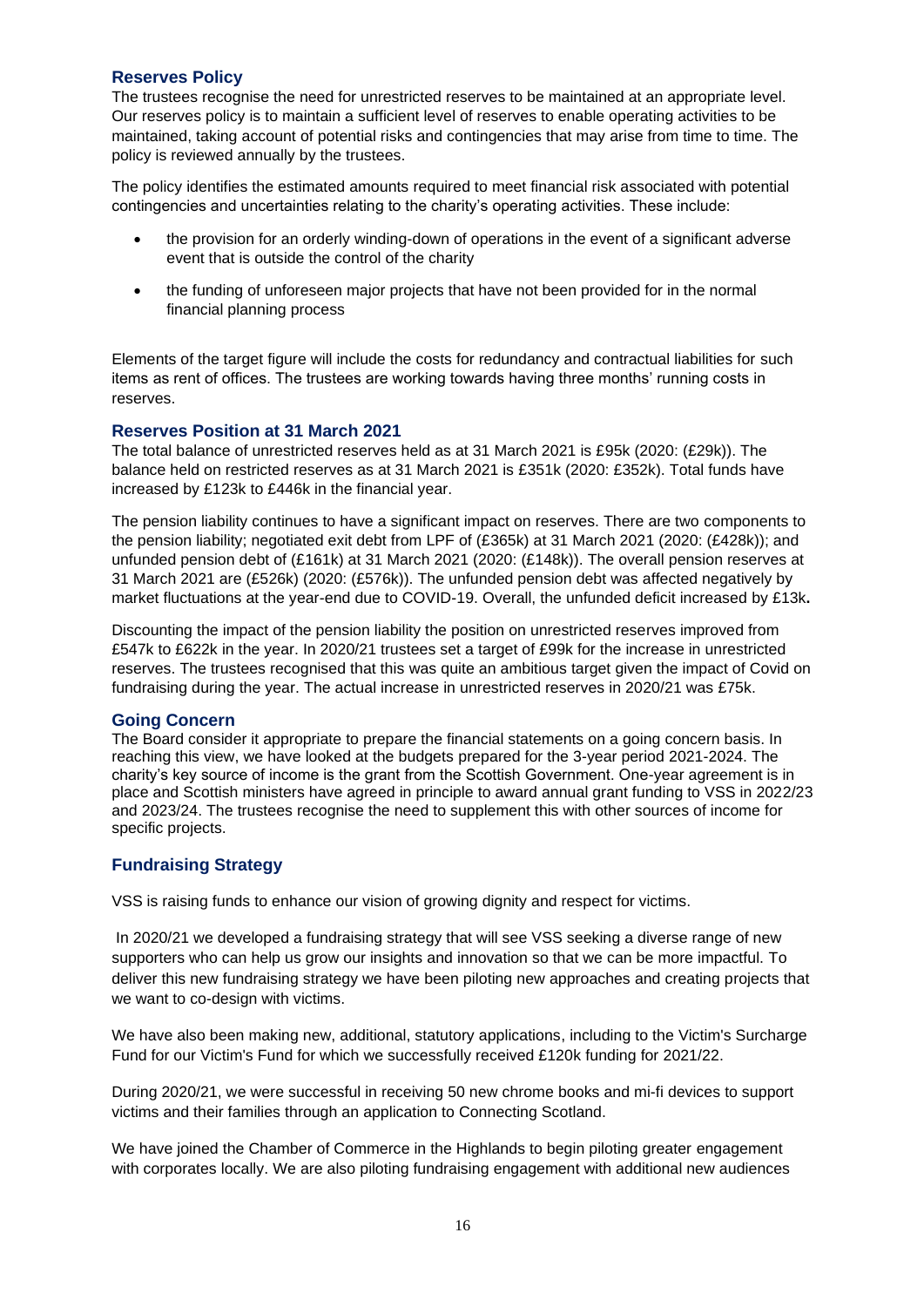including corporations and the wider general public so that we can use these findings to scale-up a diverse fundraising portfolio next year.

# **Investment Policy**

The organisation has an instant access bank account where funds not required for day-to-day activity are held on deposit. Transfers are made as required to cover expenditure in the current account. The trustees are in the process of developing a new investment strategy and policy that will be finalised in 2020/21.

# **Victim Support Enterprise Ltd**

During 2013/2014 Victim Support Enterprise Ltd suspended trading but has maintained its company status. There has been no activity in 2020/21. The company will play a role as part of our future income generation strategy.

# **Risk management**

It is the responsibility of the board of trustees to ensure that there are effective and adequate risk management and internal controls systems in place. The board reviews all strategic risks and issues at each meeting.

We recognise that effective risk and issue management relies on sound systems and an understanding of risk management throughout all levels of the organisation. A risk and issue management strategy is in place, as well as the following processes and controls:

- Three levels of risk registers and issues logs in place strategic, executive leadership and corporate leadership
- Escalation process in place between registers so key risks are reviewed
- Risk and issue management is core to the agenda of the board, executive leadership and corporate leadership meetings
- Annual risk workshops carried out by the board and senior management

The board of trustees ensures that all appropriate steps are taken to mitigate and manage the risks and issues facing us. The principal risks faced by the charity and mitigation factors in place are as follows:

| <b>Description of risk</b>                                                            | Plans and strategies to manage risk                                                                                                                                                                                                  |
|---------------------------------------------------------------------------------------|--------------------------------------------------------------------------------------------------------------------------------------------------------------------------------------------------------------------------------------|
| Overly reliant on one funder with 3-<br>year funding award ending in March<br>21      | A three-year funding agreement for 2018-2021 in place with the<br>Scottish Government, which was the source of 96% of our<br>funding in 2020/21.                                                                                     |
|                                                                                       | Head of Fundraising appointed in 2020/21. An interim<br>fundraising strategy that takes account of COVID-19<br>circumstances was rolled out in 2020/21 and a fundraising<br>strategy aligned to 5-year strategic plan was developed. |
| People affected by crime are not<br>accessing our service due to drop in<br>referrals | We continue to work with Police Scotland and other<br>stakeholders on a range of national and local approaches to<br>ensure that their officers are aware of the support and<br>information the VSS provides.                        |
|                                                                                       | The Victims' Fund has attracted applications from a wide range<br>of other agencies that has led to increase in partnership activity<br>and the visibility of VSS's services.                                                        |
| That compliance requirements are<br>not met                                           | All staff and volunteers complete annual mandatory, bespoke<br>training on GDPR, Health & Safety and Safeguarding.                                                                                                                   |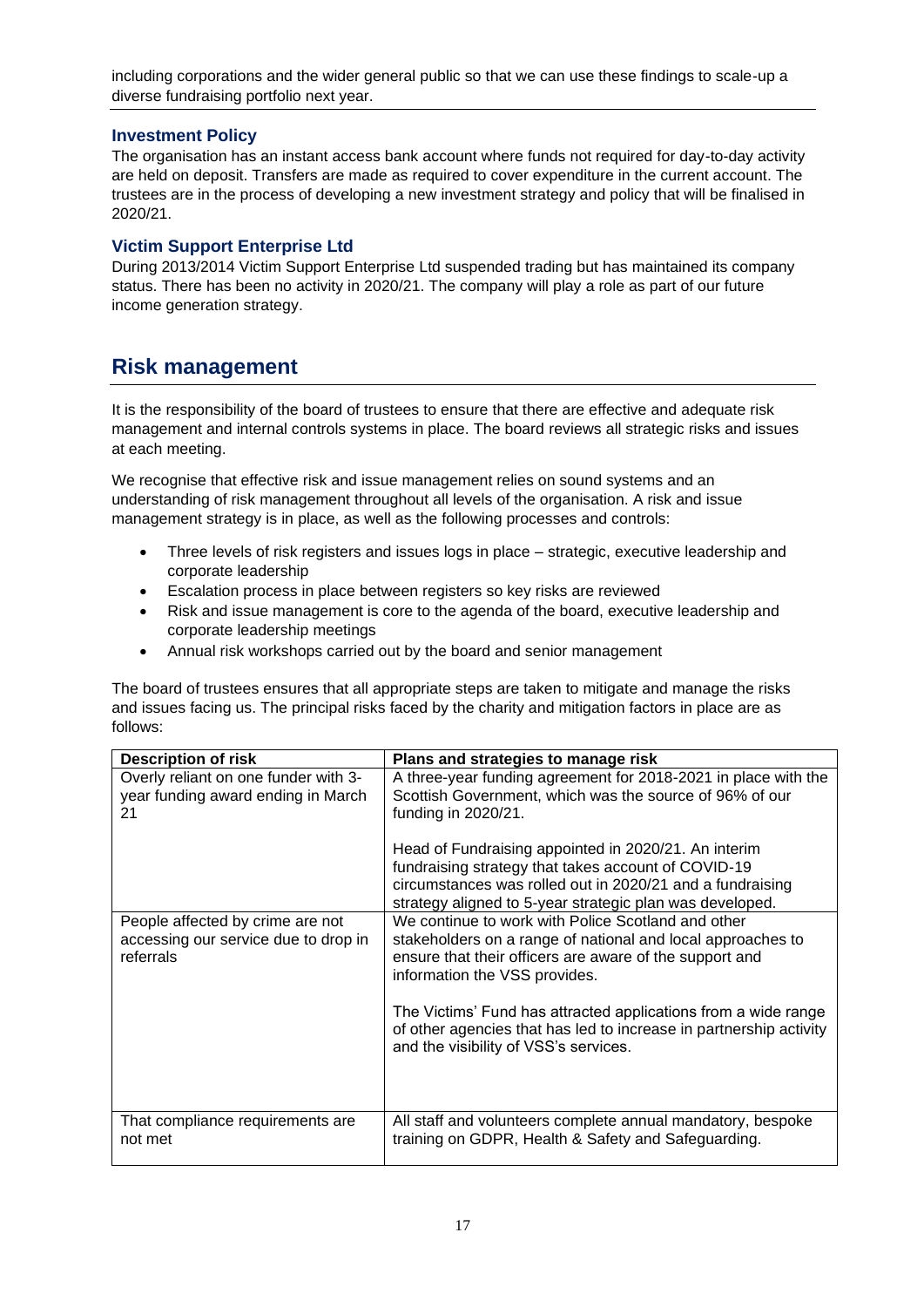|                                                                                                   | Internal Data Protection Officer in place from March 2019.<br>Health & Safety forum and action plan in place to focus on this<br>matter.                             |
|---------------------------------------------------------------------------------------------------|----------------------------------------------------------------------------------------------------------------------------------------------------------------------|
|                                                                                                   | Board agenda has a standing item on compliance matters                                                                                                               |
|                                                                                                   | Clear management reporting on compliance matters.                                                                                                                    |
| That legal action will be brought<br>against VSS with respect to services<br>provided             | We took legal advice on the best approach to handle an<br>historic issue leading to this risk. VSS stopped delivering this<br>service in Dec 2017.                   |
|                                                                                                   | In October 2020 we retained professional indemnity insurance<br>with our insurance provider with an excess of £2,500.                                                |
|                                                                                                   | There is one potential case outstanding relating to the historic<br>issue mentioned above. Lawyers, appointed by our insurers,<br>review all claims that are lodged. |
| VSS' delivery model cannot meet the<br>needs of victims and witnesses<br>during COVID-19 pandemic | VSS established a Coronavirus Action Team to co-ordinate the<br>required work to continue to deliver support safely to victims<br>and witnesses.                     |
|                                                                                                   | Workforce equipped to work from home.                                                                                                                                |
|                                                                                                   | Telephone support put in place as an alternative to face to face<br>support.                                                                                         |
|                                                                                                   | Live web chat service enhanced.                                                                                                                                      |
|                                                                                                   | Digital service delivery methods expanded.                                                                                                                           |
|                                                                                                   | Recovery action plan developed and implemented.                                                                                                                      |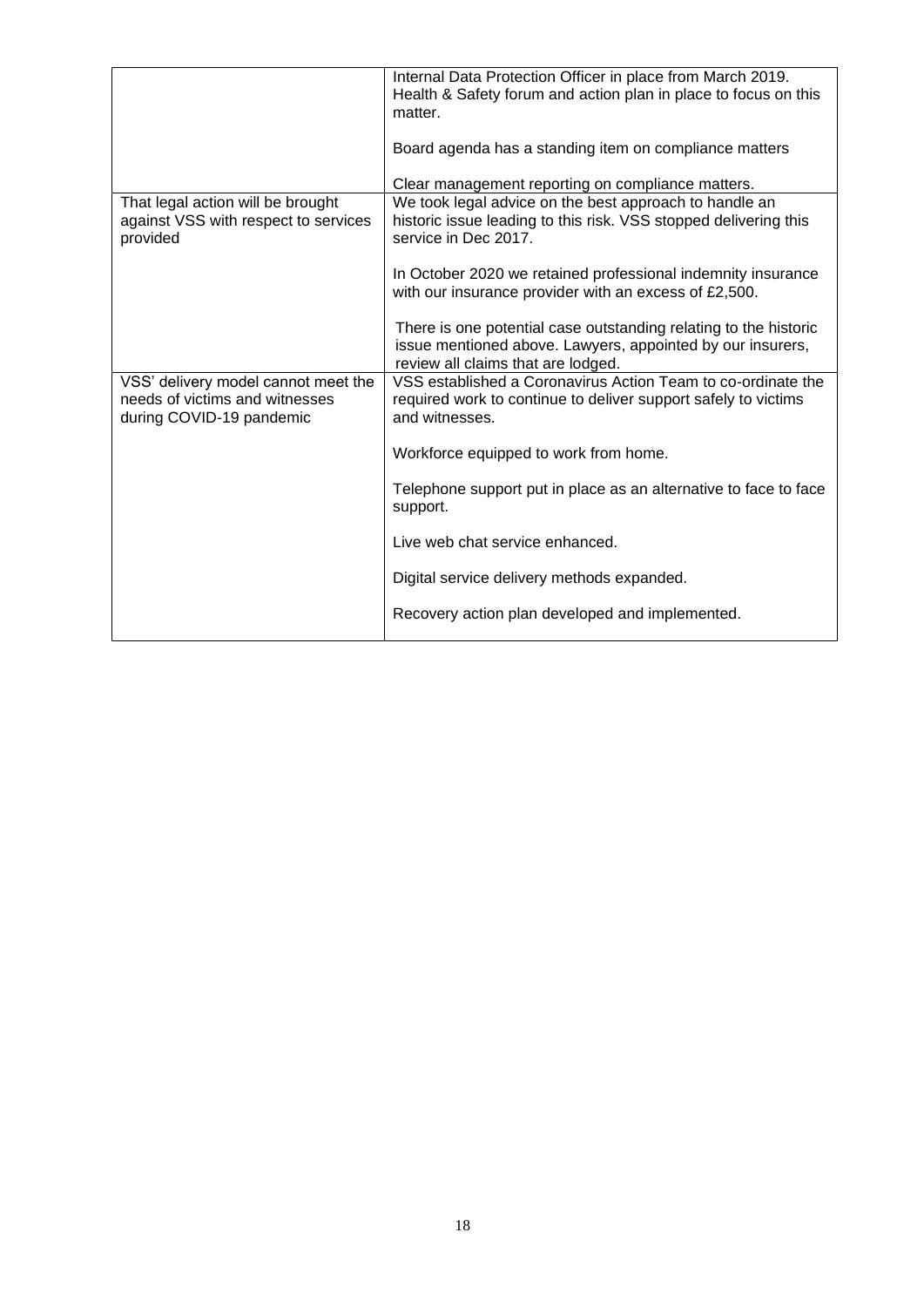# **Statement of Trustees' Responsibilities**

The trustees of Victim Support Scotland are responsible for preparing a trustees' annual report and financial statements in accordance with applicable law and United Kingdom Accounting Standards (United Kingdom Generally Accepted Accounting Practice).

The law applicable to charities in Scotland requires the trustees to prepare financial statements for each financial year, which give a true and fair view of the state of affairs of the charity and of the incoming resources and the application of resources, of the charity for that period.

In preparing those financial statements, the trustees are required to:

- select suitable accounting policies and then apply them consistently;
- observe the methods and principles in the Charities SORP;
- make judgements and estimates that are reasonable and prudent;
- state whether applicable UK Accounting Standards have been followed, subject to any material departures disclosed and explained in the financial statements; and
- prepare the financial statements on the going concern basis unless it is inappropriate to presume that the charity will continue in business.

The trustees are responsible for maintaining proper accounting records which disclose with reasonable accuracy at any time the financial position of the charity and to enable them to ensure that the financial statements comply with the Charities and Investment (Scotland) Act 2005 and the Charity Accounts Regulations (Scotland) 2006 (as amended). They are also responsible for safeguarding the assets of the charity and hence for taking reasonable steps for the prevention and detection of fraud and other irregularities.

The trustees are responsible for the maintenance and the integrity of the charity and financial information on the charity's website. Legislation in the United Kingdom governing the preparation and dissemination of financial statements may differ from legislation in other jurisdictions.

Statement as to disclosure of information to auditors

In so far as the trustees are aware, at the time of approving the trustees' annual report:

- there is no relevant audit information of which the charity's auditors are unaware, and
- the trustees have taken all the steps that they ought to have taken as trustees in order to make themselves aware of any relevant audit information and to establish that the charity's auditors are aware of that information.

Signed by order of the trustees

2021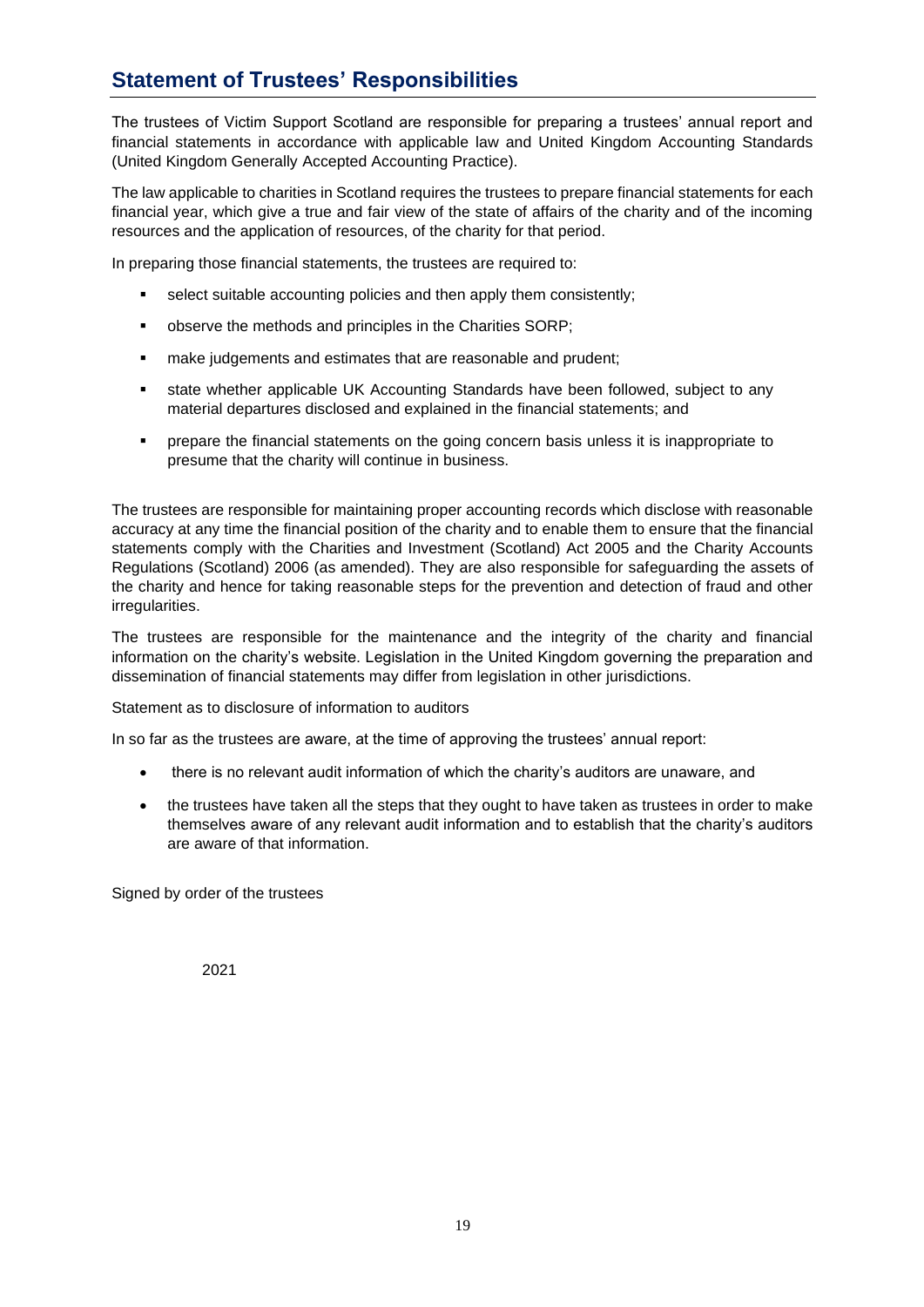# **VICTIM SUPPORT SCOTLAND INDEPENDENT AUDITORS' REPORT YEAR ENDED 31 MARCH 2021**

### **Opinion**

We have audited the financial statements of Victim Support Scotland (the 'charity') for the period ended 31 March 2021 which comprise the statement of financial activities, the balance sheet, the statement of cash flows and notes to the financial statements, including a summary of significant accounting policies. The financial reporting framework that has been applied in their preparation is applicable law and United Kingdom Accounting Standards, including FRS 102 *The Financial Reporting Standard applicable in the UK and Republic of Ireland* (United Kingdom Generally Accepted Accounting Practice).

In our opinion the financial statements:

- give a true and fair view of the state of the charity's affairs as at 31 March 2021 and of its income and expenditure for the period then ended;
- have been properly prepared in accordance with United Kingdom Generally Accepted Accounting Practice; and
- have been prepared in accordance with the requirements of the Charities and Trustee Investment (Scotland) Act 2005 and Regulation 8 of the Charities Accounts (Scotland) Regulations 2006 (as amended)

#### **Basis of opinion**

We conducted our audit in accordance with International Standards on Auditing (UK) (ISAs (UK)) and applicable law. Our responsibilities under those standards are further described in the Auditor's responsibilities for the audit of the financial statements section of our report. We are independent of the charity in accordance with the ethical requirements that are relevant to our audit of the financial statements in the UK, including the FRC's Ethical Standard and we have fulfilled our other ethical responsibilities in accordance with these requirements. We believe that the audit evidence we have obtained is sufficient and appropriate to provide a basis for our opinion.

#### **Conclusions relating to going concern**

In auditing the financial statements, we have concluded that the Trustees' use of the going concern basis of accounting in the preparation of the financial statements is appropriate.

Based on the work we have performed, we have not identified any material uncertainties relating to events or conditions that, individually or collectively, may cast significant doubt on the charity's ability to continue as a going concern for a period of at least twelve months from when the financial statements are authorised for issue.

Our responsibilities and the responsibilities of the Trustees with respect to going concern are described in the relevant sections of this report.

#### **Other information**

The other information comprises the information included in the annual report, other than the financial statements and our auditor's report thereon. The trustees are responsible for the other information. Our opinion on the financial statements does not cover the other information and, except to the extent otherwise explicitly stated in our report, we do not express any form of assurance conclusion thereon.

In connection with our audit of the financial statements, our responsibility is to read the other information and, in doing so, consider whether the other information is materially inconsistent with the financial statements or our knowledge obtained in the audit or otherwise appears to be materially misstated. If we identify such material inconsistencies or apparent material misstatements, we are required to determine whether there is a material misstatement in the financial statements or a material misstatement of the other information. If, based on the work we have performed, we conclude that there is a material misstatement of this other information, we are required to report that fact.

We have nothing to report in this regard.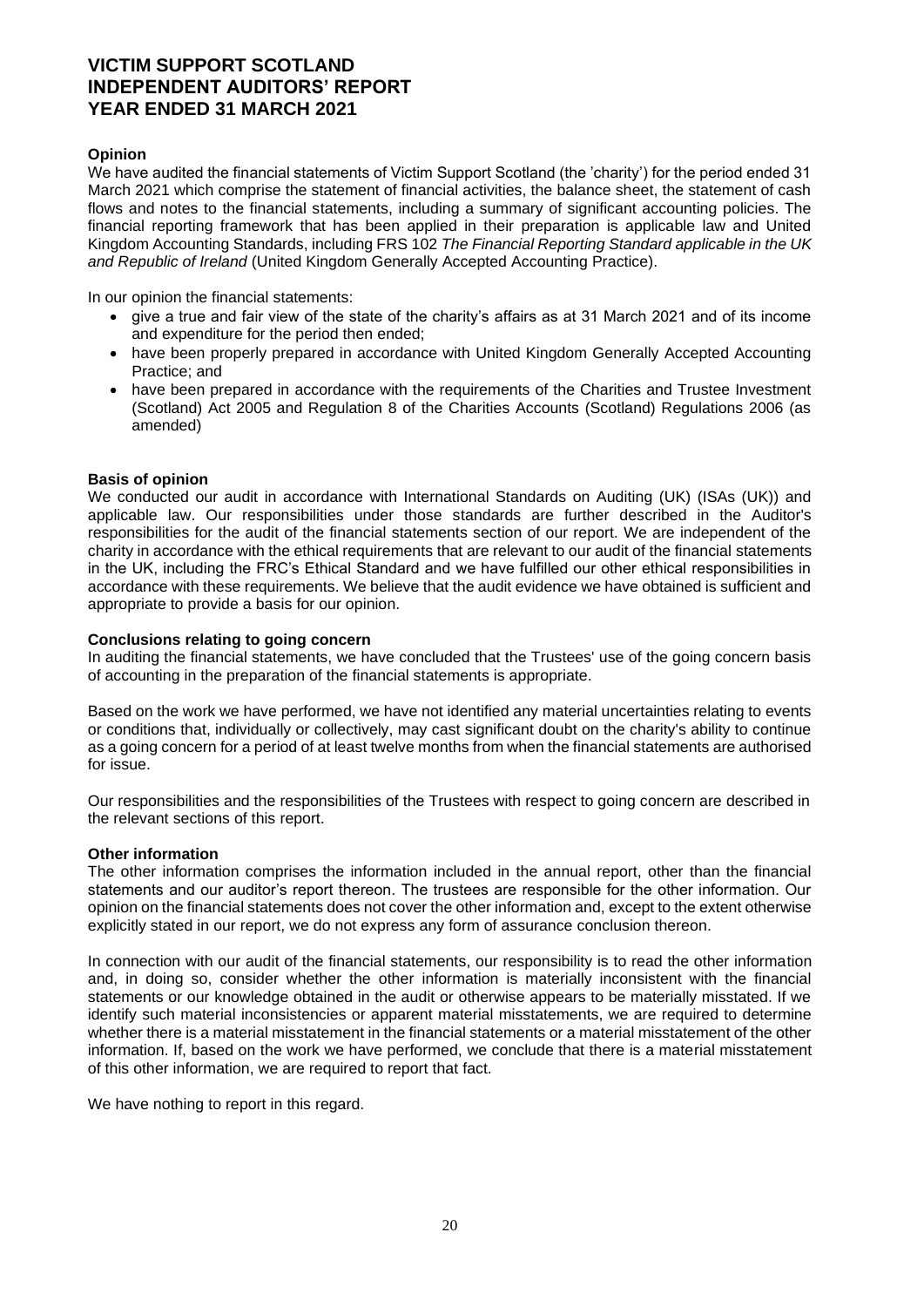# **VICTIM SUPPORT SCOTLAND INDEPENDENT AUDITORS' REPORT YEAR ENDED 31 MARCH 2021**

### **Matters on which we are required to report by exception**

In light of the knowledge and understanding of the charity and its environment obtained in the course of the audit, we have not identified material misstatements in the Trustees' Report.

We have nothing to report in respect of the following matters where the Charities and Trustee Investment (Scotland) Act 2005 and the Charities Accounts (Scotland) Regulations 2006 (as amended) require us to report to you if, in our opinion:

- adequate accounting records have not been kept, or returns adequate for our audit have not been received from branches not visited by us; or
- the financial statements are not in agreement with the accounting records and returns; or
- certain disclosures of trustees' remuneration specified by law are not made; or we have not received all the information and explanations we require for our audit.

#### **Responsibilities of trustees**

As explained more fully in the Trustees' Responsibilities Statement, the trustees are responsible for the preparation of the financial statements and for being satisfied that they give a true and fair view, and for such internal control as the trustees determine is necessary to enable the preparation of financial statements that are free from material misstatement, whether due to fraud or error.

In preparing the financial statements, the trustees are responsible for assessing the charity's ability to continue as a going concern, disclosing, as applicable, matters related to going concern and using the going concern basis of accounting unless the trustees either intend to liquidate the charity or to cease operations, or have no realistic alternative but to do so.

#### **Auditor's responsibilities for the audit of the financial statements**

We have been appointed as auditor under section 44(1)(c) of the Charities and Trustee Investment (Scotland) Act 2005 and report in accordance with the Acts and relevant regulations made or having effect thereunder.

Our objectives are to obtain reasonable assurance about whether the financial statements as a whole are free from material misstatement, whether due to fraud or error, and to issue an auditor's report that includes our opinion. Reasonable assurance is a high level of assurance but is not a guarantee that an audit conducted in accordance with ISAs (UK) will always detect a material misstatement when it exists. Misstatements can arise from fraud or error and are considered material if, individually or in the aggregate, they could reasonably be expected to influence the economic decisions of users taken on the basis of these financial statements.

Irregularities, including fraud, are instances of non-compliance with laws and regulations. We design procedures in line with our responsibilities, outlined above, to detect material misstatements in respect of irregularities, including fraud. The specific procedures for this engagement and the extent to which these are capable of detecting irregularities, including fraud, is detailed below:

- Enquiring with management about any known or suspected instances of non-compliance with laws and regulations, including GDPR and employment law, and fraud;
- Review of correspondence with regulators including OSCR and the Health & Safety Executive;
- Review of legal fee expenditure and board minutes;
- Challenging assumptions and judgements made by management in their significant accounting estimates; and
- Auditing the risk of management override of controls, including through testing journal entries and other adjustments for appropriateness

Because of the field in which the client operates, we identified the following areas as those most likely to have a material impact on the financial statements: Health and Safety; employment law (including the Working Time Directive); GDPR; and compliance with Charities legislation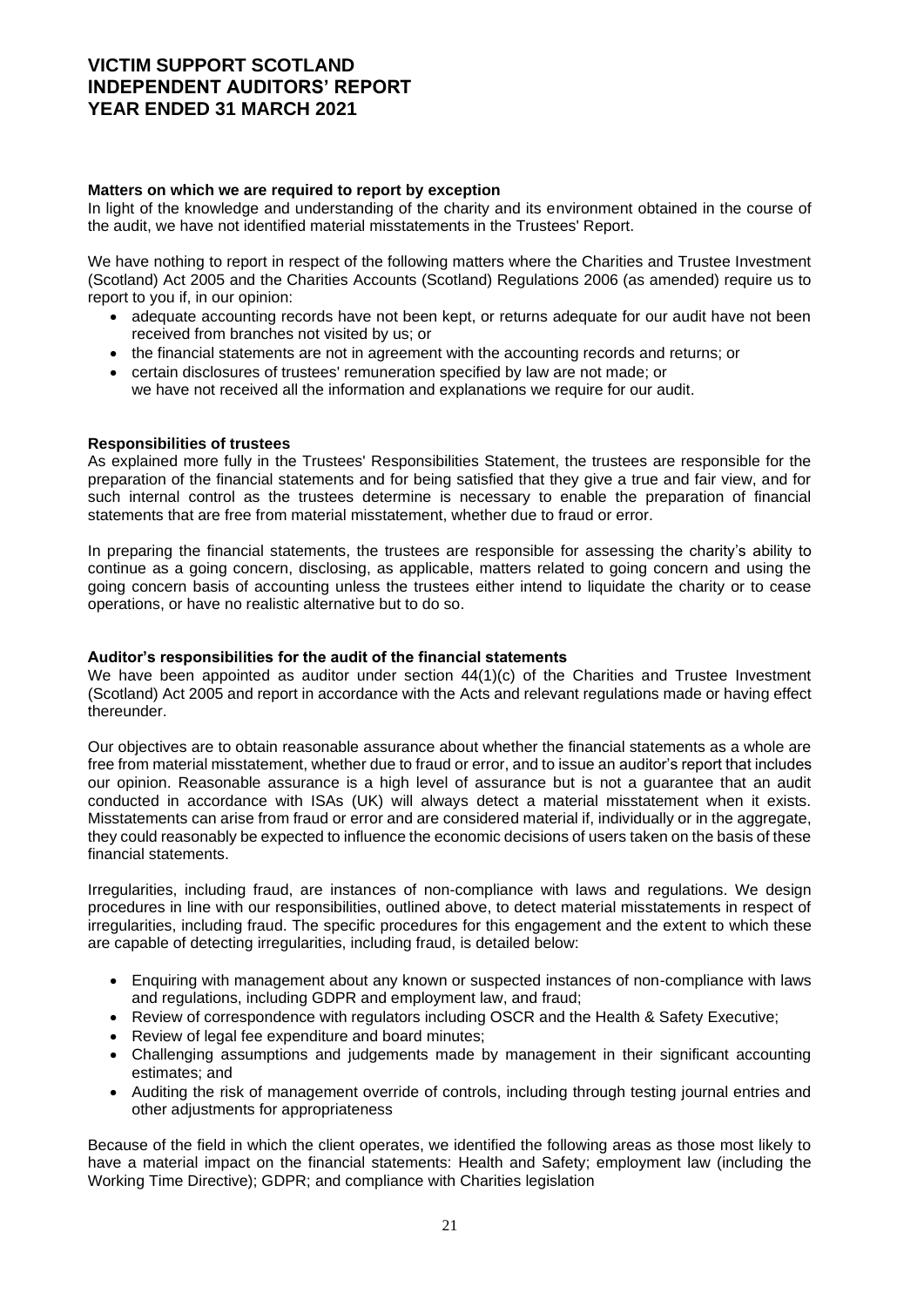# **VICTIM SUPPORT SCOTLAND INDEPENDENT AUDITORS' REPORT YEAR ENDED 31 MARCH 2021**

Owing to the inherent limitations of an audit, there is an unavoidable risk that some material misstatements in the financial statements may not be detected, even though the audit is properly planned and performed in accordance with the ISAs (UK). For instance, the further removed non-compliance is from the events and transactions reflected in the financial statements, the less likely the auditor is to become aware of it or to recognise the non-compliance.

A further description of our responsibilities for the audit of the financial statements is located on the Financial Reporting Council's website at [https://www.frc.org.uk/auditorsresponsibilities.](https://www.frc.org.uk/auditorsresponsibilities) This description forms part of our auditor's report.

This report is made solely to the members, as a body, in accordance with Section 44 (1)(c) of the Charities and Trustee Investment (Scotland) Act 2005 and regulation 10 of the Charities Accounts (Scotland) Regulations 2006 (as amended). Our audit work has been undertaken so that we might state to the members those matters we are required to state to them in an auditor's report and for no other purpose. To the fullest extent permitted by law, we do not accept or assume responsibility to anyone other than the charity, its members as a body, for our audit work, for this report, or for the opinions we have formed.

**Henderson Loggie LLP Chartered Accountants Statutory Auditor** 

**Eligible to act as an auditor in terms of section 1212 of the Companies Act 2006**  11-15 Thistle Street **Edinburgh** EH2 1DF

Date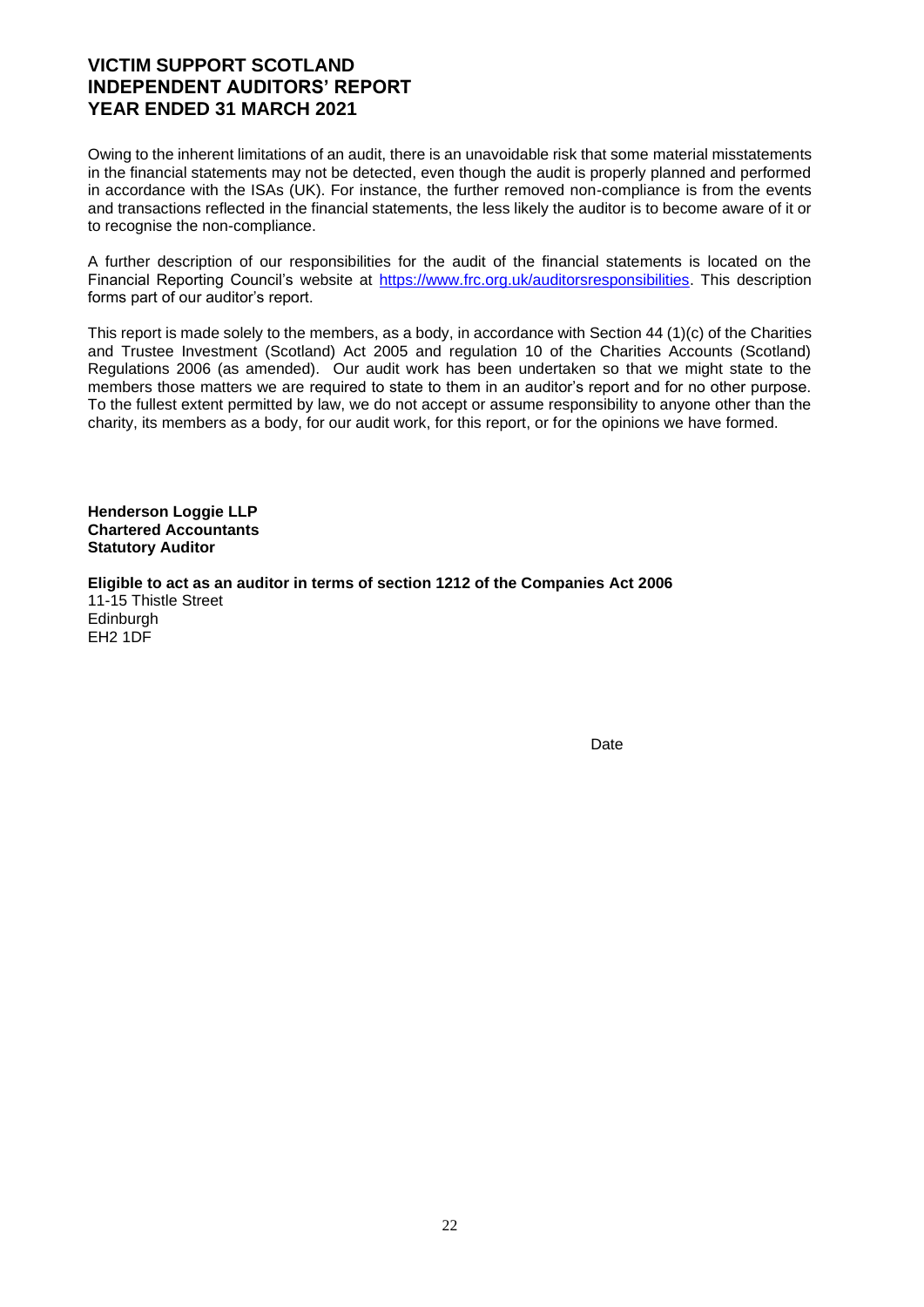# **VICTIM SUPPORT SCOTLAND STATEMENT OF FINANCIAL ACTIVITIES YEAR ENDED 31 MARCH 2021**

|                                                                                            |                                                     | <b>Unrestricted</b>                   | <b>Restricted</b> | 2021<br><b>Total</b>                  | 2020<br><b>Total</b>                   |
|--------------------------------------------------------------------------------------------|-----------------------------------------------------|---------------------------------------|-------------------|---------------------------------------|----------------------------------------|
|                                                                                            | <b>Notes</b>                                        | £                                     | £                 | £                                     | £                                      |
| Income from:                                                                               |                                                     |                                       |                   |                                       |                                        |
| Donations & legacies<br>Charitable activities<br>Other trading activities<br>Investments   | $\mathbf 2$<br>$\mathbf 2$<br>$\overline{2}$<br>2&8 | 7,343<br>4,708,700<br>41,144<br>1,632 | 1,142<br>238,367  | 8,485<br>4,947,067<br>41,144<br>1,632 | 20,546<br>4,859,158<br>23,960<br>5,628 |
| <b>Total income and endowments</b>                                                         |                                                     | 4,758,819                             | 239,509           | 4,998,328                             | 4,909,292                              |
| <b>Expenditure on:</b>                                                                     |                                                     |                                       |                   |                                       |                                        |
| Raising funds<br>Charitable activities                                                     | 3                                                   | 216                                   |                   | 216                                   | 481                                    |
| <b>Direct</b><br>Indirect                                                                  | 4<br>4                                              | 53,189<br>1,732,018                   | 3,077,172         | 3,130,361<br>1,732,018                | 3,172,275<br>1,624,745                 |
| <b>Total expenditure</b>                                                                   |                                                     | 1,785,423                             | 3,077,172         | 4,862,595                             | 4,797,501                              |
| Net gains/(losses) on investments                                                          | 10                                                  | 82                                    |                   | 82                                    | (231)                                  |
| Net income/(expenditure)                                                                   |                                                     | 2,973,478                             | (2,837,663)       | 135,815                               | 111,560                                |
| <b>Transfers between funds</b>                                                             |                                                     |                                       |                   |                                       |                                        |
| Gross transfers between funds                                                              | 16                                                  | (2,836,433)                           | 2,836,433         |                                       |                                        |
| Other recognised (losses)/gains<br>Actuarial (losses) on defined benefit<br>pension scheme | 21                                                  | (13,000)                              |                   | (13,000)                              | (9,000)                                |
|                                                                                            |                                                     |                                       |                   |                                       |                                        |
| Net movement in funds                                                                      |                                                     | 124,045                               | (1, 230)          | 122,815                               | 102,560                                |
| <b>Reconciliation of Funds</b>                                                             |                                                     |                                       |                   |                                       |                                        |
| Total funds brought forward                                                                | 16                                                  | (28, 692)                             | 351,758           | 323,066                               | 220,506                                |
| <b>Total funds carried forward</b>                                                         | 16                                                  | 95,353                                | 350,528           | 445,881                               | 323,066                                |

All the activities of the Charity are classed as continuing

The Charity has no gains or losses other than the results for the year as set out above. The notes on pages 26 to 38 form part of these financial statements.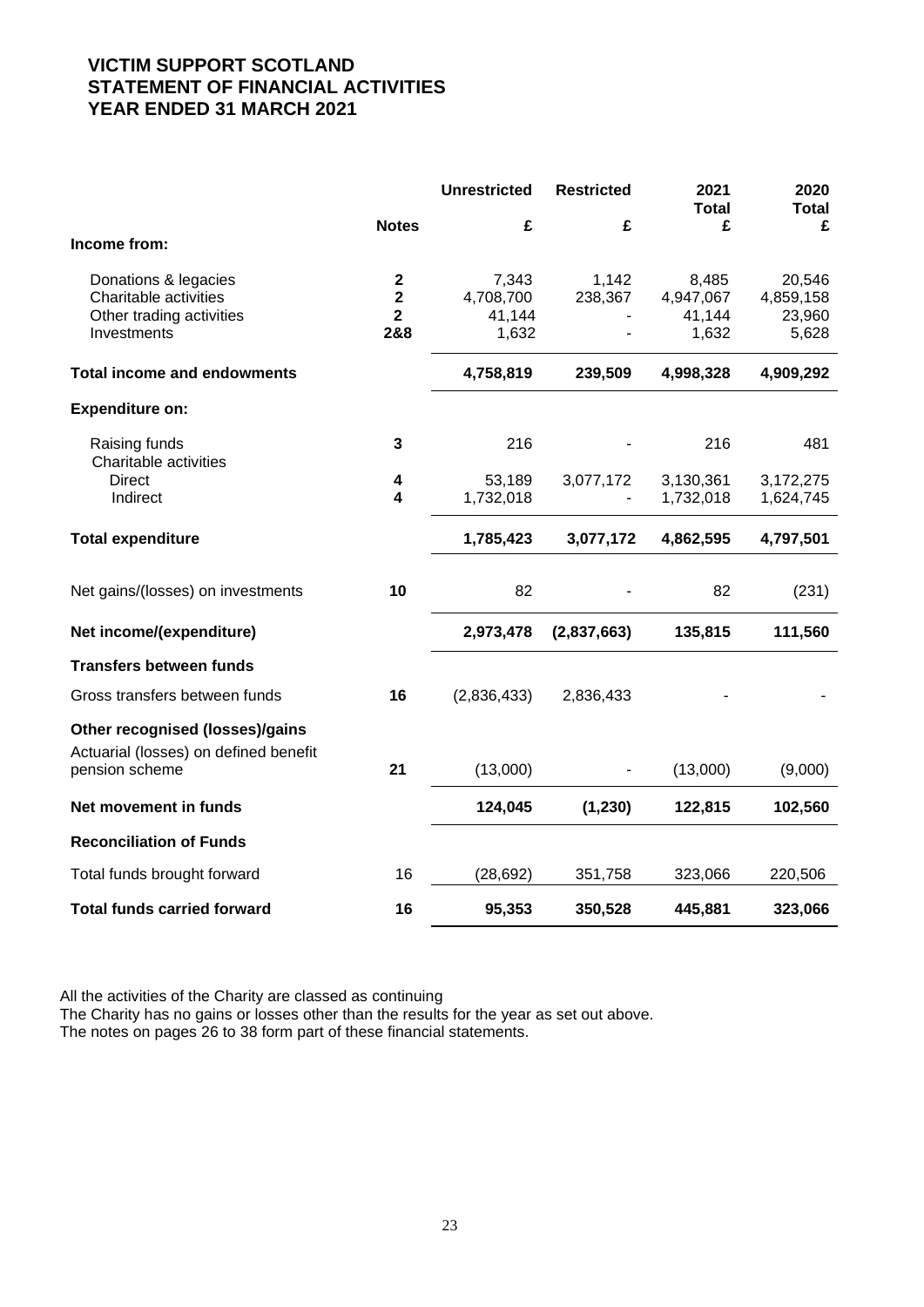# **VICTIM SUPPORT SCOTLAND BALANCE SHEET YEAR ENDED 31 MARCH 2021**

|                                                            |              | 2021       | 2020       |
|------------------------------------------------------------|--------------|------------|------------|
| <b>Fixed Assets</b>                                        | <b>Notes</b> | £          | £          |
| Tangible assets                                            | 9            |            | 1,926      |
| Investments                                                | 10           | 348        | 266        |
| Total fixed assets                                         |              | 348        | 2,192      |
| <b>Current Assets</b>                                      |              |            |            |
| <b>Debtors</b>                                             | 11           | 116,628    | 533,163    |
| Cash at bank and in hand                                   |              | 1,431,957  | 838,486    |
| Total current assets                                       |              | 1,548,585  | 1,371,649  |
| <b>Liabilities</b>                                         |              |            |            |
| Creditors: Amounts falling due within<br>within one year   | 12           | (610, 520) | (508,960)  |
| Net current assets                                         |              | 938,065    | 862,689    |
| Total Assets less current liabilities                      |              | 938,413    | 864,881    |
| Creditors: Amounts falling due after<br>more than one year | 13           | (331, 532) | (393, 815) |
| Net assets excluding pension liability                     |              | 606,881    | 471,066    |
| Pension liability                                          | 21           | (161,000)  | (148,000)  |
| Net assets including pension liability                     |              | 445,881    | 323,066    |
| <b>FUNDS</b>                                               |              |            |            |
| Unrestricted - General excluding pension<br>reserve        | 16           | 565,682    | 546,923    |
| LPF Exit Liability Pensions reserve                        | 16           | (365, 332) | (427, 615) |
| <b>LPF Unfunded Pensions Reserve</b>                       | 16           | (161,000)  | (148,000)  |
| Designated - Victims' Fund                                 | 16           | 56,003     |            |
| <b>Total Unrestricted Funds</b>                            |              | 95,353     | (28, 692)  |
| Restricted                                                 | 16           | 350,528    | 351,758    |
| <b>TOTAL FUNDS</b>                                         |              | 445,881    | 323,066    |

| These financial statements were approved by the trustees on | and are signed on |
|-------------------------------------------------------------|-------------------|
| their behalf by:                                            |                   |

Chair **Chair** Board Member

...................................... ......................................

The notes on pages 26 to 38 form part of these financial statements.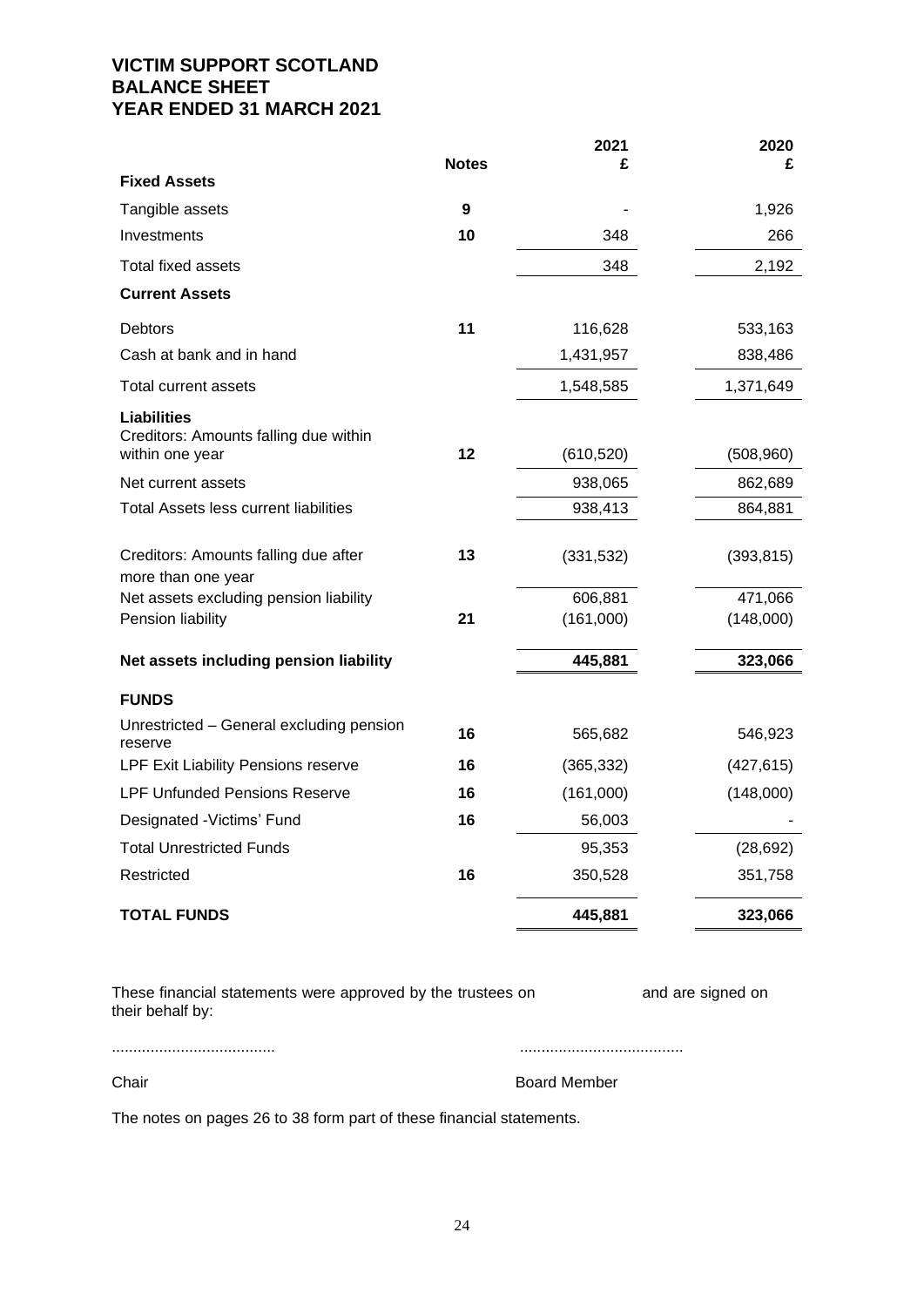# **VICTIM SUPPORT SCOTLAND STATEMENT OF CASH FLOWS YEAR ENDED 31 MARCH 2021**

|                                                                       | <b>Notes</b> | 2021<br>£ | 2020<br>£  |
|-----------------------------------------------------------------------|--------------|-----------|------------|
|                                                                       |              |           |            |
| Cash flow from operating activities                                   | 19           | 591,839   | (645, 400) |
| Net cash provided by/ (used in) operating<br>activities:              |              | 591,839   | (645, 400) |
| Cash flows from investing activities:<br>Interest and dividend income | $\mathbf{2}$ | 1,632     | 5,628      |
| Net cash provided by investing                                        |              | 1,632     | 5,628      |
| Change in cash in the reporting period                                |              | 593,471   | (639, 772) |
| Total cash and cash equivalents at the<br>beginning of the year       |              | 838,486   | 1,478,258  |
| Total cash and cash equivalents at the end<br>of the year             |              | 1,431,957 | 838,486    |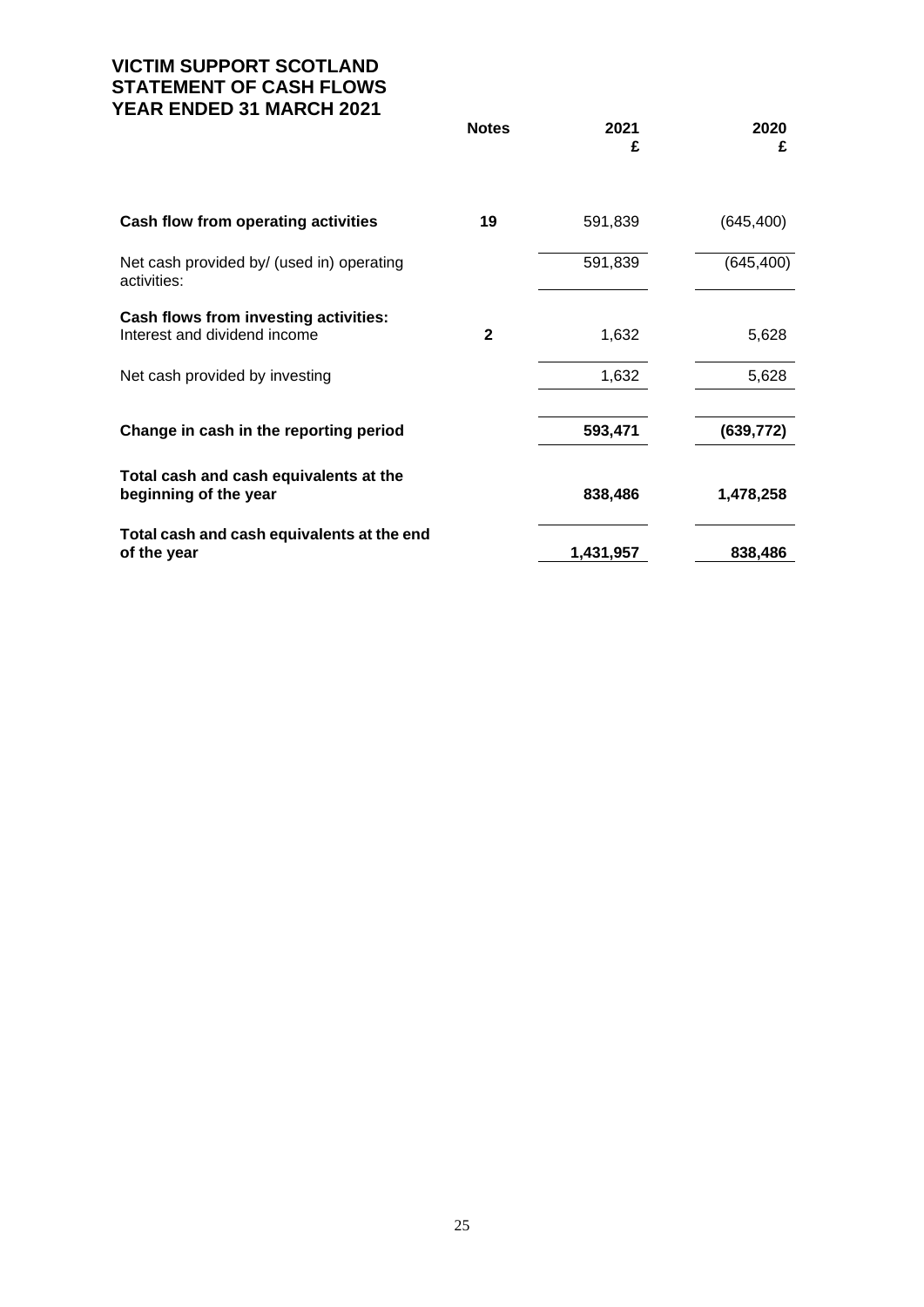### **1. ACCOUNTING POLICIES**

#### **Basis of accounting**

These financial statements are prepared in accordance with *Accounting and Reporting by Charities: Statement of Recommended Practice applicable to charities preparing their accounts in accordance with the Financial Reporting Standard applicable in the UK and Republic of Ireland (FRS 102)* (effective 1 January 2015) (Charities SORP (FRS 102)).

Victim Support Scotland is a public benefit entity. The financial statements have been prepared in accordance with applicable accounting standards, Charities SORP (FRS 102), the Financial Reporting Standard applicable in the UK and Republic of Ireland (FRS 102), the Charities and Trustee Investment (Scotland) Act 2005 and the Charities Accounts (Scotland) Regulations 2006 (as amended).

The financial statements have been prepared under the historical cost convention as modified by the revaluation of investment assets. These are prepared in sterling, rounded to the nearest pound.

These financial statements contain information about Victim Support Scotland as an individual charity and do not contain consolidated financial information including Victim Support Enterprise Ltd, which is a wholly owned dormant subsidiary, as the results and net assets are not material to the group as a whole.

#### **Going concern**

The board considers it appropriate to prepare the financial statements on a going concern basis, despite the COVID-19 pandemic. In reaching this view, we have looked at the budgets prepared for the 3 year period 2021-2024. The charity's key source of income is the grant from the Scottish Government. One year agreement is in place and Scottish Ministers have agreed in principle to award annual grant funding to VSS in 2022/23 and 2023/24. The trustees recognise the need to supplement this with other sources of income for specific projects.

#### **Income**

Income from charitable activities, including government grants, and other trading activities is recognised when the charity has entitlement to the funds, any performance conditions attached to the income have been met, it is probable that the income will be received and the amount can be measured reliably.

Such income is only deferred when:

- The donor specifies that the donation must only be used in future accounting periods; or
- The donor has imposed conditions that must be met before the charity has unconditional entitlement, and these conditions have not yet been met.

Donations and legacies and investment income are included in the year in which they are receivable, which is when the charity becomes entitled to the resources.

#### **Donated Services and Facilities**

The volunteer time is not recognised in the accounts, but the hours donated are quantified in the Trustees' annual report.

#### **Expenditure**

All expenditure is included on an accruals basis and is recognised when there is a legal or constructive obligation to pay. All costs have been directly attributed to one of the functional categories of expenditure in the Statement of Financial Activities. The charity is not registered for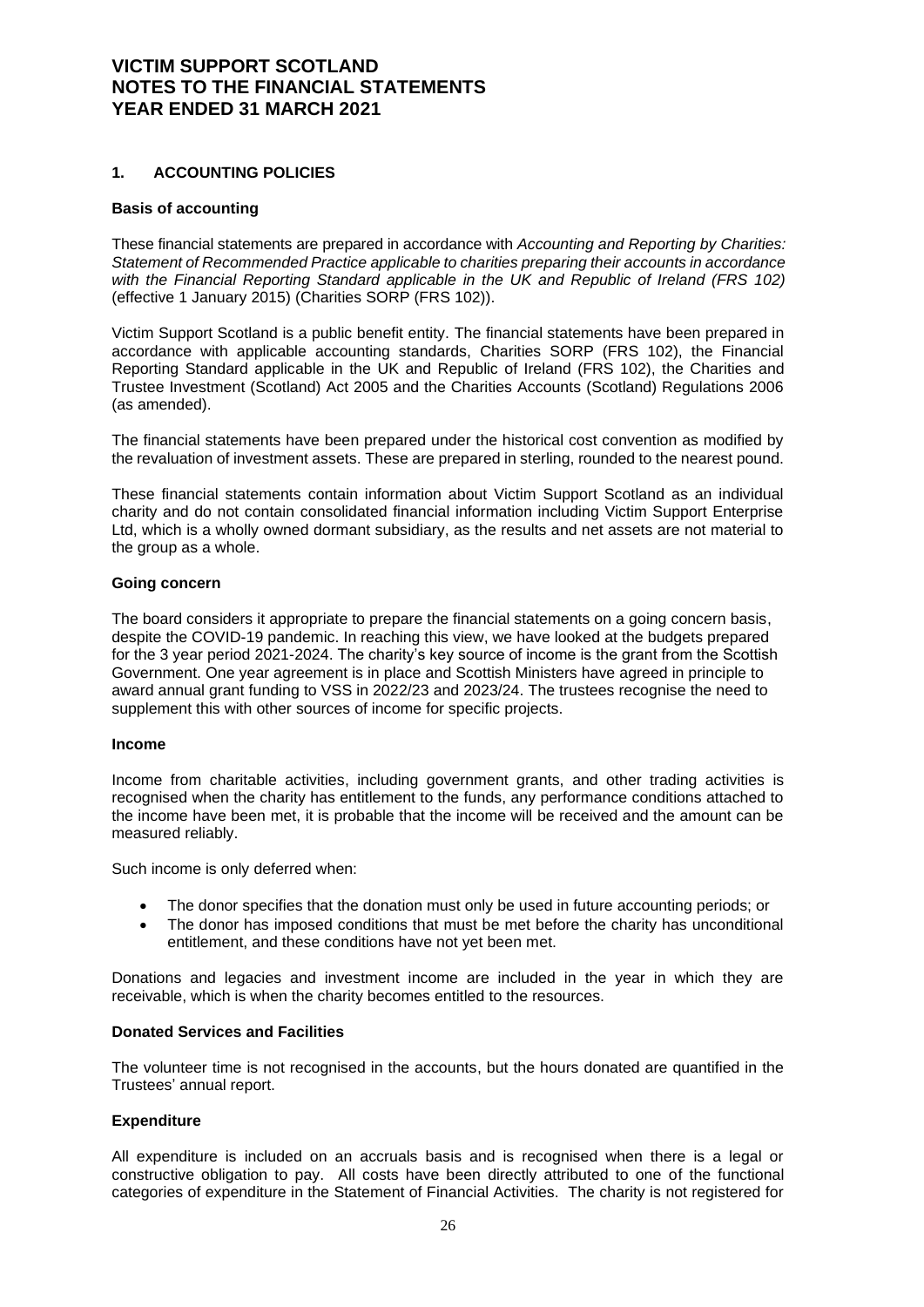VAT and accordingly expenditure is shown gross of irrecoverable VAT.

- Expenditure on raising funds is the costs associated with attracting donations & legacies.
- Charitable expenditure comprises those costs incurred by the charity in the delivery of its activities and services for its beneficiaries. It includes both costs that can be allocated directly to such activities, those costs of an indirect nature necessary to support them and an allocation of governance costs.
- Governance costs include those costs associated with meeting the constitutional and statutory requirements of the charity and include the audit fees and costs linked to the strategic management of the charity.
- All costs are allocated between the expenditure categories of the SoFA in full on a basis designed to reflect the use of the resource. Costs relating to a particular activity are allocated directly or using another appropriate basis.

#### **Foreign currency transactions**

Transactions in foreign currencies are recorded using the rate of exchange ruling at the date of the transaction. Monetary assets and liabilities denominated in foreign currencies are translated using the rate of exchange ruling at the balance sheet date and the gains and losses on translation are included in the statement of financial activities.

#### **Fixed assets**

Tangible fixed assets costing more than £5,000 are capitalised and stated at cost and depreciated over their useful economic lives at the following rates:

Fixtures and Fittings **20%** straight line Computer & Office Equipment 33.3% straight line

Leasehold Improvements **Straight line over remaining lease term** 

#### **Investments**

Investments are a form of basic financial instrument and are initially recognised at cost and subsequently measured at their fair value at the balance sheet date by reference to the Stock Exchange mid prices. Realised and unrealised gains and losses are charged or credited in the statement of financial activities. The charity has no complex financial instruments and as the value of investment is not material to the charity, investments do not present a material financial risk.

#### **Debtors**

Other debtors are recognised at the settlement amount due. Prepayments are valued at the amount prepaid.

#### **Cash and cash equivalents**

Cash and cash equivalents comprise cash at bank.

#### **Creditors**

Creditors are recognised where the charity has a present obligation resulting from a past event that will probably result in the transfer of funds to a third party in the future and the amount due to settle obligations can be measured or estimated reliably. Creditors are recognised at their settlement amount.

#### **Operating lease agreements**

Rentals applicable to operating leases where substantially all of the benefits and risks of ownership remain with the lessor are charged against income on a straight-line basis over the period of the lease.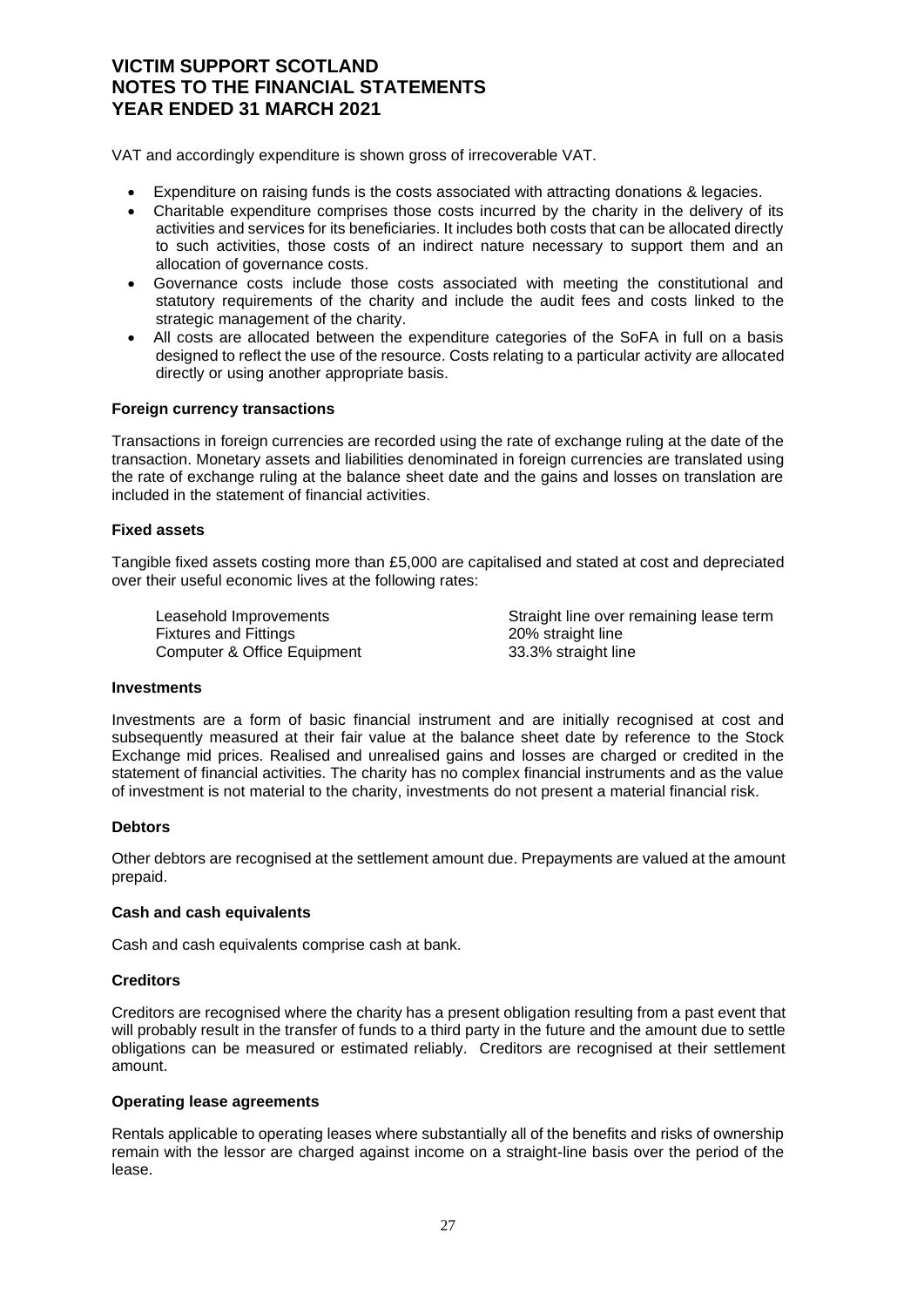#### **Pensions**

In this financial year, in the period April -December 2020, Victim Support Scotland contributed 6% of gross salary to a Standard Life Group Pension Scheme for those staff who had employee contributions of 1% and over. From January 2021, VSS contributed 7% of gross salary to a Standard Life Pension Scheme for those staff who had employee contributions of 2% and over.

#### **Employee benefits**

The cost of any unused holiday entitlement is recognised in the period in which the employee's services are received.

#### **Termination payments**

All termination payments made in the year are recognised in the expenditure in the Statement of Financial Activities. If there is a demonstrable commitment at the year-end either to terminate the employment of staff or provide termination benefits as a result of an offer to encourage voluntary redundancies such payments will be recognised as a liability and as expenditure. In this instance termination benefits will be the best estimate of the expenditure required to settle the obligation at the reporting date.

#### **Financial instruments**

The charity only enters into basic financial instruments. Financial assets are initially measured at transaction price and subsequently held at cost, less any impairment. Financial liabilities are initially measured at transaction price and subsequently held at amortised cost.

#### **Taxation**

The Charity is recognised by the HMRC as a charity for the purposes of the Corporation Tax Act 2010 part II and is exempt from income and corporation tax on its charitable activities.

#### **Critical accounting judgements and estimation uncertainty**

In preparing the financial statements, the Trustees are required to make judgements, estimates and assumptions, which may affect reported income, expenses, assets and liabilities. The estimates and associated assumptions are based on historical experience and other factors considered relevant. Actual results may differ from such estimates. Judgements made in preparing these financial statements comprise:

- The applicability of the estimated useful lives of fixed assets used to calculate the period over which depreciation is applied.
- The review of fixed assets for impairment or obsolescence.
- The assessment of leases to determine whether the risks and rewards of ownership remain with the lessor or are transferred to the Charity.
- The value of the unfunded pension liabilities in respect of Compensatory Additional Years awarded to former employees is determined using an actuarial valuation. The actuarial valuation involves making assumptions about discount rates, mortality rates and future pension increases. Due to the complexity of the valuation, the underlying assumptions and the long-term nature of the liabilities, such estimates are subject to significant uncertainty. In determining the appropriate discount rate, management considers the current rate of return on a high quality corporate bond of equivalent term and currency to the liabilities. The mortality rate is based on publicly available mortality tables. Future pension increases are based on expected future inflation rates.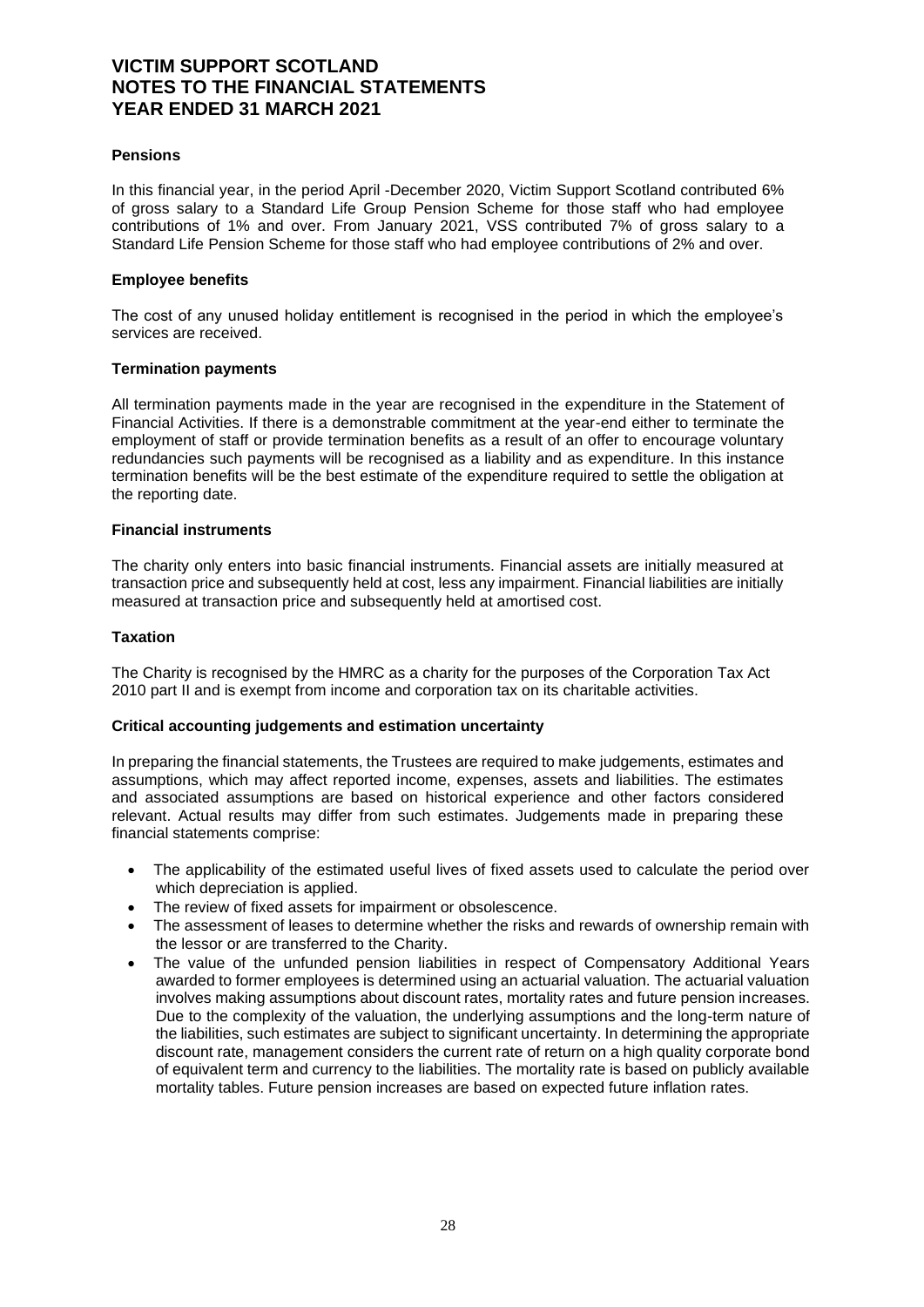### **2. INCOME**

|                                              | <b>Unrestricted</b> | <b>Restricted</b> | Total | Total  |
|----------------------------------------------|---------------------|-------------------|-------|--------|
|                                              | 2021                | 2021              | 2021  | 2020   |
| <b>Donations &amp; Legacies</b>              |                     |                   |       |        |
| Donations                                    | 1.941               | 1.142             | 3.083 | 19,296 |
| Legacies                                     |                     |                   |       |        |
| Grants of a general nature                   | 5,402               | ۰                 | 5.402 | 1.250  |
| <b>Total donations &amp; legacies income</b> | 7.343               | 1.142             | 8.485 | 20.546 |

*2020 total comprises £14,321 of unrestricted income and £6,225 of restricted income*

| <b>Charitable Activities</b>                                                             |           |         |           |           |
|------------------------------------------------------------------------------------------|-----------|---------|-----------|-----------|
| Scottish Government - revenue                                                            | 4,708,700 | 30,070  | 4,738,770 | 4,650,180 |
| Scottish Government - health & wellbeing                                                 |           | 62,880  | 62,880    |           |
| Aberdeenshire Council                                                                    |           | 15,842  | 15,842    | 15,842    |
| Angus Council                                                                            |           | 7,300   | 7,300     | 7,100     |
| City of Edinburgh Council                                                                |           | 25,112  | 25,112    | 26,530    |
| Dumfries & Galloway Council                                                              |           |         |           | 14,500    |
| Dundee City Council                                                                      |           |         |           | 15,650    |
| East Ayrshire Council                                                                    |           |         |           | 10,700    |
| <b>Glasgow City Council</b>                                                              |           | 6,960   | 6,960     | 13,920    |
| The Highland Council                                                                     |           | 6,277   | 6,277     | 6,276     |
| Inverclyde Council                                                                       |           | 3,500   | 3,500     | 3,500     |
| North Lanarkshire Council                                                                |           | 7,612   | 7,612     | 8,553     |
| <b>Orkney Council</b>                                                                    |           | 2,474   | 2,474     | 2,445     |
| <b>Scottish Borders Council</b>                                                          |           | 16,000  | 16,000    | 16,000    |
| South Ayrshire Council                                                                   |           | 10,000  | 10,000    | 10,000    |
| South Lanarkshire Council                                                                |           | 25,600  | 25,600    | 27,464    |
| <b>Stirling Council</b>                                                                  |           |         |           |           |
| <b>West Dunbartonshire Council</b>                                                       |           | 8,240   | 8,240     |           |
| <b>West Lothian Council</b>                                                              |           |         |           | 5,546     |
| Foreign & Commonwealth Office                                                            |           |         |           | 4,952     |
| <b>Trusts</b>                                                                            |           | 10,500  | 10,500    | 20,000    |
| Delivery of training                                                                     |           |         |           |           |
| Total charitable activities income                                                       | 4,708,700 | 238,367 | 4,947,067 | 4,859,158 |
| 2020 total comprises £4,650,180 of unrestricted income and £208,978 of restricted income |           |         |           |           |

| <b>Other trading activities</b>                                                   |        |        |        |
|-----------------------------------------------------------------------------------|--------|--------|--------|
| Room hire/sublet                                                                  | 41.144 | 41.144 | 23,309 |
| Café Takings                                                                      |        |        | 651    |
| Other                                                                             | -      | -      |        |
| Total other trading activities income                                             | 41.144 | 41.144 | 23,960 |
| 2020 total comprises £23,309 of unrestricted income and £651 of restricted income |        |        |        |

| Investment income                                  | 1.632     | $\sim$  | 1.632     | 5.628     |
|----------------------------------------------------|-----------|---------|-----------|-----------|
| 2020 total comprises £5,628 of unrestricted income |           |         |           |           |
| Total income and endowments                        | 4.758.819 | 239.509 | 4.998.328 | 4,909,292 |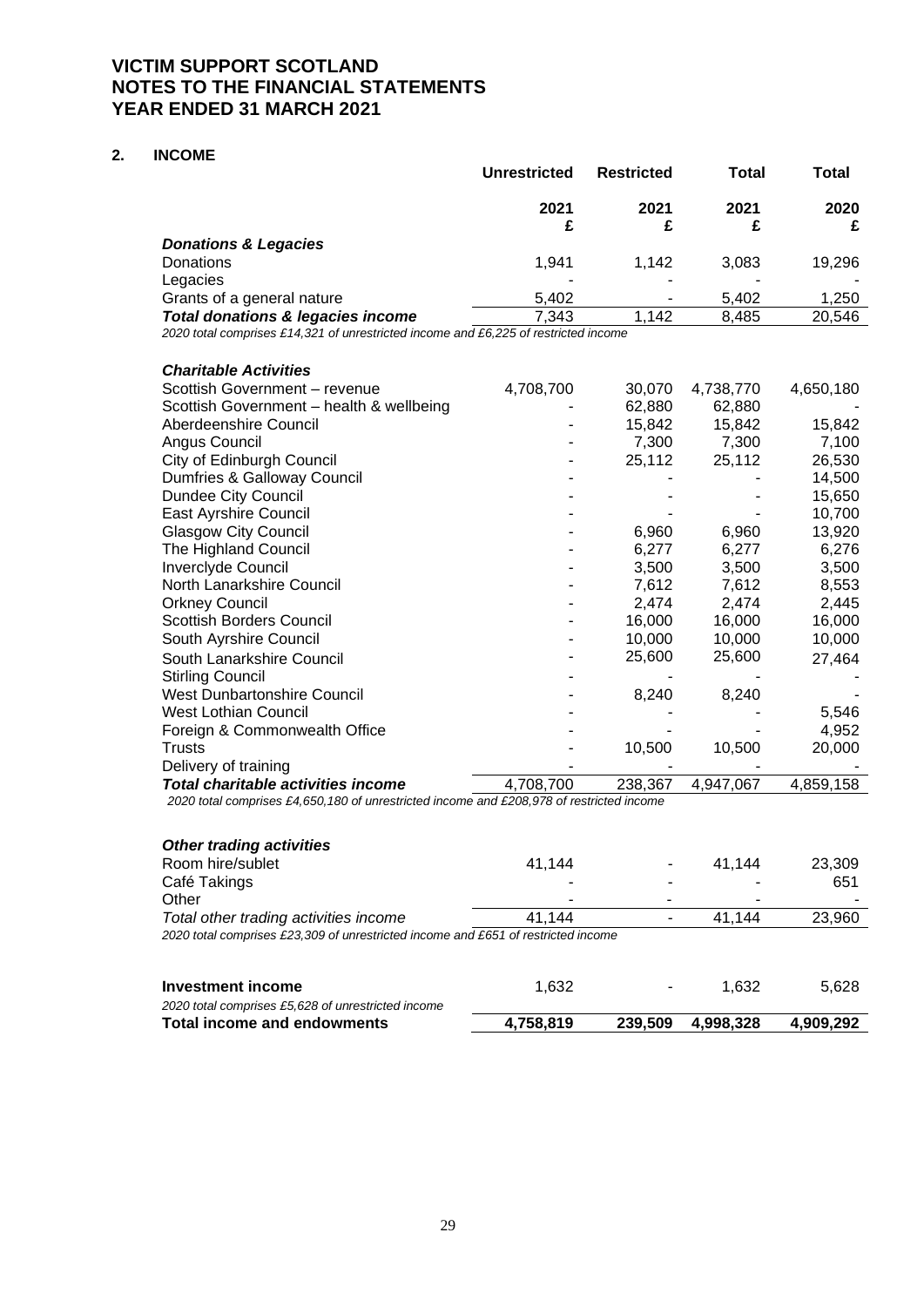### **3. RAISING FUNDS EXPENDITURE**

| 2021                | 2021                     | 2021  | 2020  |
|---------------------|--------------------------|-------|-------|
| <b>Unrestricted</b> | <b>Restricted</b>        | Total | Total |
|                     |                          |       |       |
| 216                 | $\overline{\phantom{a}}$ | 216   | 291   |
| -                   | $\overline{\phantom{a}}$ |       | 190   |
| 216                 | $\blacksquare$           | 216   | 481   |
|                     |                          |       |       |

*2020 total comprises £481 of unrestricted expenditure.*

# **4. CHARITABLE ACTIVITIES EXPENDITURE**

|                                                  | 2021<br><b>Unrestricted</b> | 2021<br><b>Restricted</b> | 2021<br><b>Total</b> | 2020<br>Total      |
|--------------------------------------------------|-----------------------------|---------------------------|----------------------|--------------------|
| Direct - Relating to Victim & Witness            | £                           | £                         | £                    | £                  |
| Service                                          |                             |                           |                      |                    |
| Salaries & staff costs<br><b>Volunteer costs</b> | 53,163<br>26                | 2,220,950                 | 2,274,113            | 2,315,309          |
| Office accommodation costs                       |                             | 38,154<br>225,004         | 38,180<br>225,004    | 104,306<br>237,211 |
| Office running costs                             |                             | 158,312                   | 158,312              | 160,290            |
| Publicity & advertising                          |                             | 29,944                    | 29,944               | 5,046              |
| Staff training & Conferences                     |                             | 53                        | 53                   | 1,748              |
| Legal Fees                                       |                             |                           |                      | 10                 |
| Redundancy & termination costs                   |                             | 16,853                    | 16,853               | 304,793            |
| Consultancy                                      |                             | 1,700                     | 1,700                | 15,993             |
| Victims' Fund costs                              |                             | 285,199                   | 285,199              | 20,949             |
| Other costs                                      |                             | 4,323                     | 4,323                | 5,398              |
|                                                  | 53,189                      | 2,980,492                 | 3,033,681            | 3,171,053          |
|                                                  | 2021<br><b>Unrestricted</b> | 2021<br><b>Restricted</b> | 2021<br><b>Total</b> | 2020<br>Total      |
| <b>Relating to Specific Funded Projects</b>      | £                           | £                         | £                    | £                  |
| <b>IT</b> costs                                  |                             | 25,000                    | 25,000               |                    |
| Office running costs                             |                             | 15,412                    | 15,412               |                    |
| Consultancy                                      |                             | 17,311                    | 12,241               |                    |
| Other costs                                      |                             | 38,957                    | 38,957               |                    |
| Client expenses                                  |                             |                           |                      | 1,222              |
|                                                  |                             | 96,680                    | 96,680               | 1,222              |
| <b>Total direct charitable activities</b>        | 53,189                      | 3,077,172                 | 3,130,361            | 3,172,275          |
|                                                  |                             |                           |                      |                    |

*2020 total comprises £47,123 of unrestricted expenditure and £3,125,152 of restricted expenditure.*

|                                         | 2021<br><b>Unrestricted</b> | 2021<br><b>Restricted</b> | 2021<br><b>Total</b> | 2020<br><b>Total</b> |
|-----------------------------------------|-----------------------------|---------------------------|----------------------|----------------------|
| Indirect charitable activities          | £                           | £                         | £                    | £                    |
| Salaries & staff costs                  | 733,066                     |                           | 733,066              | 753,358              |
| Office accommodation costs              | 139,906                     |                           | 139,906              | 150,652              |
| Office running costs                    | 362,003                     |                           | 361,843              | 378,050              |
| IT costs                                | 151,920                     |                           | 151,920              | 108,012              |
| Publicity & advertising                 | 31,678                      |                           | 31,678               | 20,821               |
| <b>Staff training &amp; Conferences</b> | 57,658                      |                           | 57,658               | 23,530               |
| Legal Fees                              | 23,399                      |                           | 23,399               | 17,726               |
| Consultancy                             | 110,482                     |                           | 110,482              | 116,114              |
| Redundancy & termination payments       |                             |                           |                      | 9,500                |
| Governance costs                        | 25.389                      |                           | 25,389               | 31,378               |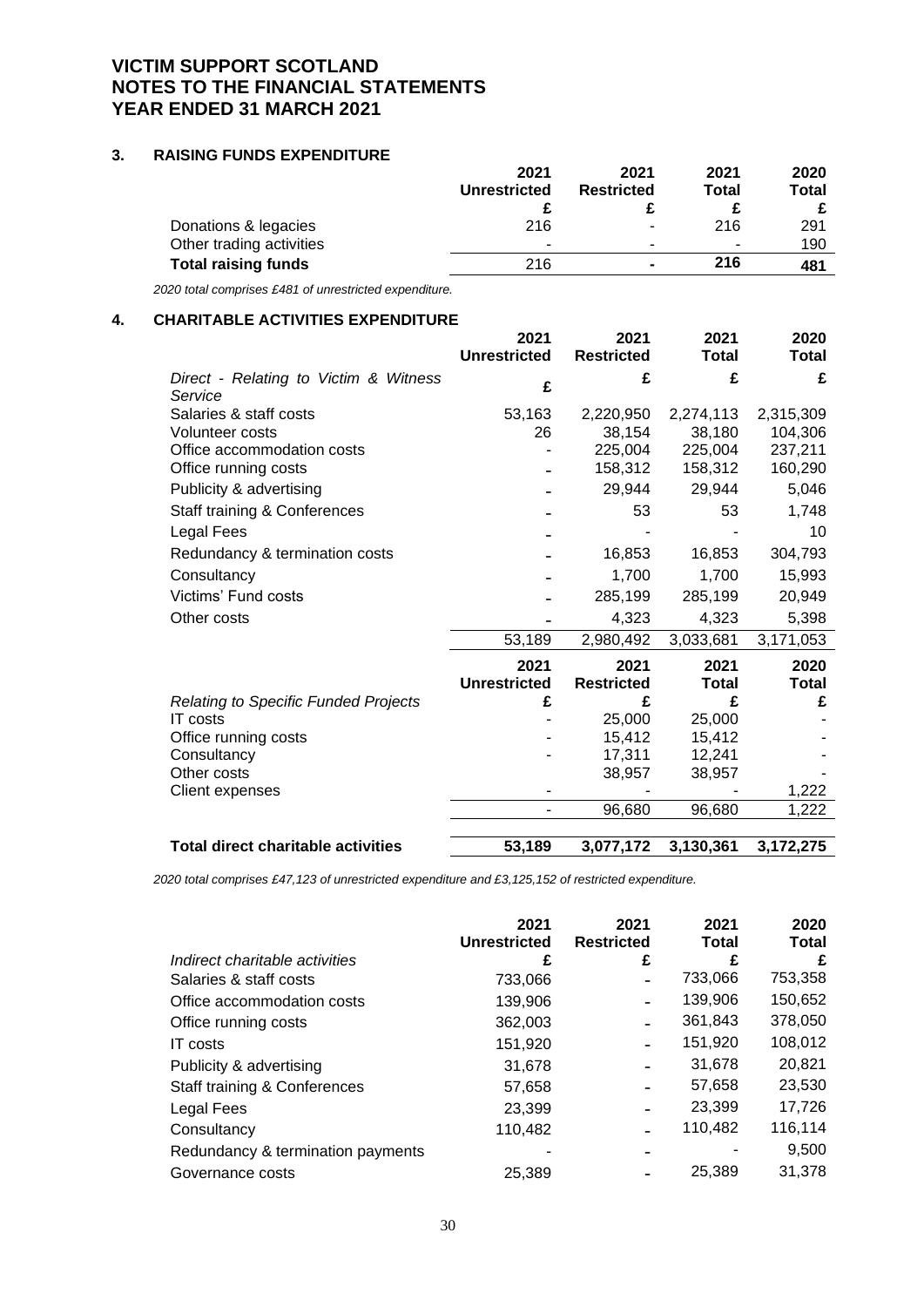|    | Interest expense on LPF debt<br>repayment                    | 96,517    | 96,517    | 15,604    |
|----|--------------------------------------------------------------|-----------|-----------|-----------|
|    | <b>Total indirect charitable activities</b>                  | 1,732,018 | 1,732,018 | 1,624,745 |
|    | 2020 total comprises £1,624,745 of unrestricted expenditure. |           |           |           |
| 5. | <b>GOVERNANCE COSTS</b>                                      |           |           |           |
|    |                                                              |           | 2021      | 2020      |
|    |                                                              |           | £         |           |
|    | <b>Executive Board Expenses</b>                              |           |           | 2,212     |
|    | Audit fees                                                   |           | 9,744     | 9,456     |
|    | AGM                                                          |           |           |           |
|    | Conferences & training                                       |           | 1,618     | 2,600     |
|    | Staff salaries                                               |           | 13,091    | 10,903    |
|    | <b>Trustee Recruitment</b>                                   |           |           | 5,430     |
|    | <b>Other Costs</b>                                           |           | 936       | 777       |
|    | Total                                                        |           | 25,389    | 31,378    |
|    | 2020 total comprises £31,378 of unrestricted expenditure.    |           |           |           |
|    |                                                              |           |           |           |

# **6. NET INCOME / (EXPENDITURE) FOR THE YEAR**

| This is stated after charging | 2021    | 2020    |
|-------------------------------|---------|---------|
|                               |         |         |
| Depreciation                  | 1.766   | 2.201   |
| Audit fees                    | 9.744   | 9.456   |
| Lease payments                | 224.942 | 259.467 |

#### **7. ANALYSIS OF STAFF COSTS, DIRECTOR REMUNERATION & EXPENSES AND THE COST OF KEY MANAGEMENT PERSONNEL**

|                                                          | <b>Management</b><br>Support &<br><b>Office Staff</b><br>£ | <b>Service</b><br><b>Based</b><br><b>Staff</b><br>£ | 2021<br>£                       | 2020<br>£                       |
|----------------------------------------------------------|------------------------------------------------------------|-----------------------------------------------------|---------------------------------|---------------------------------|
| Wages & salaries<br><b>Employers NI</b><br>Pension costs | 626,454<br>61,420<br>77,111                                | 1,918,079<br>159.919<br>130.714                     | 2,544,533<br>221.339<br>207.825 | 2,865,781<br>205.674<br>180.347 |
| Total                                                    | 764,985                                                    | 2,208,712                                           | 2.973.697                       | 3,251,802                       |
| <b>Staff Recruitment &amp; Expenses</b>                  | 25,483                                                     | 29,081                                              | 54.564                          | 139,279                         |
| Total                                                    | 790,468                                                    | 2,237,793                                           | 3,028,261                       | 3,391,081                       |

Average number of employees during 2021 was 102 (FTE 90) (2020: 109 FTE 90) of whom 18 (FTE:16) were support staff (2020: 18 FTE 16).

| Number of employees earning over £60,000: | Management Support |             |
|-------------------------------------------|--------------------|-------------|
| <b>Band</b>                               | 2021               | <u>2020</u> |
| £60.000 - £70.000                         |                    |             |

As shown above employees received emoluments in excess of £60,000 during the year (2020: 1). The pension cost for the 1 employee earning over £60,000 in the defined contribution scheme was £7,036 (2020: £3,906).

Additional payments of £6,402 were made to LPF with respect to 2 ex-staff (2020: £6,046 - for 2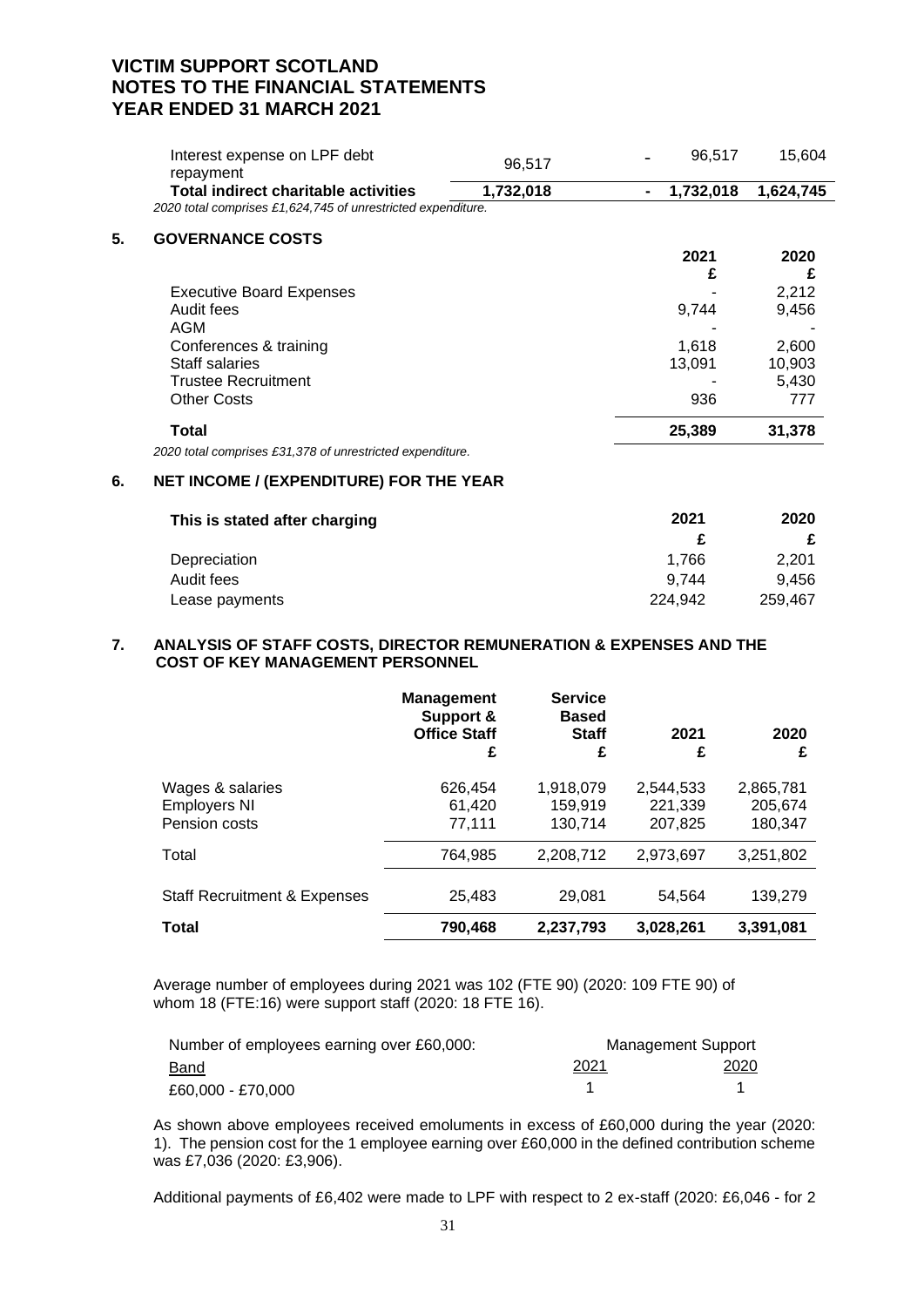ex-staff).

In 2017/2018 a withdrawal agreement was signed with LPF to exit the scheme and an exit debt was agreed – see note 22 for more details. An instalment of £33,800, plus an additional payment of £125,000, was made towards this pension debt during 2020/21 (2020: £33,800).

For other employees VSS contributes to a defined contribution scheme. The pension cost charge for the year for the defined contribution scheme amounted to £201,423 (2020: £174,301).

No remuneration has been paid to the trustees, and no travel and subsistence expenses have been reimbursed to Trustees during 2020/21 (2020: 9 Trustees £2,371). Trustee indemnity insurance of £935 (2020: £777) has been charged for the year to cover loss to the charity and the trustees as a result of any negligence or default of the trustees.

The key management personnel of the charity are deemed to be the board directors, Chief Executive Officer and the Directorate. The total employment benefits of the key management personnel were £204,830- 3 staff (2020: £196,312 – for 3).

In 2020/21 no redundancy payments were made. (2020: £304,793 - 44 staff members received a redundancy payment). In 2020/21 two employment settlements of £16,853 were made (2020: one staff member received an employee settlement of £9,500). No provision was made for future redundancy costs (2020: £26,876).

#### **8. INTEREST RECEIVABLE AND SIMILAR INCOME**

|                                              | 2021  | 2020        |
|----------------------------------------------|-------|-------------|
| Bank interest receivable<br><b>Dividends</b> | 1,631 | 5,614<br>14 |
| <b>Total</b>                                 | 1,632 | 5,628       |

#### **9. TANGIBLE FIXED ASSETS**

|                                                  | Leasehold<br><b>Improvements</b> | <b>Computer &amp;</b><br><b>Office</b><br><b>Equipment</b> | <b>Fixtures &amp;</b><br>fittings | Total   |
|--------------------------------------------------|----------------------------------|------------------------------------------------------------|-----------------------------------|---------|
|                                                  | £                                | £                                                          | £                                 | £       |
| <b>COST</b>                                      |                                  |                                                            |                                   |         |
| At 1 April 2020                                  | 128,637                          | 295,906                                                    | 49,674                            | 474,217 |
| At 31 March 2021                                 | 128,637                          | 295,906                                                    | 49,674                            | 474,217 |
| <b>DEPRECIATION</b>                              |                                  |                                                            |                                   |         |
| At 1 April 2020                                  | 126,871                          | 295,906                                                    | 49,514                            | 472,291 |
| Charge for the year                              | 1,766                            |                                                            | 160                               | 1,926   |
| At 31 March 2021                                 | 128,637                          | 295,906                                                    | 49,674                            | 474,217 |
| <b>NET BOOK VALUE</b><br><b>At 31 March 2021</b> |                                  |                                                            |                                   |         |
| At 31 March 2020                                 | 1,766                            |                                                            | 160                               | 1,926   |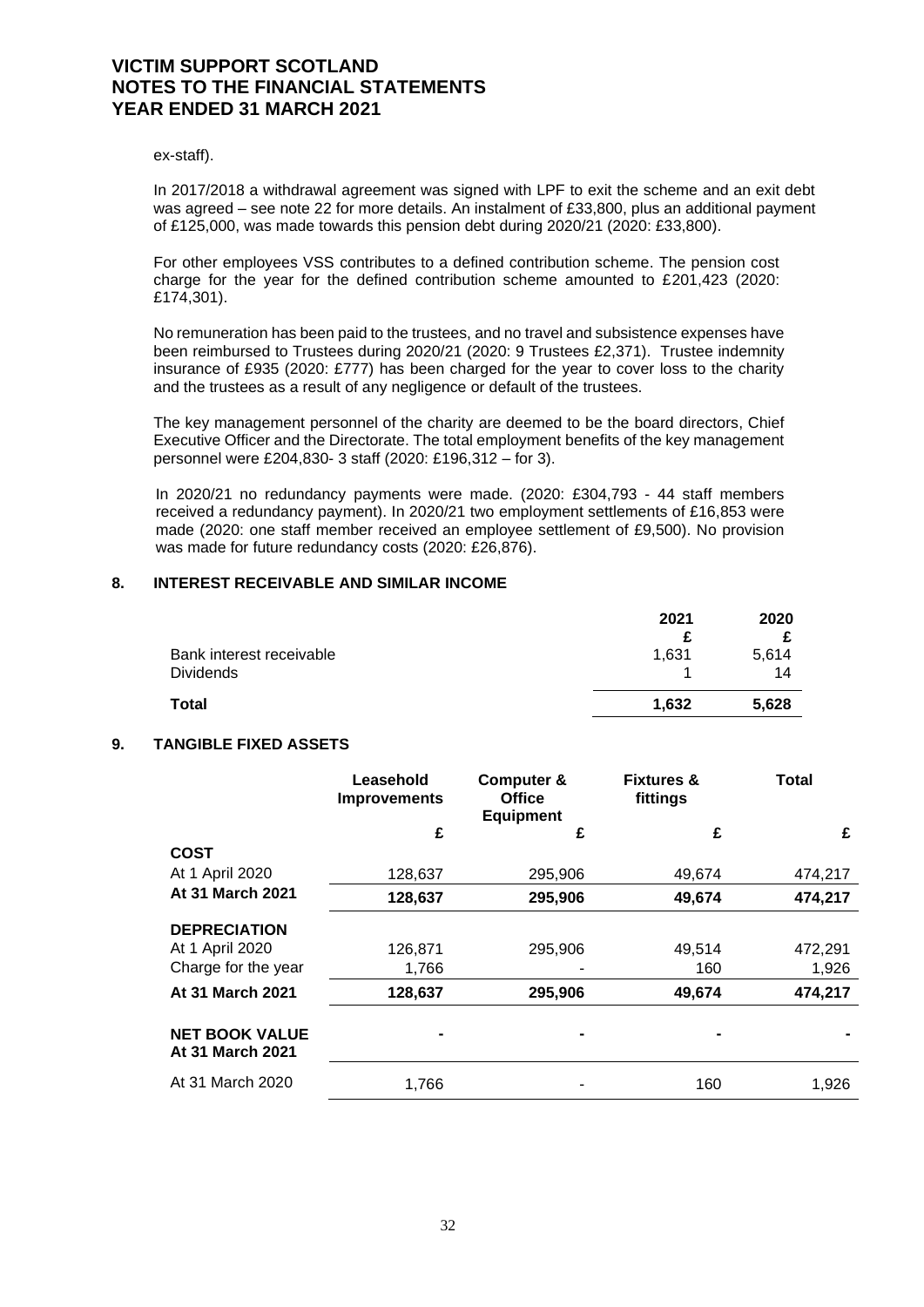#### **10. INVESTMENTS**

#### **Listed Investment**

| At 1 April                         | 2021<br>£<br>266        | 2020<br>497 |
|------------------------------------|-------------------------|-------------|
| Unrealised gain/(loss)             | 82                      | (231)       |
| <b>Market value at 31 March</b>    | 348                     | 266         |
| <b>Subsidiary undertaking</b>      |                         |             |
| <b>Investment in VS Enterprise</b> | Issued and unpaid of £1 |             |

Victim Support Scotland owns 100% of the issued share capital of Victim Support Enterprise Ltd, a company registered in Scotland, company number SC407507. The company suspended trading in 2013/14 but remains as a dormant company. For the year ended 31 March 2021 there was no activity and no surplus (2020: no activity) and had capital and reserves of £1 at 31 March 2021 (2020: £1)

# **11. DEBTORS**

|                   | 2021    | 2020    |
|-------------------|---------|---------|
|                   |         |         |
| Grants receivable | 17.961  | 430,714 |
| Prepayments       | 92.867  | 79.721  |
| Other debtors     | 5.800   | 22.728  |
| Total             | 116,628 | 533,163 |

#### **12. CREDITORS: Amounts falling due within one year**

|                                               | 2021    | 2020    |
|-----------------------------------------------|---------|---------|
|                                               | £       | £       |
| Trade creditors                               | 278,052 | 240,158 |
| Taxation & social security                    | 82,033  | 65,760  |
| Accruals                                      | 56,302  | 51,494  |
| Lothian Pension Fund exit debt repayment      | 33,800  | 33,800  |
| Provisions-dilapidations/redundancy/LA income | 81,500  | 83,376  |
| Deferred income                               | 13,074  |         |
| Pension contributions                         | 27,006  | 21,398  |
| Other creditors                               | 38,753  | 12,974  |
| Total                                         | 610,520 | 508,960 |
| <b>Deferred Income</b>                        |         |         |
|                                               | 2021    | 2020    |
|                                               | £       | £       |
| Opening balance                               |         |         |
| Movement in year                              | 13,074  |         |
| Closing balance                               | 13,074  |         |

Deferred income relates to income received from two local authorities which is yet to be spent.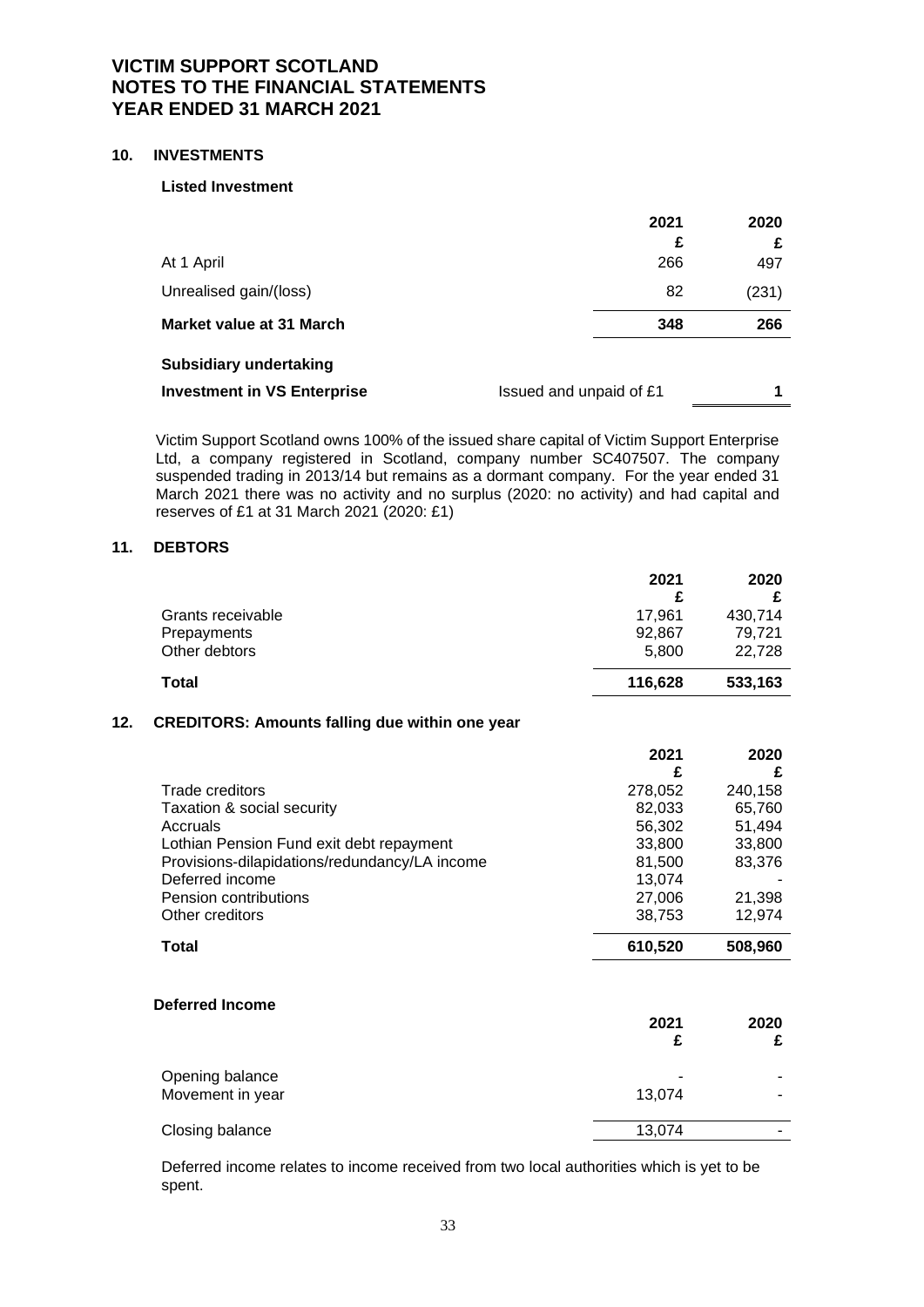### **13. CREDITORS: Amounts falling due after one year**

|                                          | 2021    | 2020    |
|------------------------------------------|---------|---------|
|                                          |         |         |
| Lothian Pension Fund exit debt repayment | 331.532 | 393.815 |

Annual repayments of £33,800 are due for 20 years – first repayment in 2017/2018. An additional voluntary repayment of £125k was made during the year.

# **14. COMMITMENTS UNDER OPERATING LEASES**

At 31 March 2021 the charity had total future minimum lease payments under non-cancellable operating leases as set out below.

|                                         | Land and<br>buildings | Other | <b>Total</b><br>2021<br>£ | Total<br>2020 |
|-----------------------------------------|-----------------------|-------|---------------------------|---------------|
| <b>Total operating leases payments:</b> |                       |       |                           |               |
| Within 1 year                           | 177,666               | 5,160 | 182,826                   | 182,414       |
| Within 2 to 5 years                     | 135,218               | ۰     | 135,218                   | 141,180       |
| <b>Total</b>                            | 312,884               | 5.160 | 318,044                   | 323,594       |

At 31 March 2021 the charity had total future minimum lease payments receivable under noncancellable operating leases as set out below.

|                                                          | <b>Land and</b><br>buildings | Other          | Total<br>2021 | Total<br>2020 |
|----------------------------------------------------------|------------------------------|----------------|---------------|---------------|
| <b>Total operating leases payments:</b><br>Within 1 year | 8.965                        | ۰              | 8.965         | 8.965         |
| Total                                                    | 8,965                        | $\blacksquare$ | 8.965         | 8,965         |

#### **15. FINANCIAL INSTRUMENTS**

Carrying amounts of financial assets

|                                                          | 2021 | 2020 |
|----------------------------------------------------------|------|------|
|                                                          |      |      |
| Financial instruments measured at fair value through the | 348  | 265  |
| statement of financial activities                        |      |      |

Financial instruments measured at fair value through the statement of financial activities are listed investments.

Carrying amounts of financial liabilities

|                                                          | 2021    | 2020    |  |
|----------------------------------------------------------|---------|---------|--|
|                                                          |         |         |  |
| Financial liabilities measured at fair value through the | 161.000 | 148.000 |  |
| statement of financial activities                        |         |         |  |

Financial liabilities measured at fair value through the statement of financial activities comprise the unfunded pension liability.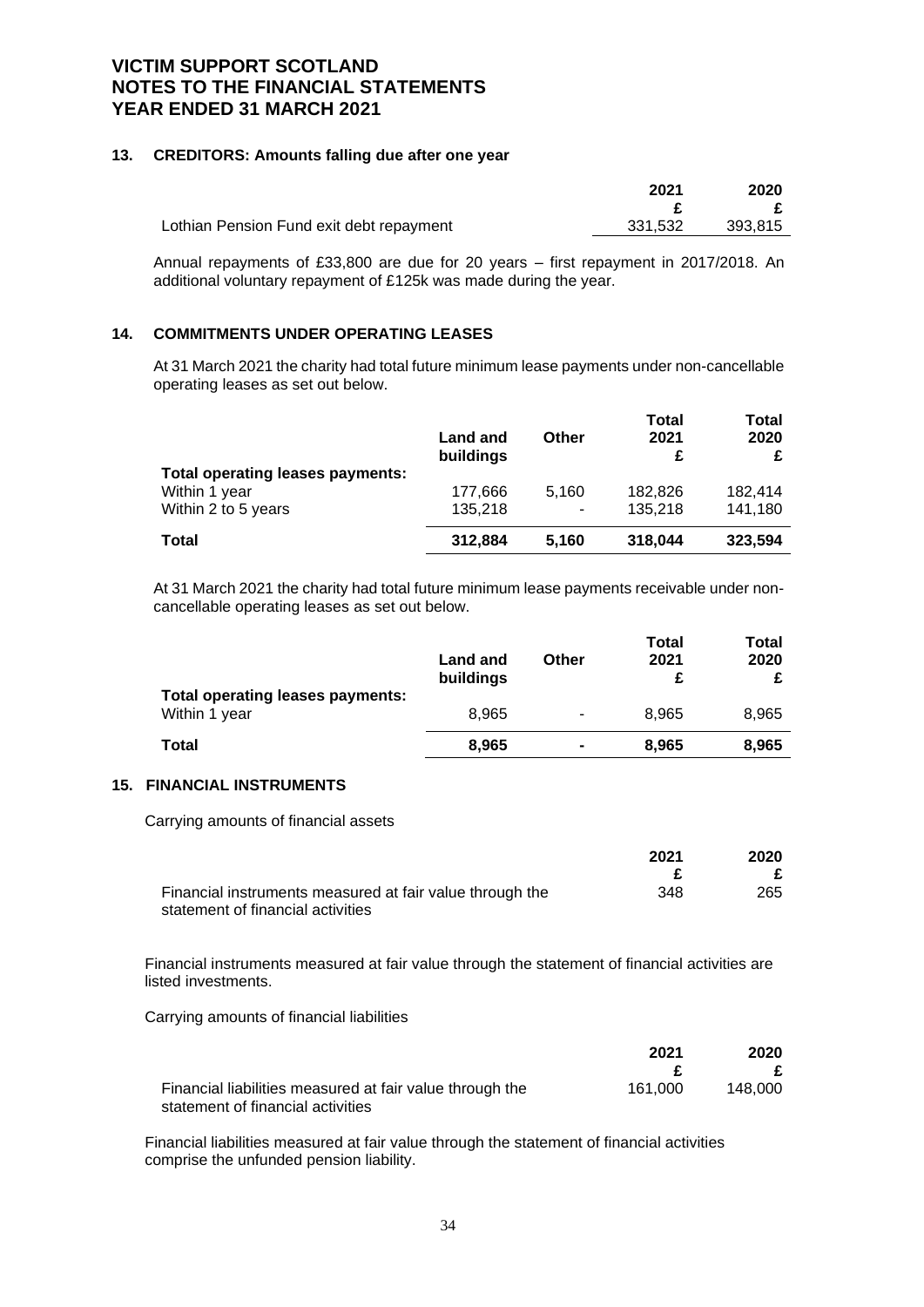### **16. MOVEMENT IN FUNDS**

|                                        | <b>Balance at</b><br>31 Mar 20 | <b>Incoming</b> | <b>Outgoings</b> | <b>Transfers</b> | Actuarial<br>gains/(losses)<br>on pension | Gains/losses<br>in<br>investments | <b>Balance at</b><br>31 Mar 2021 |
|----------------------------------------|--------------------------------|-----------------|------------------|------------------|-------------------------------------------|-----------------------------------|----------------------------------|
| <b>Restricted Funds</b>                | £                              |                 |                  |                  | £                                         | £                                 | £                                |
| Victim & Witness Services              | 279,136                        | 144,059         | (2,980,492)      | 2,836,433        |                                           |                                   | 279,136                          |
| Foreign and Commonwealth Office        | 6,414                          |                 | (3,730)          |                  |                                           |                                   | 2,684                            |
| Health & wellbeing funding             |                                | 62,880          | (62, 880)        |                  |                                           |                                   |                                  |
| <b>Scottish Government -restricted</b> |                                | 30,070          | (30,070)         |                  |                                           |                                   |                                  |
| Victims Fund - Savelives               |                                | 2,500           |                  |                  |                                           |                                   | 2,500                            |
| <b>Others</b>                          | 66,208                         |                 |                  |                  |                                           | ۰                                 | 66,208                           |
|                                        | 351,758                        | 239,509         | (3,077,172)      | 2,836,433        |                                           |                                   | 350,528                          |
| <b>Unrestricted Funds</b>              |                                |                 |                  |                  |                                           |                                   |                                  |
| General fund                           | 546,923                        | 4,758,819       | (1,688,906)      | (3,051,236)      |                                           | 82                                | 565,682                          |
| Designated Fund - Victims' Fund        |                                |                 |                  | 56,003           |                                           |                                   | 56,003                           |
| <b>LPF Unfunded Pension Reserve</b>    | (148,000)                      |                 |                  |                  | (13,000)                                  |                                   | (161,000)                        |
| <b>LPF Exit Liability Reserve</b>      | (427, 615)                     | ٠               | (96, 517)        | 158,800          |                                           | $\overline{\phantom{a}}$          | (365, 332)                       |
|                                        | (28, 692)                      | 4,758,819       | (1,785,423)      | (2,836,433)      | (13,000)                                  | 82                                | 95,353                           |
| <b>Total Funds</b>                     | 323,066                        | 4,998,328       | (4,862,595)      |                  | (13,000)                                  | 82                                | 445,881                          |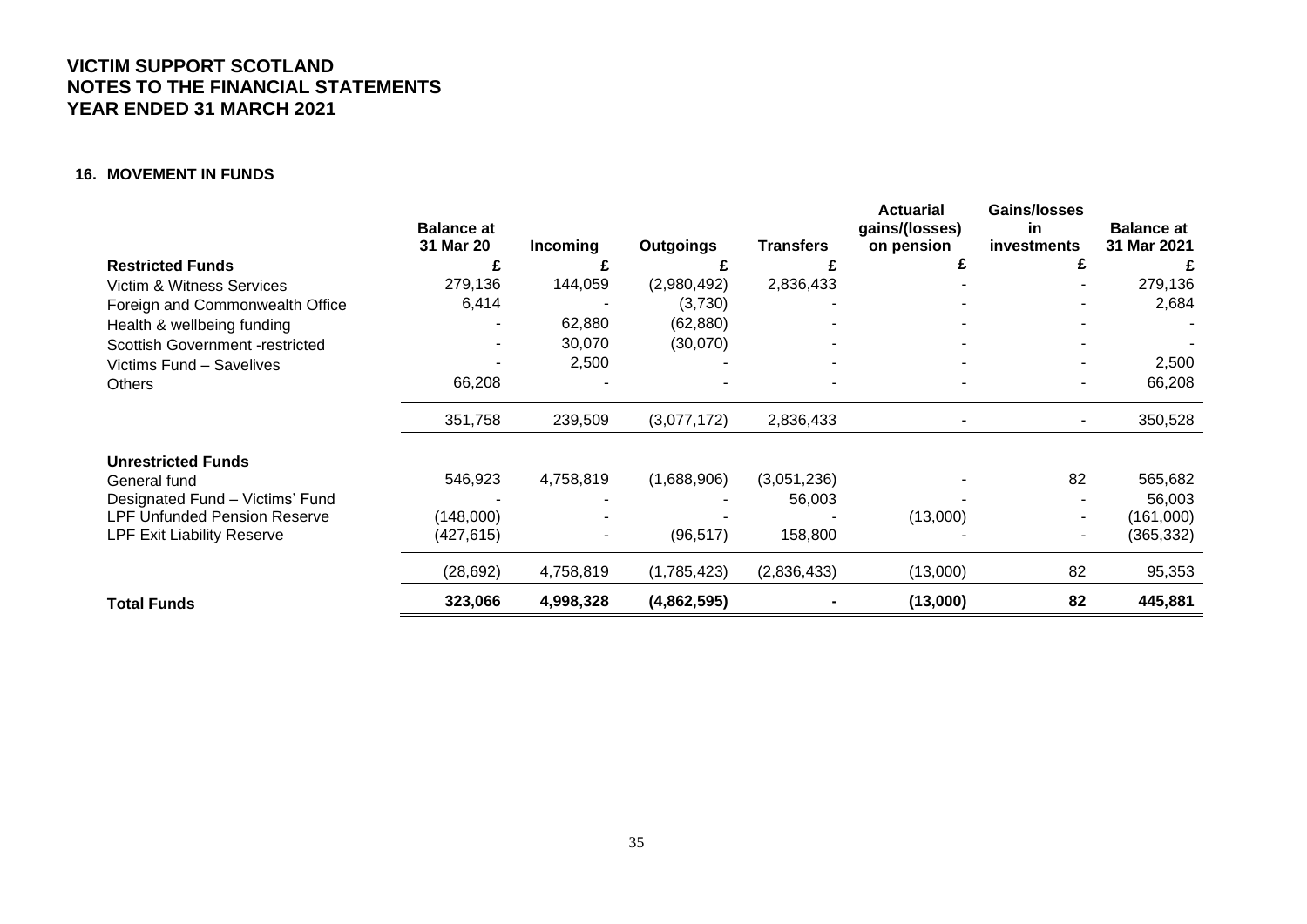|                                          | <b>Balance at</b><br>31 Mar 19 | Incoming       | <b>Outgoings</b> | <b>Transfers</b> | <b>Actuarial</b><br>gains/(deficits)<br>on pension | <b>Gains/losses</b><br>in<br><b>investments</b> | <b>Balance at</b><br>31 Mar 2020 |
|------------------------------------------|--------------------------------|----------------|------------------|------------------|----------------------------------------------------|-------------------------------------------------|----------------------------------|
| <b>Restricted Funds</b>                  | £                              |                |                  |                  |                                                    |                                                 |                                  |
| <b>Victim &amp; Witness Services</b>     | 277,521                        | 210,902        | (3, 123, 930)    | 2,914,643        |                                                    |                                                 | 279,136                          |
| Foreign and Commonwealth Office          | 2,684                          | 4,952          | (1, 222)         |                  |                                                    |                                                 | 6,414                            |
| Victim Fund                              |                                |                |                  |                  |                                                    |                                                 |                                  |
| Victims Fund - Moira Fund                |                                |                |                  |                  |                                                    |                                                 |                                  |
| <b>Others</b>                            | 66,208                         |                |                  |                  |                                                    |                                                 | 66,208                           |
|                                          | 346,413                        | 215,854        | (3, 125, 152)    | 2,914,643        |                                                    |                                                 | 351,785                          |
| <b>Unrestricted Funds</b>                |                                |                |                  |                  |                                                    |                                                 |                                  |
| General fund                             | 457,329                        | 4,693,438      | (1,690,545)      | (2,913,068)      |                                                    | (231)                                           | 546,923                          |
| Designated Fund - Fixed Asset<br>Reserve | 1,575                          |                |                  | (1,575)          |                                                    |                                                 |                                  |
| <b>LPF Unfunded Pension Reserve</b>      | (139,000)                      |                |                  |                  | (9,000)                                            |                                                 | (148,000)                        |
| <b>LPF Exit Liability Reserve</b>        | (445, 811)                     | $\blacksquare$ | 18,196           |                  |                                                    |                                                 | (427, 615)                       |
|                                          | (125, 907)                     | 4,693,438      | (1,672,349)      | (2,914,643)      | (9,000)                                            | (231)                                           | (28, 692)                        |
| <b>Total Funds</b>                       | 220,506                        | 4,909,292      | (4,797,501)      |                  | (9,000)                                            | (231)                                           | 323,066                          |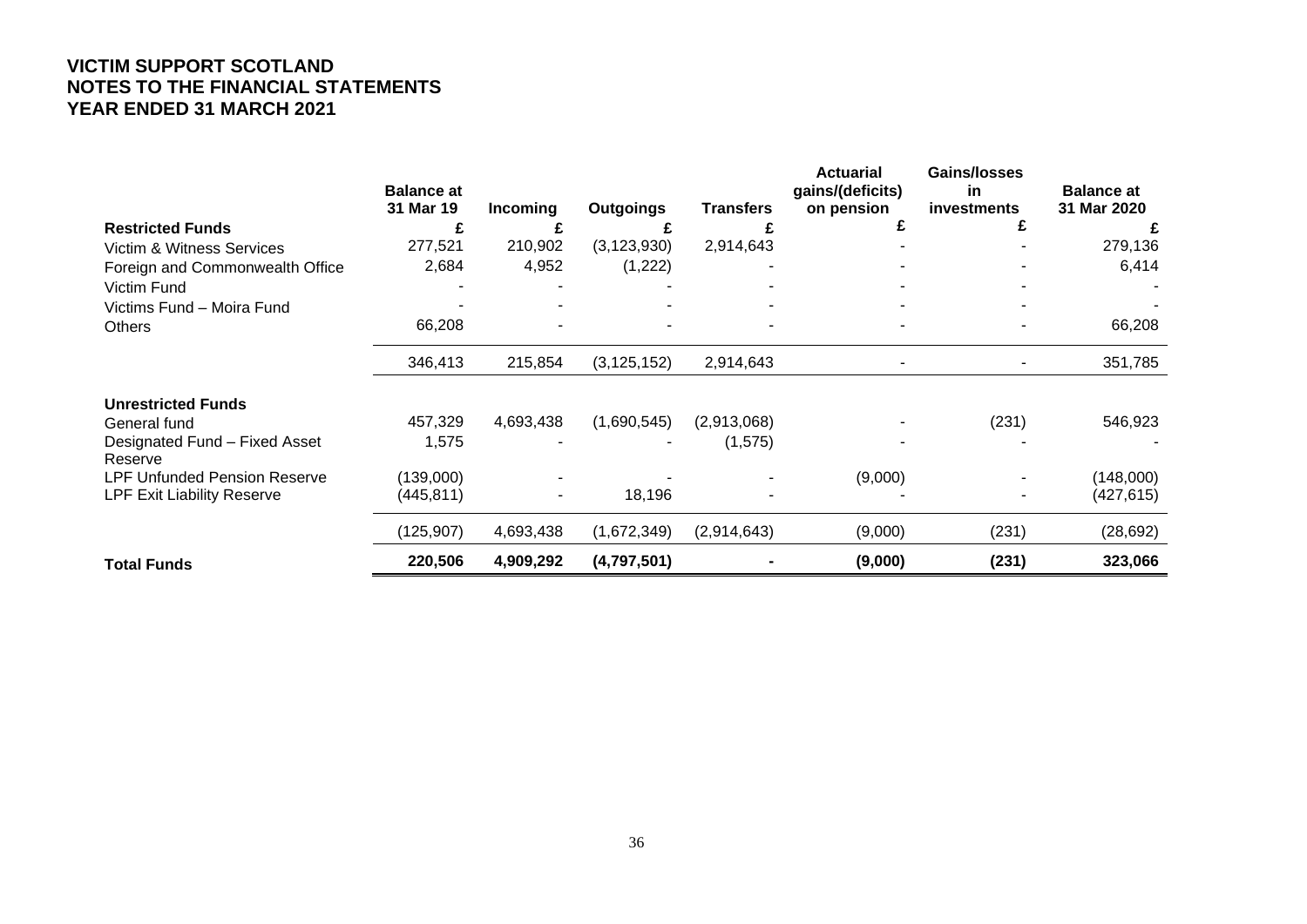Restricted funds represent income received where the donor has imposed restrictions as to how the monies shall be used. These include:

# **Victim & Witness Services:**

- People affected by crime feel supported and assisted by Victim Support
- People affected by crime can access other appropriate services through Victim Support
- Victim Support's services assist victims and witnesses to participate in the criminal justice process
- Criminal Justice and social policy development addresses the needs of people affected by crime
- Staff and volunteers receive the training and management support they require

A listing of the funds received is detailed in note 2 – the grants awarded include Local Authority funding, Anti-social behaviour project funding and other specific project funding.

### **Other Funds:**

- **Foreign and Commonwealth Office** for the provision of assistance to Scottish families as a result of murder abroad
- **Health & wellbeing Fund –** this fund is to be allocated to meet VSS' additional needs during the Covid pandemic
- **Victims Fund – Savelives** these are funds specifically meeting the immediate needs of individuals affected by economic and domestic abuse
- **Others** this represents several smaller, less active projects, details of which can be obtained from the Registered Office

### **The following transfers were made:**

- Transfer from unrestricted to designated in respect of VSS' Victims' Fund to cover future payments on applications received by 31 March 2021 but which had not been paid out by that date
- General Fund transfer from unrestricted to restricted during the year to cover the deficit of funding on victims & witness services

# **17. RELATED PARTY TRANSACTIONS**

During the year Victim Support Scotland received no rental income from Taylormade Marketing (2020: £45 – Taylormade Marketing). Liz Taylor, a former director of VSS, resigned on  $24<sup>th</sup>$  of October 2019, is a director of Taylormade Marketing – there are no outstanding amounts due at the year end.

### **18. ANALYSIS OF NET ASSETS (between restricted and unrestricted funds)**

|                                  | <b>Tangible Fixed</b><br>Assets &<br><b>Investments</b> | Other net<br>assets | <b>Total 2021</b> | <b>Total</b><br>2020 |
|----------------------------------|---------------------------------------------------------|---------------------|-------------------|----------------------|
|                                  | £                                                       | £                   | £                 |                      |
| <b>Restricted Funds</b>          | 348                                                     | 350,019             | 350,367           | 351,758              |
| Unrestricted Funds - general     |                                                         | 565,843             | 565,843           | 546,923              |
| Designated - Victims' Fund       |                                                         | 56,003              | 56,003            |                      |
| <b>LPF Unfunded Pension Fund</b> | ۰                                                       | (161,000)           | (161,000)         | (148,000)            |
| LPF Exit Liability Pension Fund  | ۰.                                                      | (365, 332)          | (365, 332)        | (427,615)            |
| <b>Total</b>                     | 348                                                     | 445,533             | 445,881           | 323,066              |